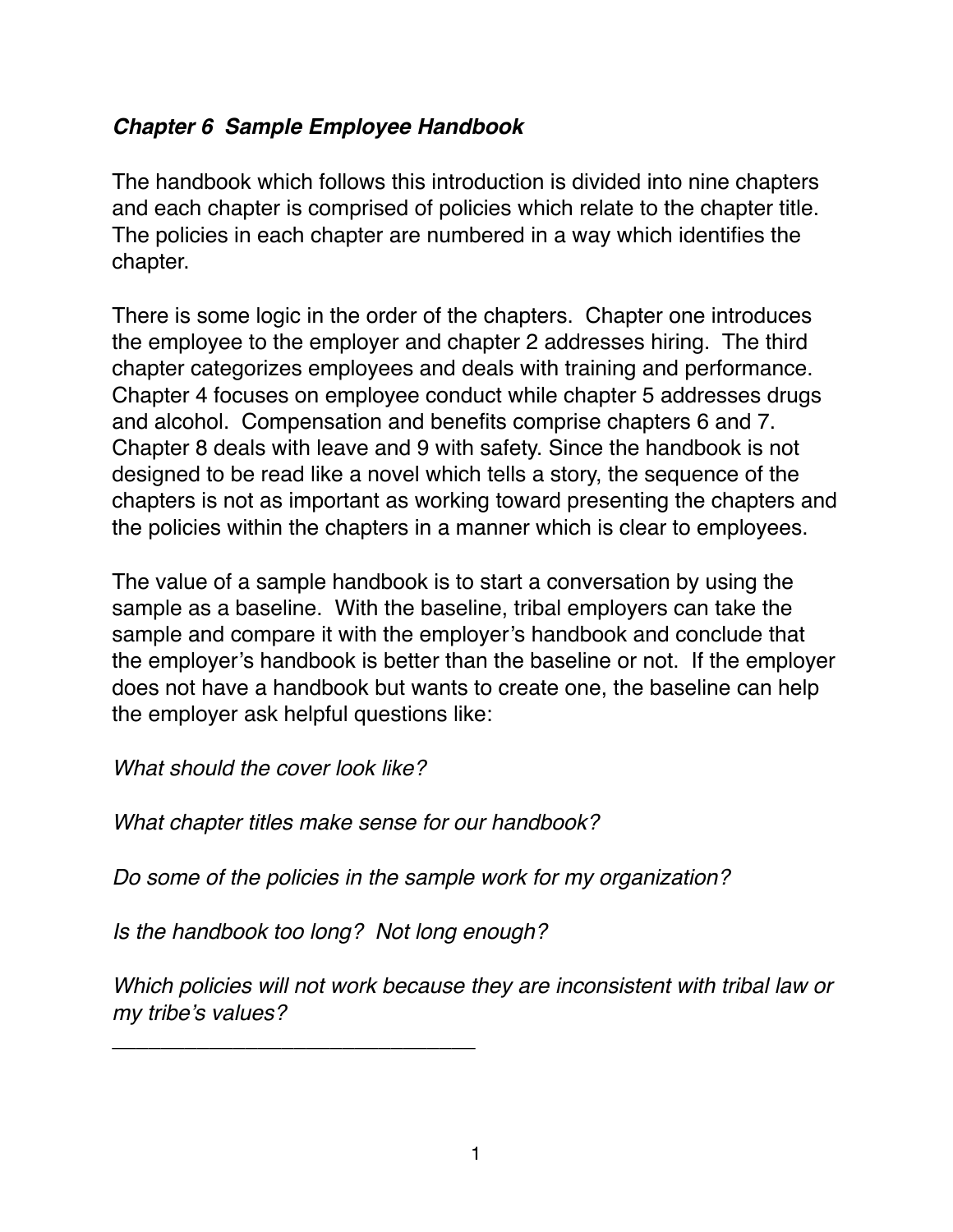This sample handbook is not the handbook a tribal employer should duplicate since one size does not fit all. The sample handbook starts a conversation which should include tribal elders, leadership, human resources, legal and others wherein the team can review specific policies and determine if those policies are aligned with the tribal employer's risk tolerance and tribal goals and objectives.

The sample policies are a collection of policies modified for this book. A special thank you to the Osage Nation and Principal Chief Standing Bear for the privilege of including a small portion of the Nation's history in the sample handbook. I am grateful to the Nation and its Human Resources Team.

There are other sample policies from other tribal employers. Those policies were selected for inclusion because they are well drafted and suited for this project. If a policy you wrote is included please accept our gratitude for your writing skills and employer insights.

Download the sample handbook at *richardmcgeelaw.com*.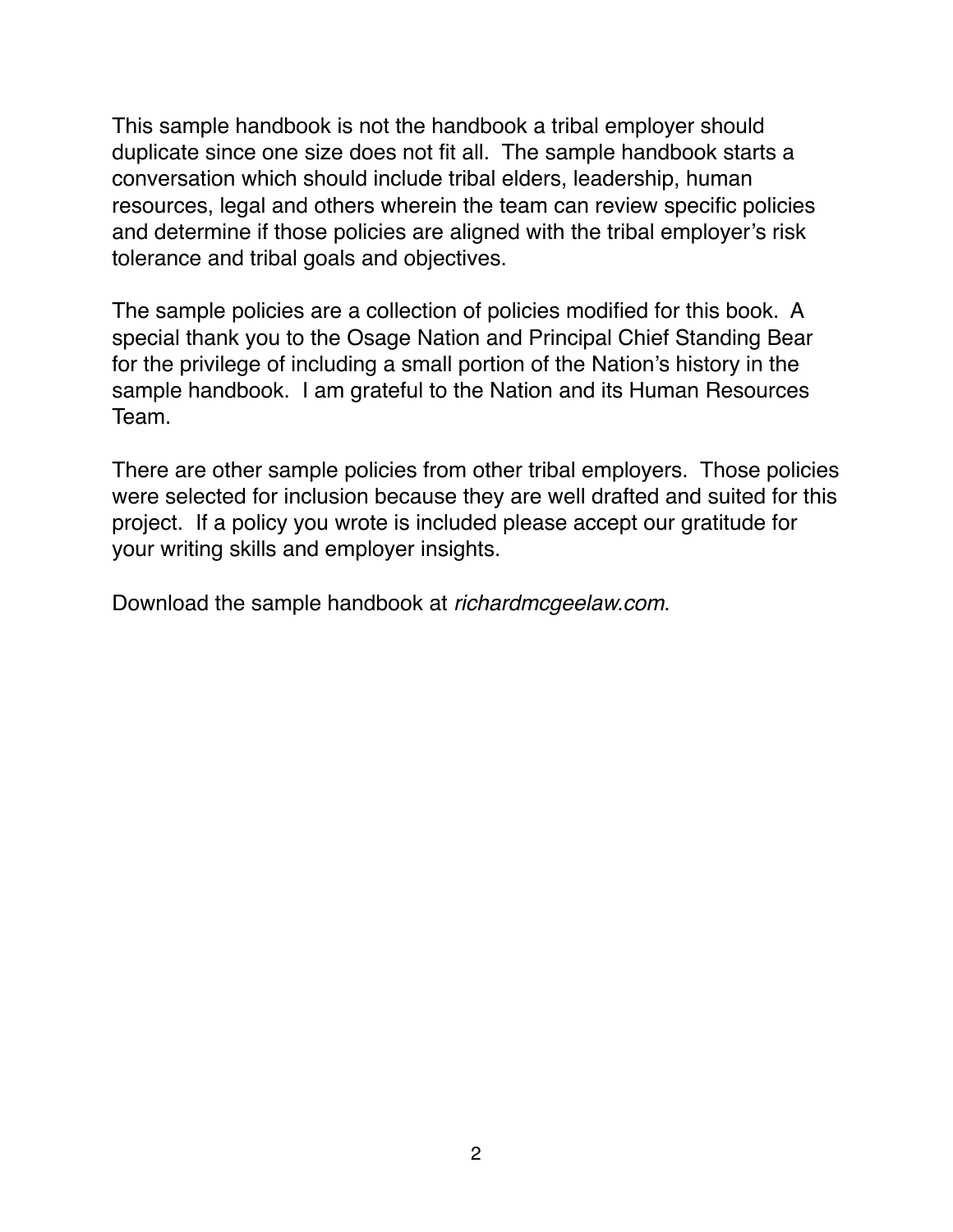# **ABC Tribe Employee Handbook**

**Tribe's Symbol Here**

**Address & Contact Information here**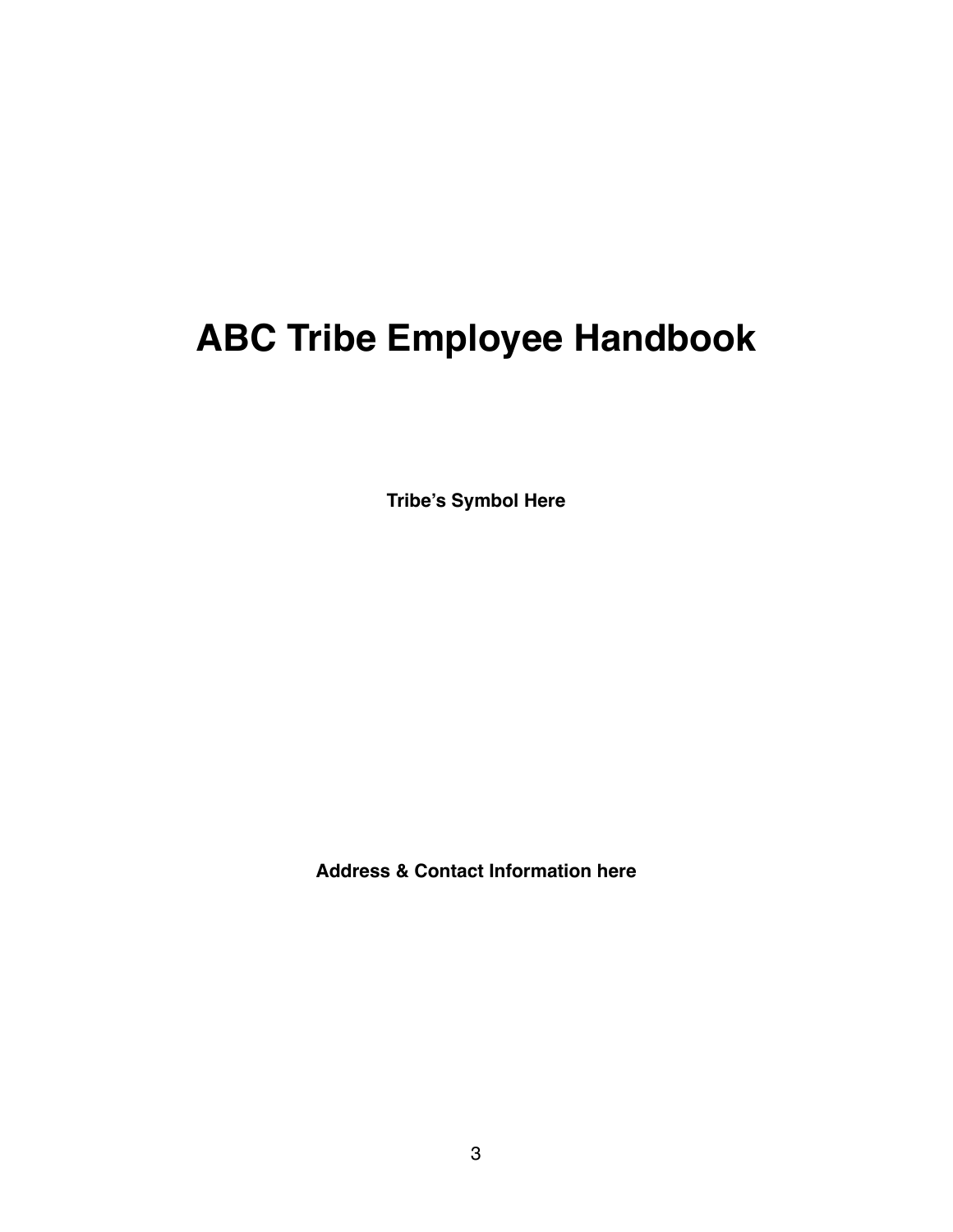# **Contents**

| <b>CHAPTER 1 INTRODUCTION</b>         |                                       |   |  |  |
|---------------------------------------|---------------------------------------|---|--|--|
|                                       | 101 ABOUT THIS HANDBOOK               | 3 |  |  |
|                                       | 102 HISTORY                           |   |  |  |
| 103                                   | <b>TRIBAL SEAL</b>                    |   |  |  |
| 104                                   | <b>GOVERNMENT</b>                     |   |  |  |
| 105                                   | <b>JUDICIAL CODE AND TRIBAL COURT</b> |   |  |  |
| 106                                   | SOVEREIGN IMMUNITY                    |   |  |  |
|                                       | 107 MISSION STATEMENT                 |   |  |  |
| 108                                   | <b>VISION</b>                         |   |  |  |
| 109                                   | <b>VALUES STATEMENT</b>               |   |  |  |
| 110                                   | DESCRIPTION OF ORGANIZATION           |   |  |  |
| <b>CHAPTER 2</b><br><b>EMPLOYMENT</b> |                                       |   |  |  |

- 201 NATURE OF EMPLOYMENT
- 202 APPLICATION FOR EMPLOYMENT
- 203 INDIAN PREFERENCE
- 204 EQUAL EMPLOYMENT OPPORTUNITY
- 205 IMMIGRATION LAW COMPLIANCE
- 206 BACKGROUND CHECKS
- 207 HIRING OF RELATIVES
- 208 OUTSIDE EMPLOYMENT
- 209 EMPLOYMENT RELATIONS
- 210 WORK SCHEDULES AND BREAKS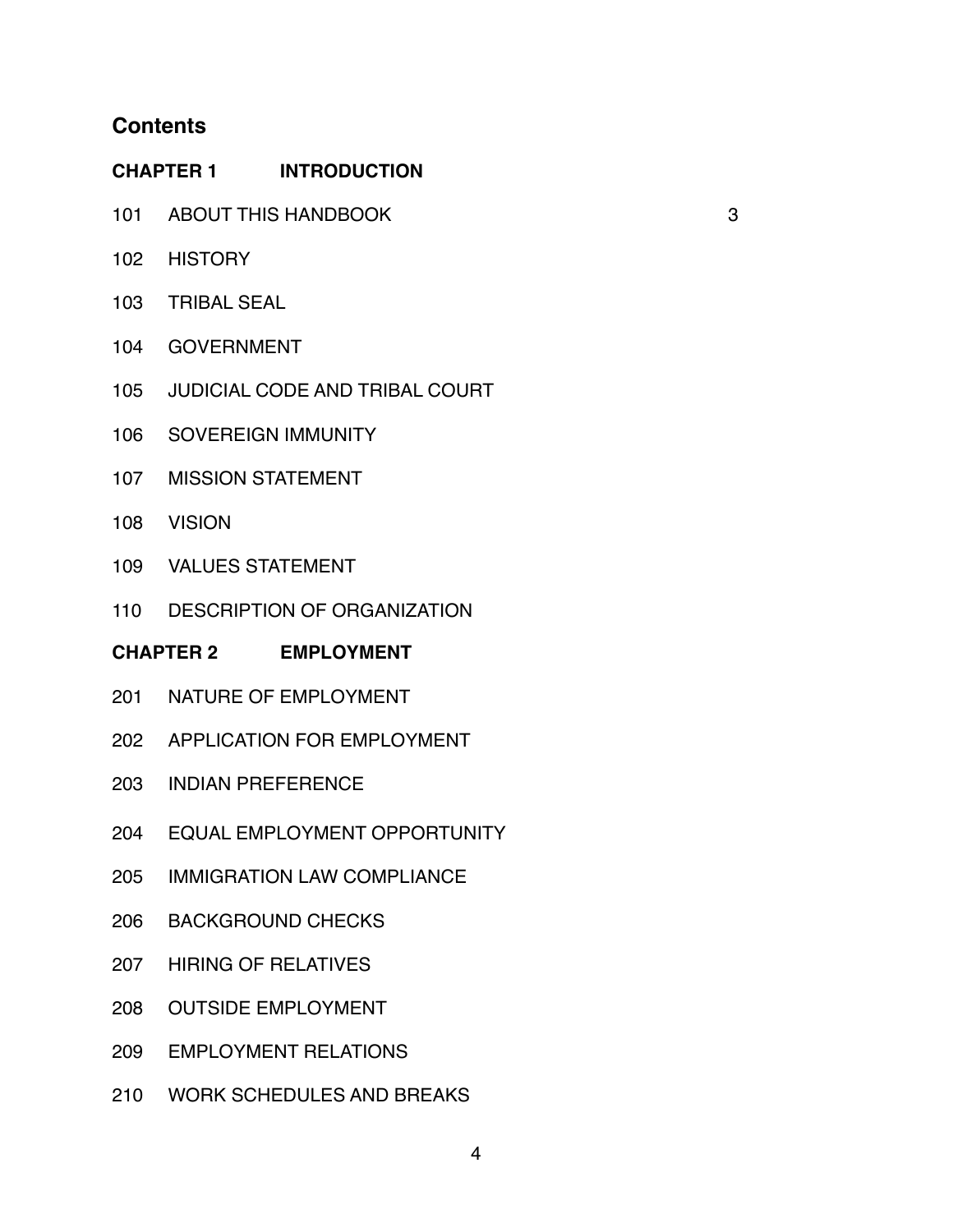#### **CHAPTER 3 EMPLOYMENT STATUS AND RECORDS**

- 301 EXEMPT EMPLOYEES
- 302 NON-EXEMPT EMPLOYEES
- 303 INTRODUCTORY PERIOD EMPLOYEES
- 304 FULL-TIME EMPLOYEES
- 305 PART-TIME EMPLOYEES
- 306 TEMPORARY EMPLOYEES
- 307 INTRODUCTORY PERIOD
- 308 PERSONNEL FILES
- 309 EMPLOYMENT VERIFICATION
- 310 TRAINING
- 311 PERFORMANCE EVALUATIONS
- 312 RETURN TO WORK
- 313 RESIGNATION
- **CHAPTER 4 EMPLOYEE CONDUCT**
- 401 CONDUCT
- 402 CONFLICT OF INTEREST
- 403 TRIBAL MEMBER RELATIONS
- 404 HARASSMENT OR DISCRIMINATION
- 405 DIGNITY & RESPECT
- 406 ATTENDANCE & GET TO WORK ON TIME
- 407 PERSONAL APPEARANCE
- 408 DRESS CODE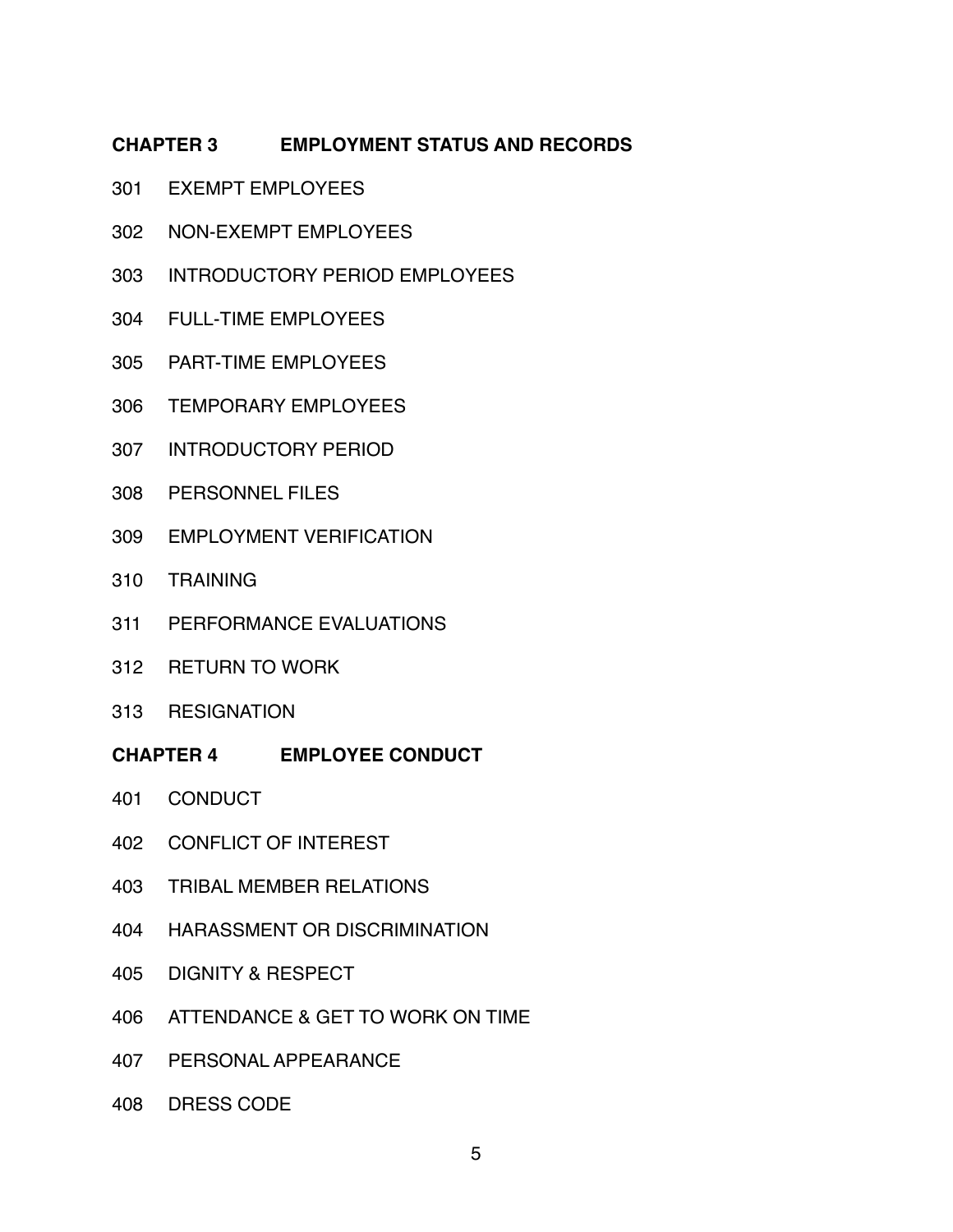- 409 FRATERNIZATION
- 410 CELL PHONES
- 411 VEHICLES
- 412 PROGRESSIVE DISCIPLINE
- 413 PROBLEM RESOLUTION
- **CHAPTER 5 DRUG & ALCOHOL FREE WORKPLACE**
- 501 TESTING
- 502 CONDITION OF EMPLOYMENT TEST
- 503 WORK RELATED ACCIDENT OR INJURY TEST
- 504 RANDOM TEST
- 505 REASONABLE SUSPICION TEST
- 506 RETURN TO DUTY TEST
- **CHAPTER 6 COMPENSATION**
- 601 WAGES
- 602 WORKWEEK
- 603 TIME CLOCK
- 604 REST & MEALS
- 605 SALARY STRUCTURE
- 606 OVERTIME
- 607 PAY ADJUSTMENTS
- 608 TRANSFERS & INTERIM PLACEMENTS
- 609 DEMOTIONS
- 610 RETURN TO WORK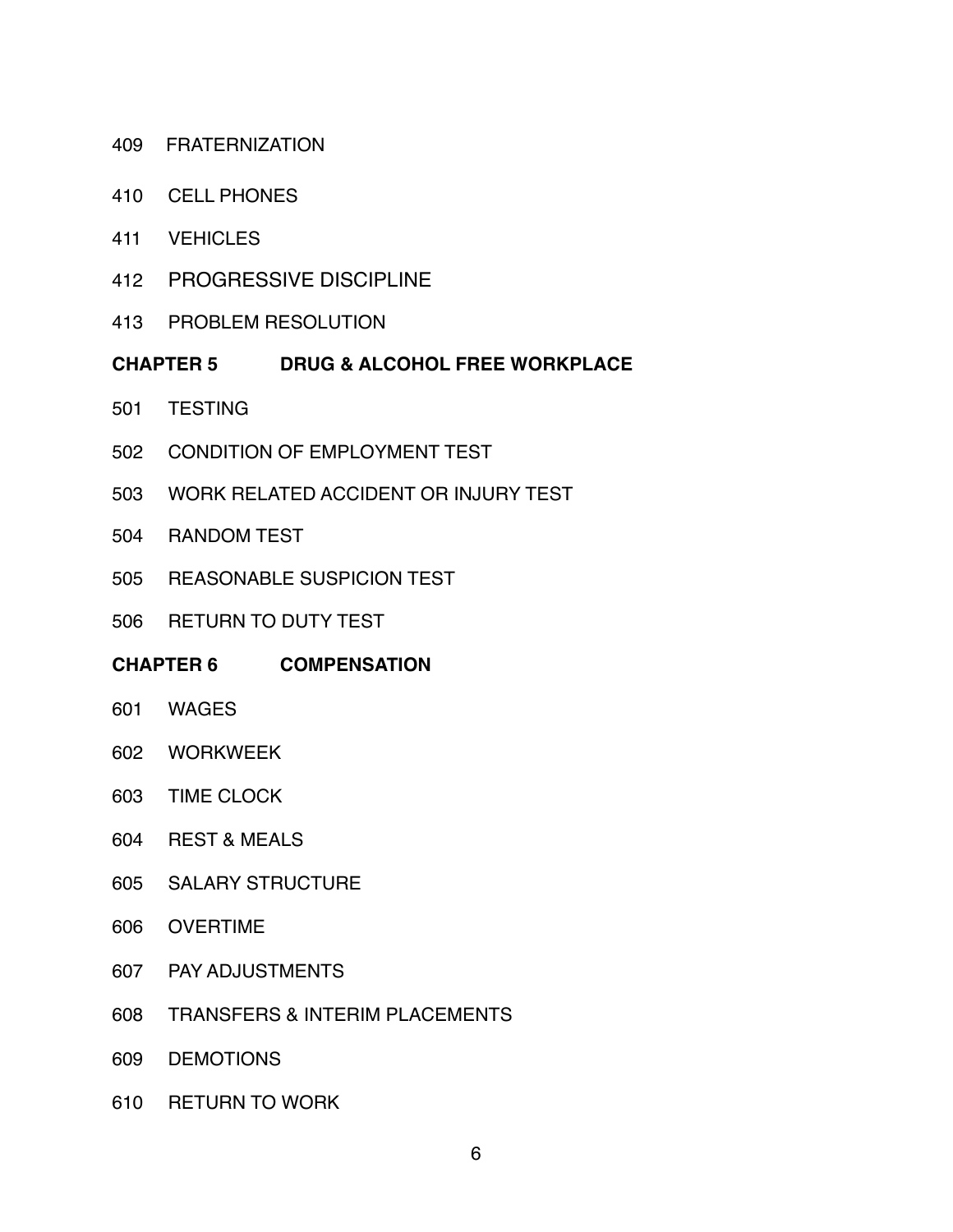611 BUSINESS TRAVEL

#### **CHAPTER 7 BENEFITS**

- 701 HEALTH
- 702 DISABILITY
- 703 EMPLOYEE ASSISTANCE PROGRAM (EAP)
- 704 EMPLOYEE REFERRAL PLAN
- 705 401(k) EMPLOYEE SAVINGS PLAN
- 706 UNEMPLOYMENT INSURANCE

#### **CHAPTER 8 LEAVE**

- 801 PAID TIME OFF
- 802 CULTURAL LEAVEY
- 803 LEAVE WITHOUT PAY
- 804 EDUCATION LEAVE
- 805 BEREAVEMENT LEAVE
- 806 FAMILY & MEDICAL LEAVE
- 807 EMPLOYEE WELLNESS LEAVE
- 808 PHYSICAL FITNESS LEAVE
- 809 HOLIDAY LEAVE
- 810 MATERNITY & PATERNITY LEAVE
- 811 MILITARY LEAVE
- 812 JURY OR WITNESS DUTY LEAVE
- **CHAPTER 9 EMPLOYEE HEALTH AND SAFETY**
- 901 SAFETY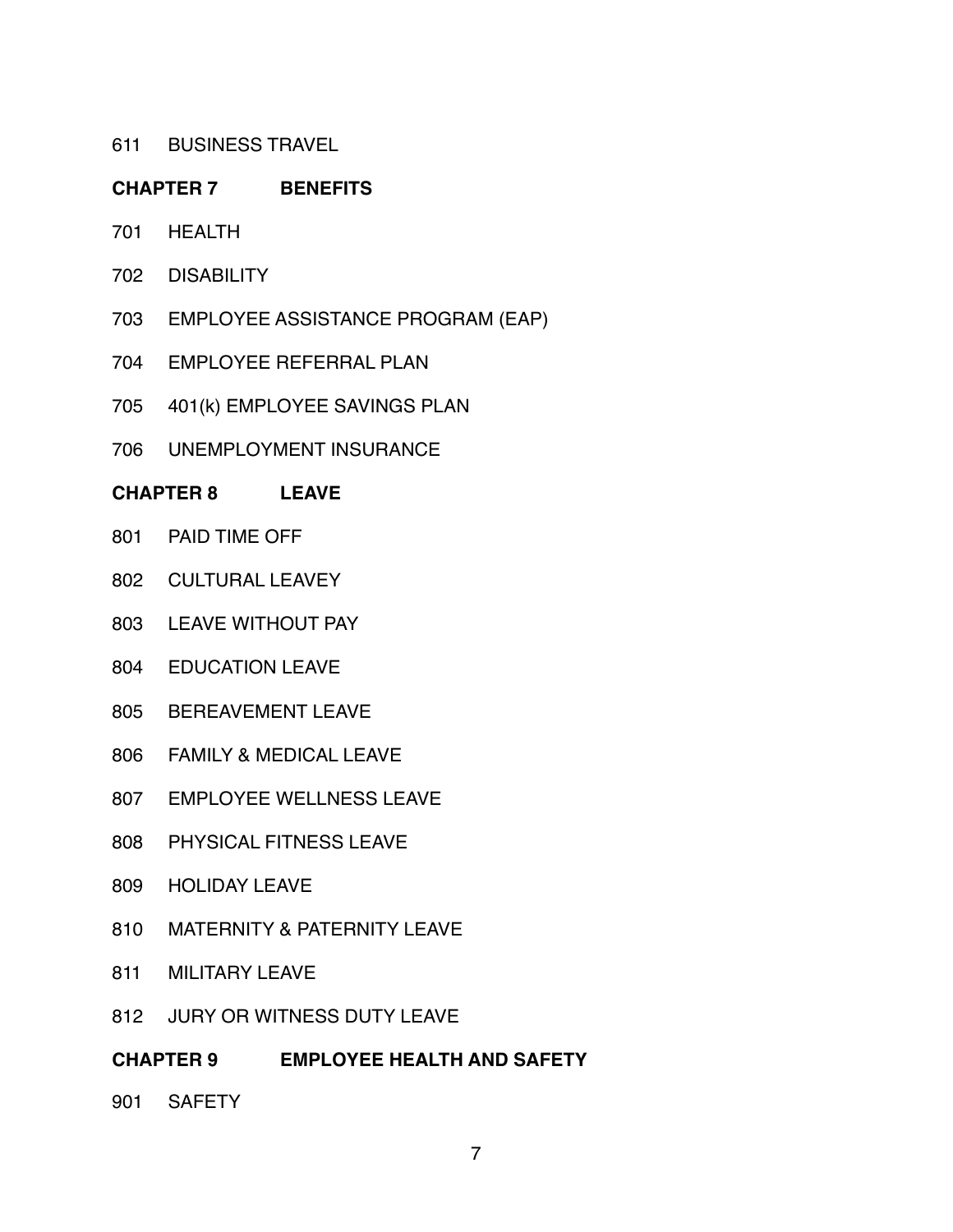- 902 SERIOUS ILLNESS OR INJURY
- 903 FIRE EVACUATION
- WEATHER
- WORKPLACE VIOLENCE PREVENTION
- SMOKING POLICY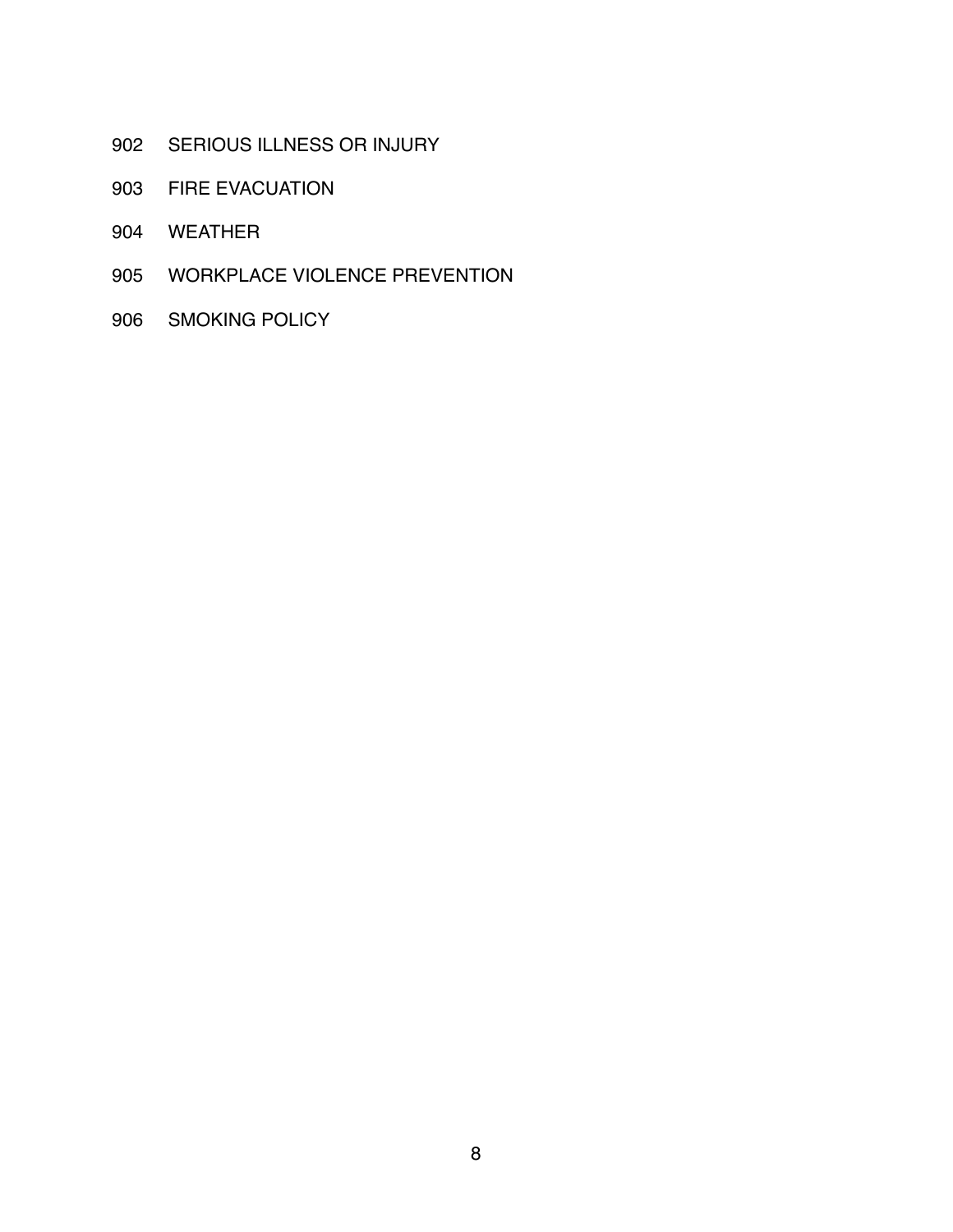# **CHAPTER 1 INTRODUCTION**

The introduction will acquaint employees with the purpose of this handbook and provide a sense of the ABC Tribe and its history.

Dear Tribal Employee:

The ABC Tribe (Tribe) is one of the area's largest employers with more than 6,000 people working on the Tribe's lands. As an employee of the Tribe you belong to a group of professionals dedicated to serve the Tribe by performing important work in a safe working environment.

To our new employees, we welcome you to a winning circle. To our current employees, we thank you for your loyal service to the Tribe. A tribal employee is always progressive, positive and possesses great integrity and professionalism. Our goal is to always work together as a team and provide support, encouragement and resources to each other and tribal members.

In the following pages you will find the personnel policies and practices of the Tribe. This handbook was developed as an informational resource for tribal government employees. I encourage you to refer to this handbook whenever you have questions and discuss these policies with your supervisor or the outstanding Human Resources Team.

Communication is key to the success of any organization. It is my sincere hope that through a clear understanding of the policies and procedures of the Tribe we may all benefit from a productive and happy workplace.

It is great to have you as part of the team.

Chairman Leonard

# **Option 2**

Dear Tribal Employee:

Welcome to the ABC Tribe. We hope you find that working for the Tribe is an exciting, challenging and rewarding opportunity. The Tribe is pleased to offer meaningful work, competitive wages and outstanding benefits.

We encourage employees to read the handbook and discuss the policies with their supervisor. Additionally, the Tribe's Human Resources Department is here to help guide you through the policies in the Handbook and the procedures in your department.

Outstanding employees are the key to the success of the Tribe. Thank you for your work and dedication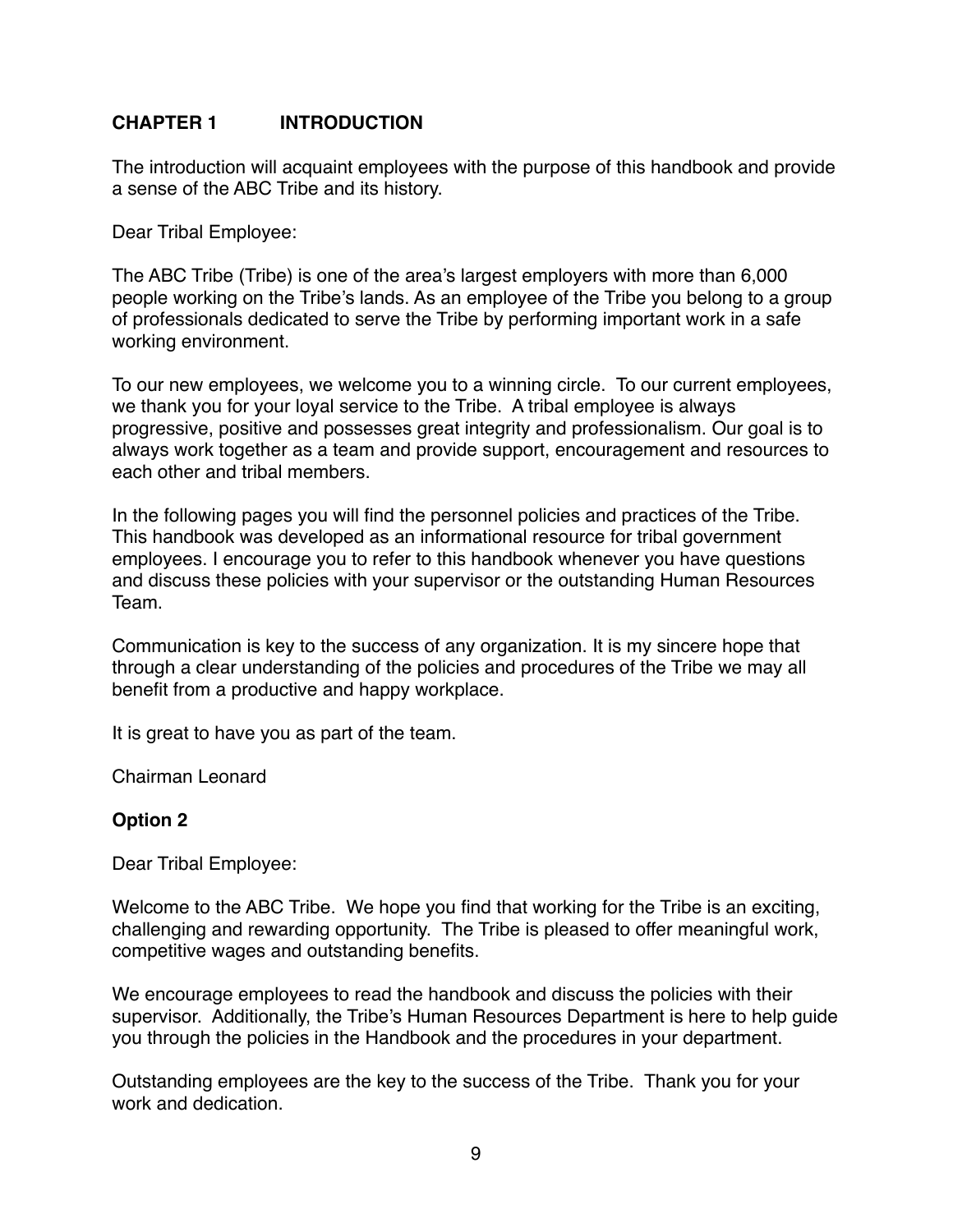Chairperson Jordan

# **Option 3**

Dear Tribal Employee:

Welcome to the ABC Tribe. You and the other 300 employees are dedicated to providing excellent services for the Tribe's 4,000 members.

Although working for the Tribe is demanding, you will find great satisfaction in working with outstanding employees. The Tribe promotes teamwork and effective communication. The diversity in our work force is one of our greatest strengths and contributes to the long-term success of the Tribe.

Please take time to read the handbook carefully as your first step in getting to know the Tribe, but of course, the policies in this handbook cannot fully substitute for effective communication between you and your supervisor. Therefore, feel free to ask your supervisor or Human Resources any questions regarding the Tribe's policies and practices.

We are happy to have you on our team.

Chairman Bryant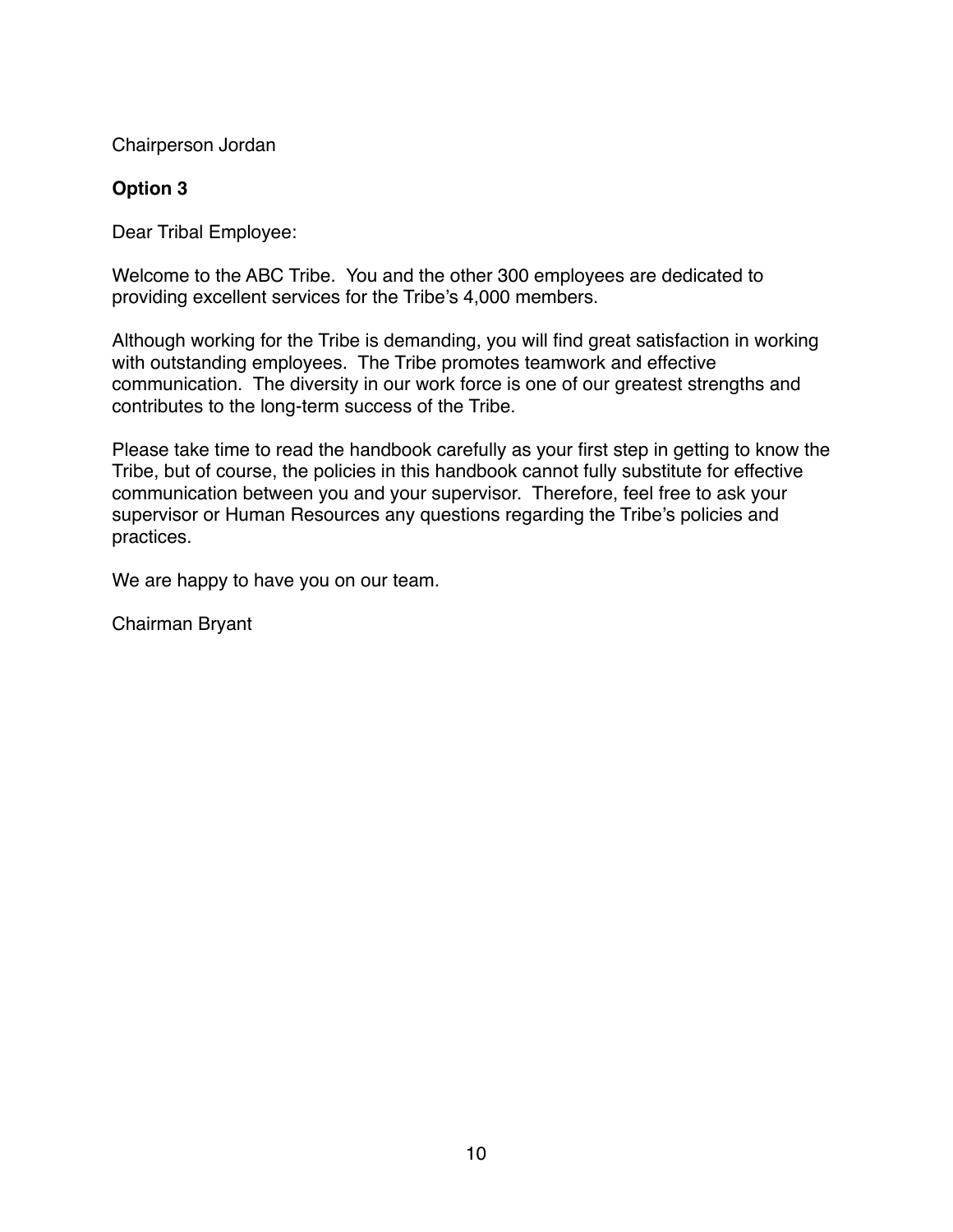# **101 PURPOSE OF THE HANDBOOK**

This handbook contains a brief summary of the employment policies and practices of the ABC Tribe (the "Tribe"). You should read, understand and comply with all provisions of the handbook. The handbook describes many of your responsibilities as an employee and outlines the benefits extended.

All previously issued handbooks and any policy statements issued before the publication of this handbook, which are not consistent with the information contained in this handbook, are superseded by this edition of the handbook. The Tribe reserves the right to revise, modify, add, delete or add to any of these policies, procedures, work rules or benefits stated in this handbook or in any other employer document, except for the policy of at-will employment, with or without notice.

No oral or verbal statements or representations may, in any way, alter the provisions of this handbook. Nothing in this handbook or in any other employer document, including benefit plan descriptions, creates or is intended to create a promise or representation of continued employment.

This handbook is the sole property of the ABC Tribe. Employees must return the handbook at the end of employment.

# **102 HISTORY**

The Osage people were once part of a larger group known as the Dhegiha Siouan people. The Dhegiha Sioux were made up of the Osage, Quapaw, Kaw, Ponca, and Omaha tribes. The first Osage contact with Europeans occurred in 1673 when the Osage maintained villages along the Osage and Missouri rivers.

Through a series of treaties with the United States beginning in 1808 and ending in 1870, the Osage had to relinquish more than 113 million acres of land in Missouri, Arkansas, Oklahoma, and Kansas. Removal to what is now Osage County, Oklahoma came in 1872. After arrival to the new home, the Osage suffered even more as starvation and disease took a great toll in human life. During this time the Osage also lost of much of their traditional way of life, including hunting the buffalo.

In 1906, the last 1.4 million acres of Osage tribal land was divided between each of the surviving 2,229 members of the tribe. Each member received an equal share of the Osage tribal land and also a share of the tribally owned mineral rights. The share in the mineral rights are referred to as a "headright." During the 1920's the value of an Osage headright skyrocketed and news of Osage prosperity spread nationwide. This newfound fame brought many outsiders who would stop at nothing to have what the Osage owned. During the 1920's and 30's, many Osages were murdered for their wealth. This time in Osage history became known as the Reign of Terror.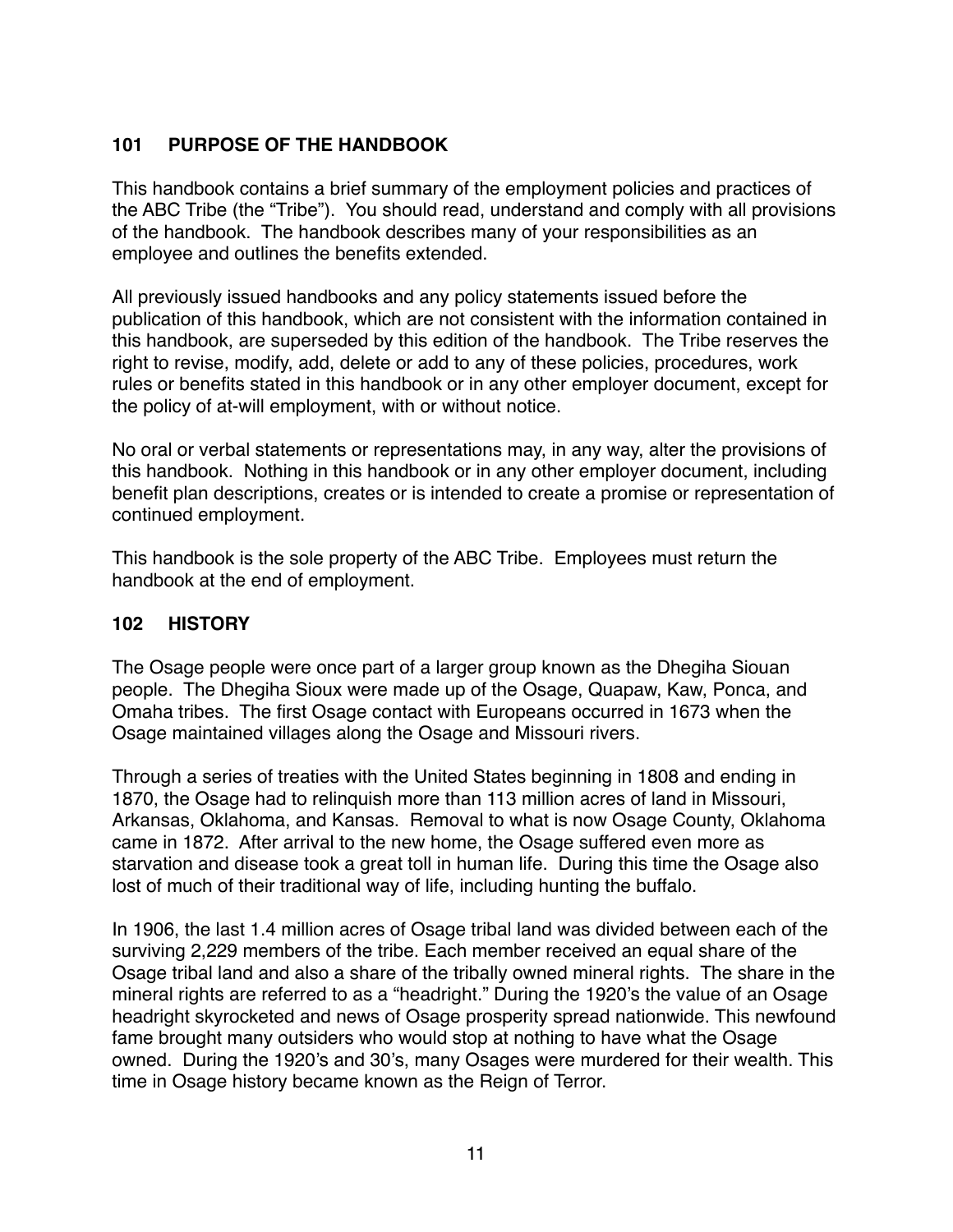Osage membership today has expanded to all parts of the United States with a membership over 22,000. In 2006, the Osage people established a new constitution to govern people, lands, property, and affairs. The Osage Tribe is now called the Osage Nation. The Nation's Capital is in Pawhuska, Oklahoma and the Osage people primarily identify themselves from one of three Districts, either Grayhorse, Pawhuska, Hominy, or a combination. Osage gaming is the primary non-federal source of funding for the Osage Nation, supplementing the federal money received as a federally recognized Indian tribe.

# **103 TRIBAL SEAL**

The Great Seal of the Navajo Nation was designed Mr. John Claw, Jr. of Many Farms, Arizona, and was officially adopted by the Navajo Tribal Council on January 18, 1952, by resolution CJ-9-52.

The Great Seal had forty-eight projectile points or arrowheads symbolizing the Navajo Nations protections within the forty-eight states (as of 1952). Since then, two points have been added to represent the entire fifty states of the United States. The opening at the top of the three concentric lines is considered East. The lines represent the rainbow and sovereignty of the Navajo Nation. The rainbow never closes on the Nation's sovereignty. The outside line is red, the middle line is yellow, and the inside line is blue.

The yellow sun shines from the east on the four sacred mountains, Sisnaajinii, Tsoodzil, Dook'o'osliid and Dibe Ntsaa. Yoolgaii, Dootl'izhii, Diichili, and Baashzhinii are the sacred mountain ceremonial stones.

Two corn stalks with pollen symbolizes the sustainer of Navajo life. A horse, cow, and sheep, located in the center, symbolize the Navajo livestock.

# **104 SOVEREIGNTY & SOVEREIGN IMMUNITY**

The Tribe is sovereign, and as a sovereign, the Tribe defines the rules and benefits of employment. The Tribe is its members and the members elect a seven-person Tribal Council. The Tribal Council has the responsibility to define and enforce the rules of the Tribe.

As a sovereign, the Tribe is immune from private lawsuits including employment related matters. Nothing in this handbook waives or dilutes the sovereign immunity of the Tribe or its employees, agents or officials.

Indian Tribes are exempt from certain federal and state labor and employment laws. Therefore, those laws do not define the terms and conditions of employment with the Tribe. The Tribe defines the terms and conditions of employment through tribal law and policy.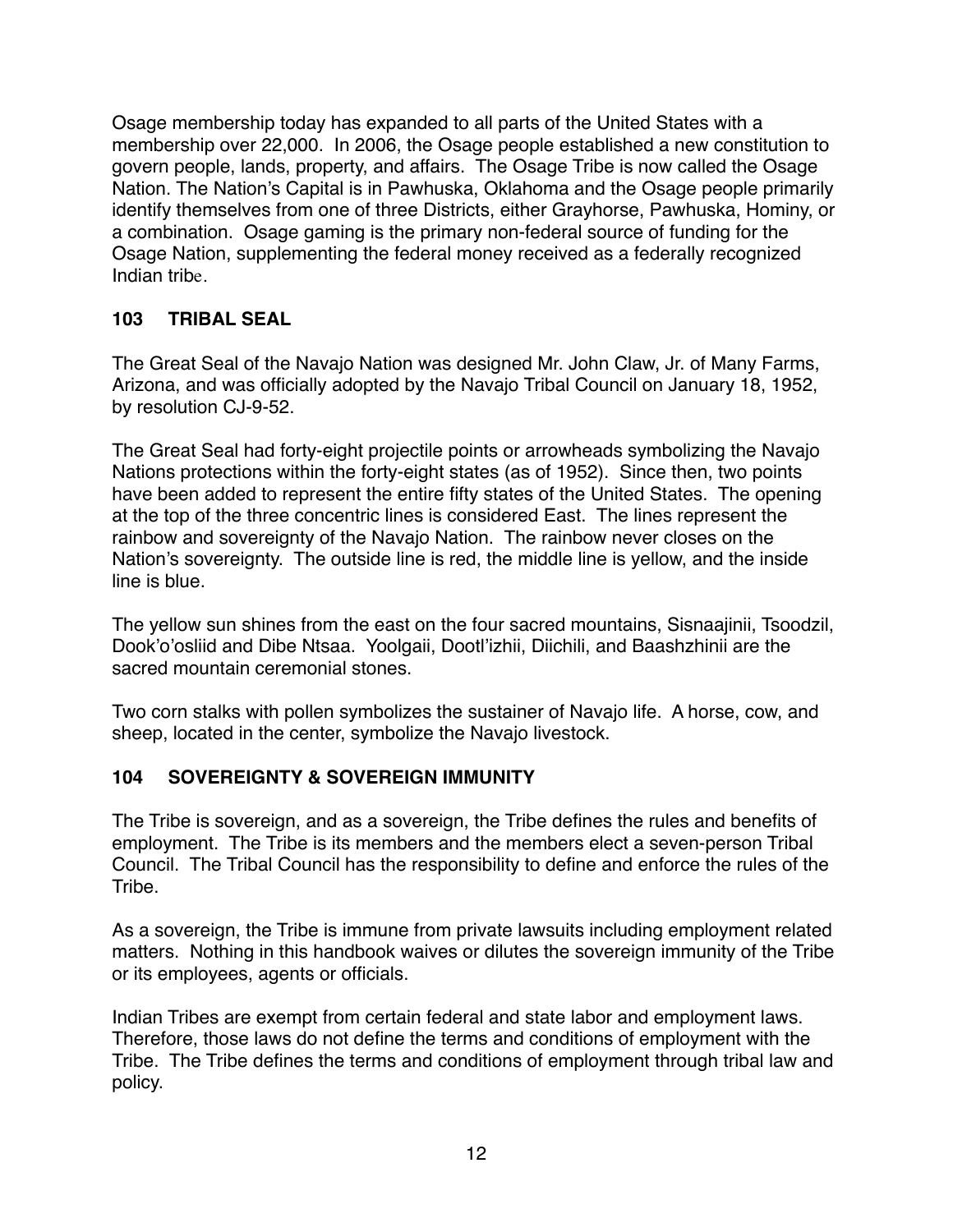#### **105 MISSION STATEMENT**

The Tribe's mission is to defend and protect tribal sovereignty to provide holistic culturally based services that enhance our quality of life. The Tribe promotes community unity, family support and wellness, economic growth, education, and environmental protection to preserve the Tribe's heritage and solidarity.

#### **106 VISION**

Our vision is to continually enhance the quality of life for the ABC Tribe Community for the next seven generations.

# **107 VALUES STATEMENT**

*Values are to provide a framework of behaviors upon which we will conduct our daily activities. The extent to which we dedicate ourselves to the activity's implementation will determine the effectiveness of these values for our community. We consider our community to include community members, Tribal Council, and governmental staff providing services to the Tribe. We will utilize a holistic culturally based approach in all we do*.

**People** – We are dedicated to fair and equal treatment of all people. We will treat all people with dignity and respect. We will provide the opportunity for professional and personal growth.

**Leadership** – We will lead by example. We utilize a proactive approach in all that we do and remain steadfast in our commitment to be efficient and effective leaders. We promote diligence and perseverance. We will continually assess our community, analyze our successes and failures. We will plan our future endeavors while maximizing our strengths and recognizing our weaknesses.

**Recognition** – We will recognize, acknowledge, and reward the accomplishments of our community in visible ways. We will celebrate our successes and perpetuate those successes throughout the community.

**Commitment** – We actively promote a high level of dedication to the effective completion of community responsibilities. Commitment fosters success.

**Partnerships** – We build and maintain effective relationships to meet the needs of the community. We utilize a collaborative approach to problem solving and decisionmaking. Our working partnerships will be meaningful and productive.

**Service** – Community service is critical to community wellness. In a timely manner we will provide the best services possible.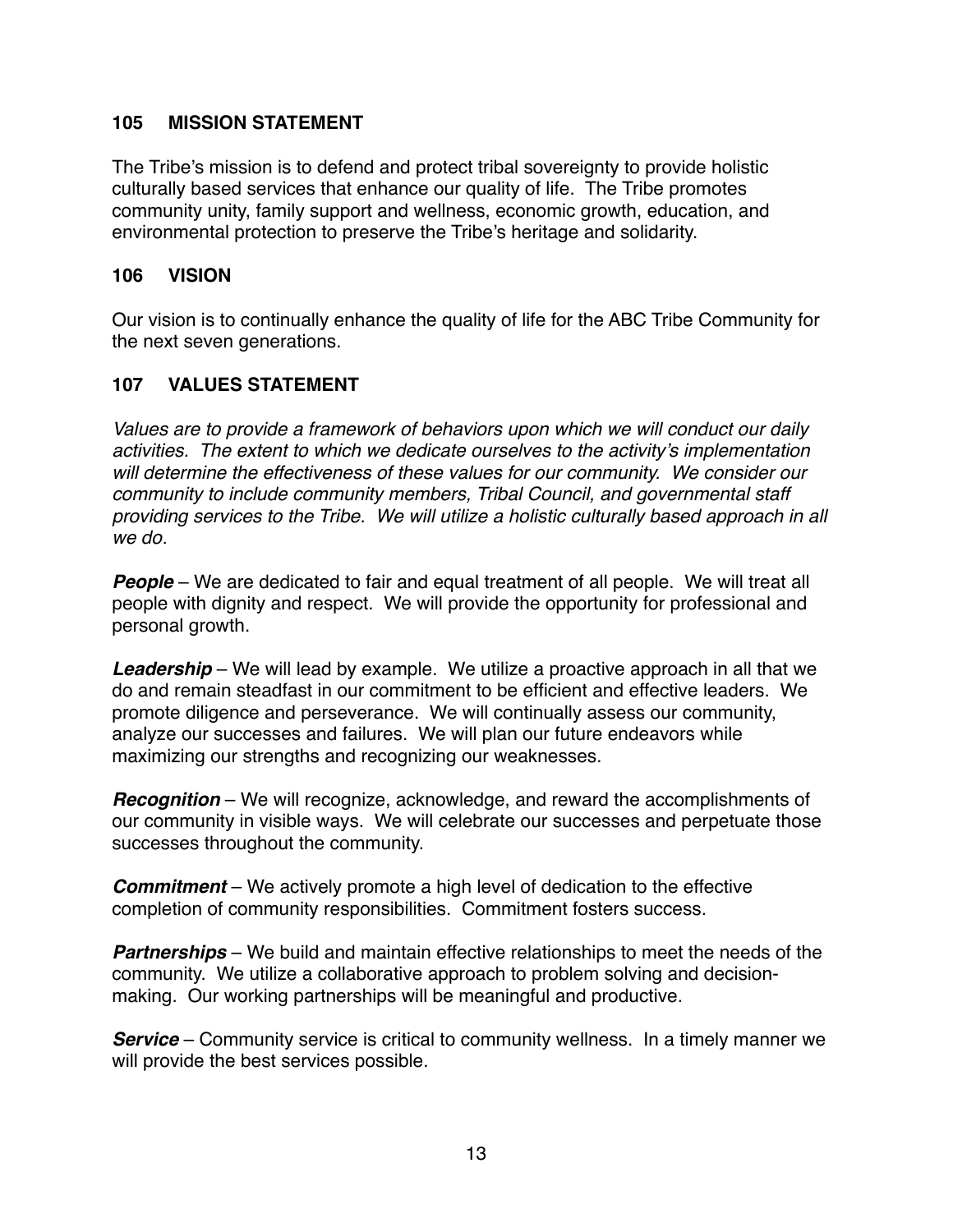**Creativity** – We provide an atmosphere that encourages creativity and independent thinking to accomplish our vision.

**Ethics** – We will maintain the highest level of ethics, while keeping the best interests of **the Tribe** as our driving force.

**Change** – We recognize that change is constant and view change as opportunity for continuous improvement and growth.

**Life Long Learning** – We recognize learning as a lifelong process. We encourage and support the educational development of community members.

**Future** – We recognize that our future successes can only be accomplished through effective planning, networking, empowerment and community involvement and support.

**Legacy** – We recognize, acknowledge, and respect spiritual and traditional values. We will leave the benefits of our successes for the next seven generations.

# **108 ORGANIZATION**

Under the leadership of the Tribal Council, the various departments and programs of the Tribe provide services to the members of the ABC Tribe.

# **Organizational Chart Here**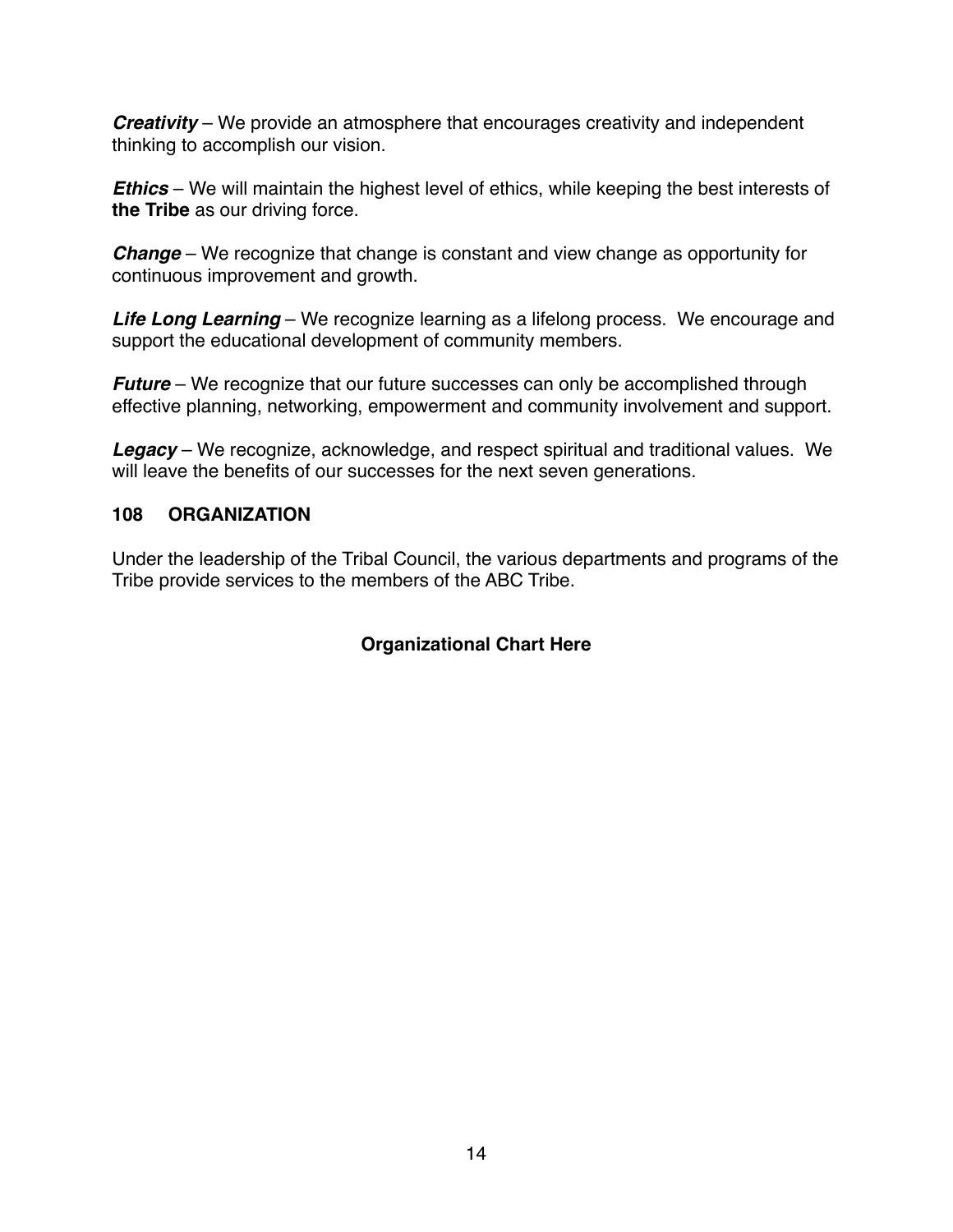# **CHAPTER 2 EMPLOYMENT**

The employment section of the handbook defines the relationship between the ABC Tribe and the employee. Also, this section gives a brief description of the ABC Tribe's hiring practices.

# **201 EMPLOYMENT RELATIONSHIP**

Employees are employed at-will. Employees can resign at any time, with or without notice or cause. Similarly, the Tribe can terminate the employment relationship at any time, with or without notice or cause. The Tribe reserves the right to eliminate positions at any time. This policy may not be modified by any statements in this handbook, employment applications, offer letters, advertisements or other materials provided to applicants or employees. Moreover, the Tribe is a fair and reasonable employer, and to the extent that this handbook provides certain privileges to employees, those privileges do not dilute or modify the employment at-will status of employees.

#### **202 APPLICATION FOR EMPLOYMENT**

The application for employment and the information provided with the application is employer property. Information provided by applicants during the hiring process is assumed to be complete, accurate, and true. Job candidates or employees found to have given incomplete information or misrepresented material may be excluded from further consideration for employment, or, if already employed, employment may be terminated.

#### **203 PREFERENCE**

The ABC Tribe gives preference to qualified persons in the following order:

Category 1 Members of the Tribe;

Category 2 Spouses of Members of the Tribe;

Category 3 Members of Tribes other than the ABC Tribe;

Preference shall apply to hiring, promotion, training, and lay-offs. Preference shall apply if a Preference Candidate or Preference Employee meets the minimum requirements of the job. If a Preference Candidate or Preference Employee have the same or similar qualifications and experience as another Preference Candidate or Preference Employee in the same category, the best qualified person in that category shall be selected.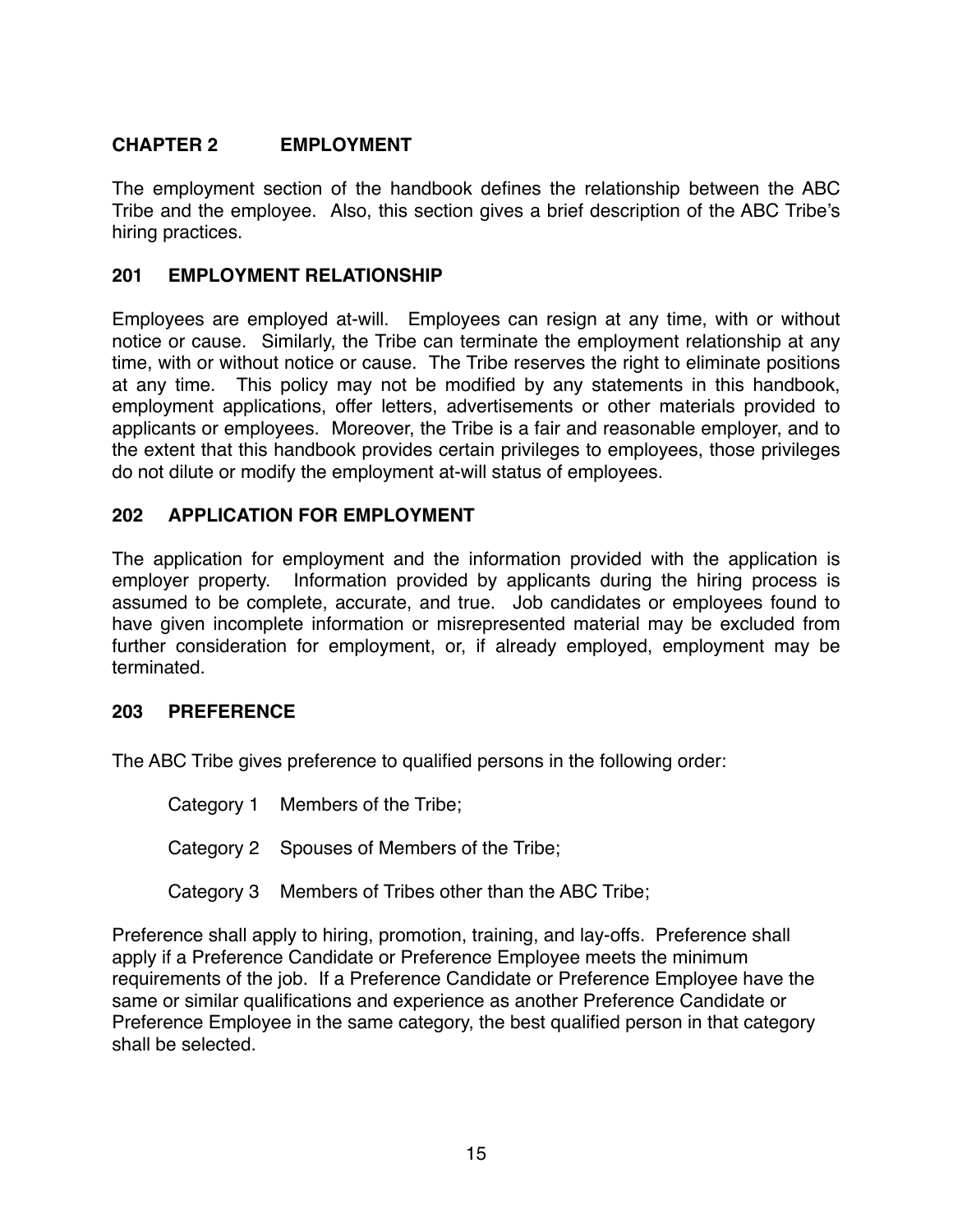# **Option 2**

#### **203 PREFERENCE**

The people of the Tribe and its members are talented and dedicated workers. To best serve its citizens, the Tribe first seeks workers from the Tribe and surrounding community in the following order:

Member Parent/spouse of a Member Native American

Preference shall only be used to break-the-tie between two or more candidates for employment, promotion or lay-off.

Preference shall be used to recruit, hire, train, recall, reassign, promote and lay off employees of the Tribe. The Human Resources Department is responsible for monitoring the preference policy. Disciplinary action will occur for supervisors who do not adhere to this policy.

# **204 EQUAL EMPLOYMENT OPPORTUNITY**

The Tribe grants equal employment opportunity to all qualified persons without regard to race, color, religion, sex, sexual orientation, age, disability or national origin.

# **205 IMMIGRATION LAW COMPLIANCE**

In compliance with the Immigration Reform and Control Act of 1986, each new employee, as a condition of employment, must complete the Employment Eligibility Verification Form I-9 and present documentation establishing identity and employment eligibility. Former employees must also complete the form if they have not completed an I-9 with the Tribe within the past three years, or if their previous I-9 is no longer retained or valid. Employees with questions or seeking more information on immigration law issues are encouraged to contact Human Resources.

# **206 BACKGROUND CHECKS**

The Tribe complies with the requirements of the Indian Child Protection and Family Violence Prevention Act by employing only those individuals whose performance, conduct, and eligibility meet the requirements of the law when those employees have or will have regular contact with and control over children as part of their job duties. To comply with this policy, all existing employees and job applicants whose job duties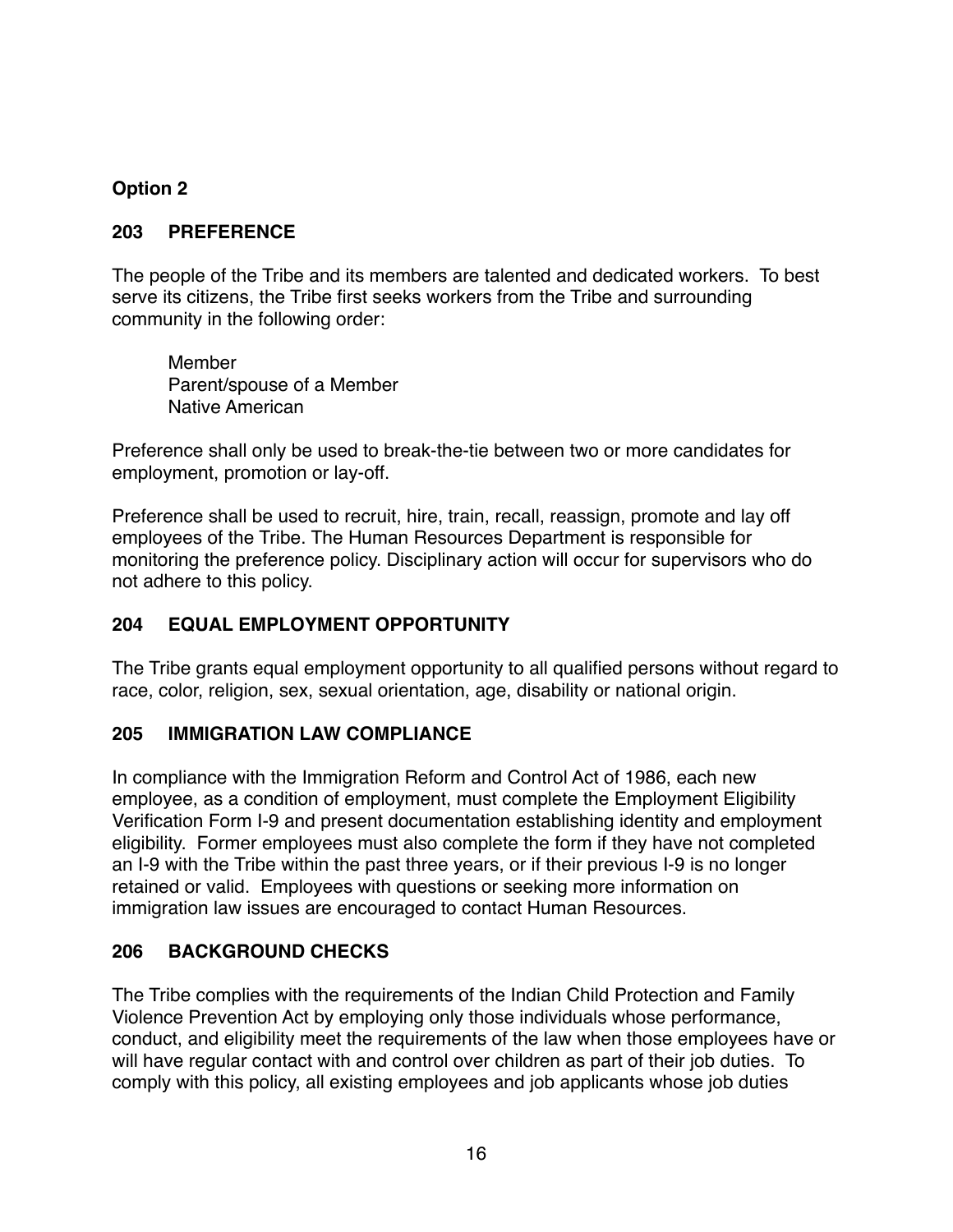include contact with or control over children must undergo an extensive background check and meet applicable standards required by the law.

For employees who do not have regular control or contact over children as part of their job duties, the Tribe may perform a background check prior to and during employment with the Tribe.

# **207 NEPOTISM**

The Tribe does not hire people based on familial status but instead the Tribe hires people because they are qualified to perform the essential functions of the job. The Tribe seeks to leverage the talent within the Tribe and therefore employees may work with their relatives. The Tribe does not place a relative in a position to supervise another close relative. A close relative includes the employee's spouse or domestic partner, children, parents, mother-in-law, father-in-law, son-in-law, daughter-in-law, brothers, sisters, grandparents and people living in the same home as the employee.

# **208 OUTSIDE EMPLOYMENT**

Full time employees are expected to devote their occupational pursuits on behalf of the Tribe and to avoid outside employment. However, employees will be allowed to engage in outside work and/or self-employment when it does not pose an actual or potential conflict of interest with the employee's duties. A second job requires a letter of approval from the employee's Director.

# **209 EMPLOYMENT RELATIONS**

Employees are responsible for conducting the Tribe's business in a manner that demonstrates a commitment to the highest standards. Employees must exhibit professional behavior and create a quality work environment through cooperation, collaboration, understanding and support. Employees shall maintain a high standard of conduct, self-control and moral behavior. Employees are expected to get along with their supervisors and fellow employees. When there is a difference of opinion between or among employees, employees will navigate their differences with professionalism.

# **210 WORK SCHEDULES AND BREAKS**

Employee work schedules are assigned in response to the operations of each department. Changes in the work schedule, including the requirement to work beyond the assigned schedule, may be made at the discretion of directors, managers and supervisors. The Tribe believes in fulfilling scheduled hours is the responsibility of an employee. Employees who work a four-hour shift will be given a paid 15-minute break. An eight-hour shift includes one-half hour unpaid lunch and two paid 15-minute breaks.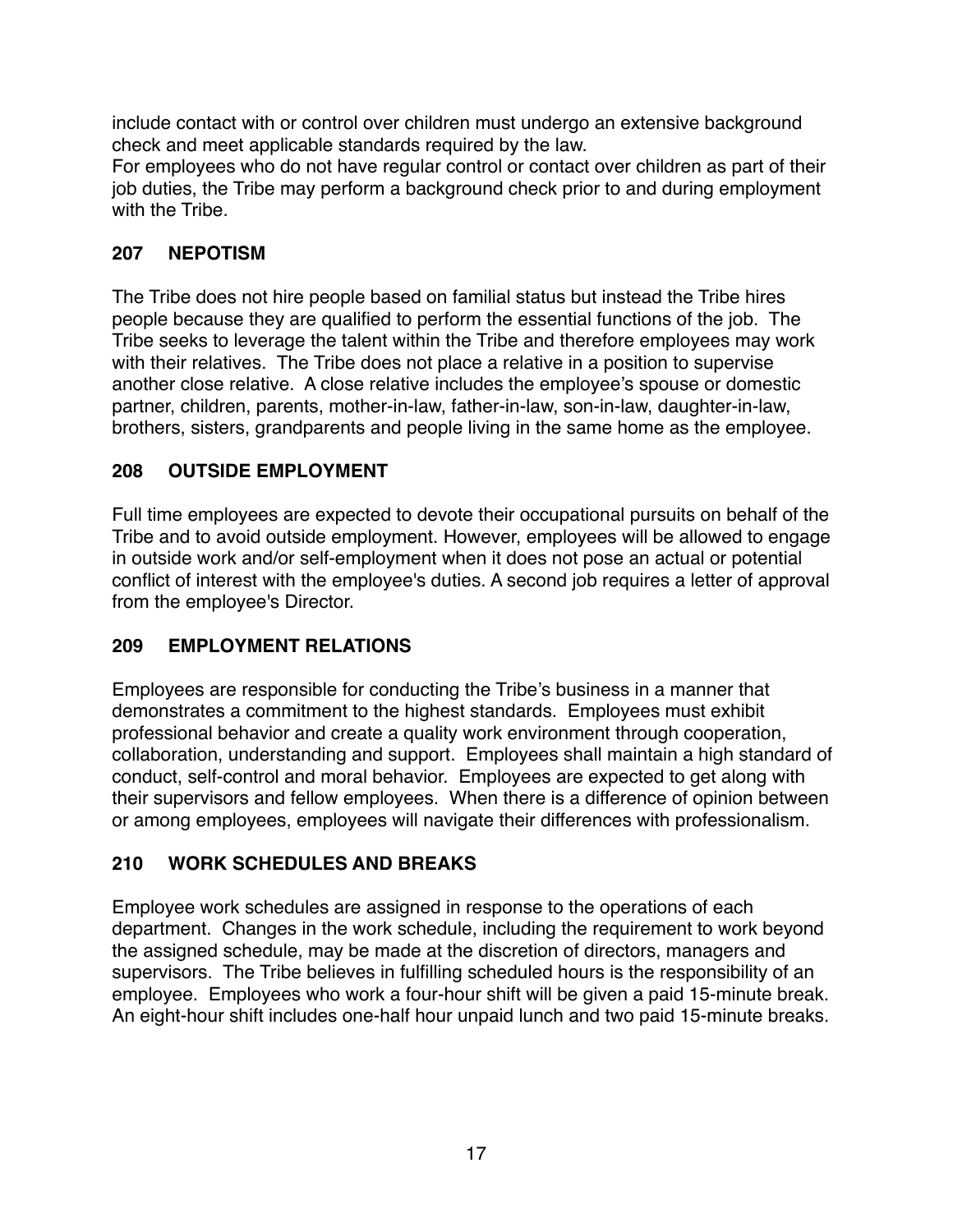# **CHAPTER 3 EMPLOYMENT STATUS AND RECORDS**

There are two types of wage classifications, exempt and non-exempt and four types of employees, introductory period, full-time, part-time and temporary.

#### **301 EXEMPT EMPLOYEES**

Exempt employees are not overtime eligible. Exempt employees are paid on a salary basis and therefore exempt employee pay does not, with some exceptions, increase or decrease with the number of hours worked in a workweek.

#### **302 NON-EXEMPT EMPLOYEES**

Non-exempt employees are paid on an hourly basis and if the non-exempt employee actually works more than 40 hours in a workweek, non-exempt employees are paid 1.5 times the employee's regular rate. The Tribe may use compensatory time as a means of satisfying overtime pay. Non-exempt employees will monitor hours worked in their workweeks and notify their supervisor before the employee works more than 40 hours in a workweek.

# **303 INTRODUCTORY PERIOD EMPLOYEES**

Employees in their first 90 days of employment are Introductory Period Employees and certain benefits are not extended and grievance rights are not provided.

#### **304 FULL-TIME EMPLOYEES**

Employees regularly scheduled 30 hours or more each workweek.

#### **305 PART-TIME EMPLOYEES**

Employees regularly scheduled 29 hours or less each workweek. Part-time employees are not entitled to all the benefits extended to full-time employees. Part-time employees have grievance rights.

#### **306 TEMPORARY EMPLOYEES**

A temporary employee is hired for six months or less. Temporary employees are not entitled to the discretionary benefits provided by the Tribe but are entitled to nondiscretionary benefits.

#### **307 INTRODUCTORY PERIOD**

New employees shall serve a ninety-day introductory period which helps the employer and employee ensure that the new employee is capable and willing to carry out their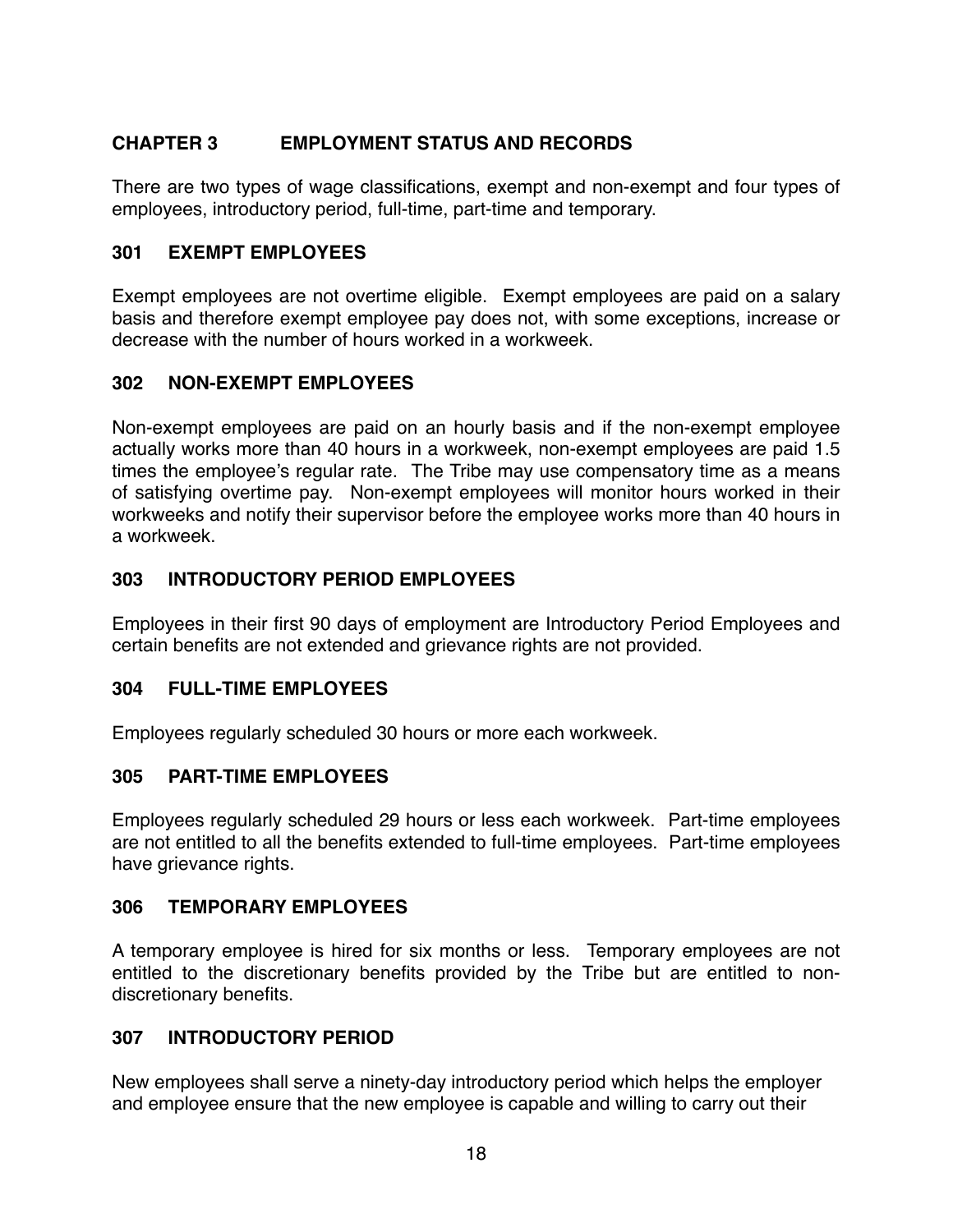responsibilities. During the introductory period, the employee's performance will be appraised to determine if continued employment in the position is appropriate. If the employee's performance during the introductory period has been unsatisfactory, the employee shall be discharged from employment. Employees terminated during their introductory period shall not have the right to appeal the termination.

A supervisor may authorize one extension of the introductory period not to exceed 90 days and shall include a training plan and identify the improvements necessary to successfully pass the extended introductory period.

Upon completion of the introductory period, the new employee's supervisor shall be responsible for providing a written evaluation of the employee's performance during their introductory period.

During the course of the employee's introductory period, employees shall accrue annual leave. However, employees shall not be eligible to take annual leave until satisfactory completion of their introductory period. During the course of the employee's introductory period, employees shall accrue sick leave. Employees shall be eligible to use their sick leave benefits during their introductory period. Any use of sick leave in excess of their accrued sick leave amount will be Leave Without Pay.

# **308 PERSONNEL FILES**

The Tribe maintains a personnel file for each employee. The personnel file includes the employee's job application, resume, performance evaluations, wage information, commendations, discipline notices and other employment records.

Employee records should be accurate and current. It is the responsibility of employees to promptly notify Human Resources of any changes to personnel data such as marital status, mailing address, telephone number, addition or deletion of dependents, names of emergency contacts and other status changes.

Employees can access the information included in the employee's personnel file by following the procedures established by Human Resources. Directors, managers and supervisors may review an employee's personnel file if there is a need to know the information contained in the personnel file.

Former employees are not allowed to review their personnel files unless there is a court order or subpoena from a court which has jurisdiction over the Tribe.

# **309 EMPLOYMENT VERIFICATION**

Prospective employers, financial institutions and residential property managers routinely contact employers, including the Tribe, for information on a former or current employee's work history and salary. All such requests of this type should be referred to and handled by Human Resources. Responses to written requests for verification of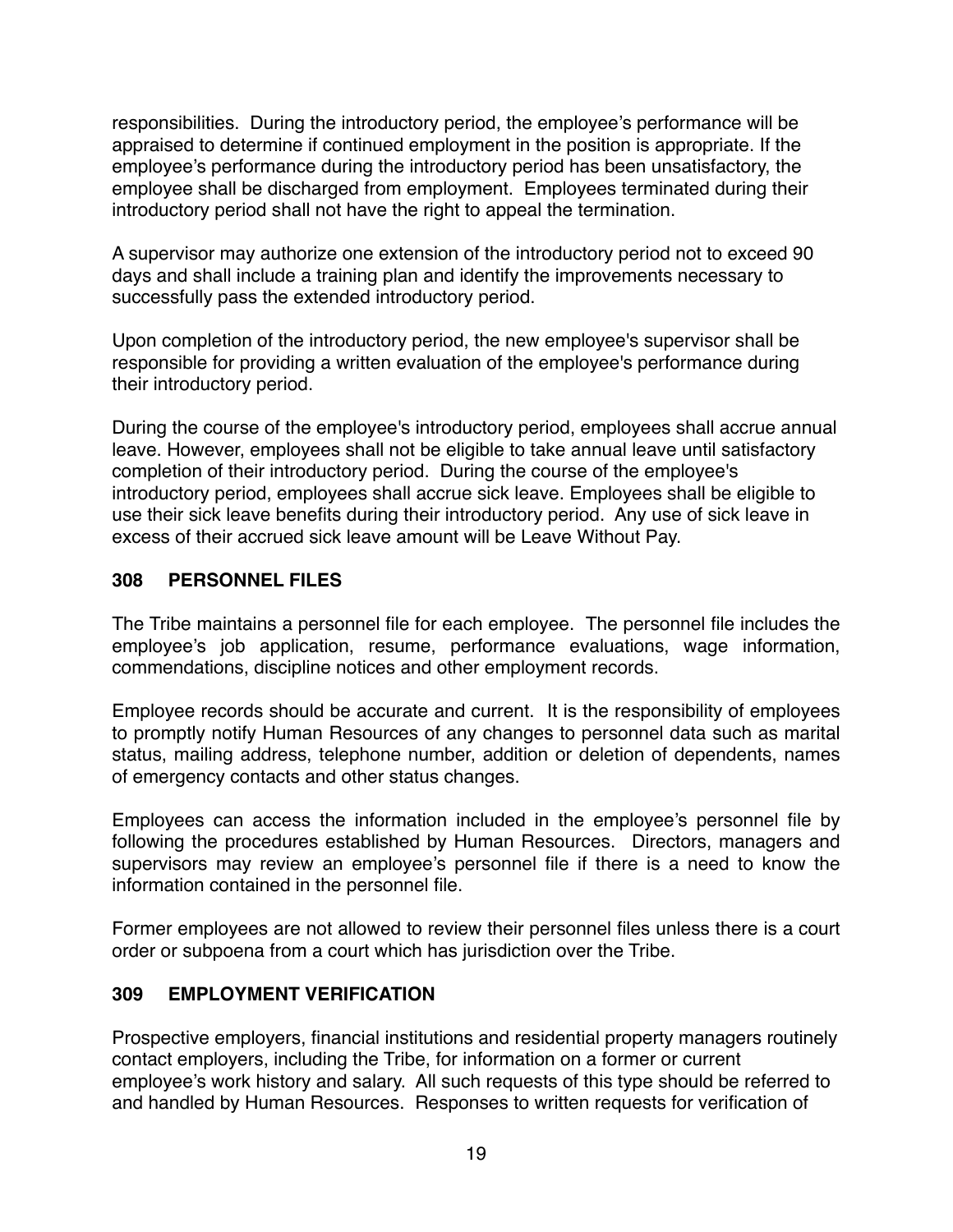employment will be made on the form provided only when the request is accompanied by a former or current employee's signed authorization to release such information. Telephone requests for verification of employment by prospective employers, financial institutions and residential property managers will be limited to confirming the dates employed and position held at the Tribe.

# **310 TRAINING**

The Tribe believes training is beneficial to the Tribe and its employees and therefore the Tribe allocates significant resources for training. An employee will be permitted to attend training programs or courses for the purpose of improving the employee's skills utilized in the employee's job.

Courses that directly relate to an employee's current job or advancement to future positions which benefit the Tribe may be eligible for tuition assistance. Employees can seek tuition assistance by completing the required forms and getting approval prior to incurring the tuition costs.

# **311 PERFORMANCE EVALUATIONS**

Employees will receive regular, informal feedback on their performance. Directors, managers and supervisors are expected to catch their employees exceeding expectations and commend employees in a meaningful way. Moreover, when employee's behavior does not meet or exceed expectations, directors, managers and supervisors are expected to address that opportunity for improvement.

A performance evaluation is conducted on each employee at or near the completion of the introductory period. Thereafter, performance evaluations will be conducted on an annual basis. The performance evaluation gives both the employer and employee an opportunity to engage in a conversation regarding job tasks, employee strengths, employee weaknesses and opportunities for improvement.

If an employee does not agree with the written performance evaluation, the employee can submit a separate writing to Human Resources, with a copy to the employee's supervisor, wherein the employee expresses their disagreement with the performance evaluation. The employee's submission will be included in the employee's personnel file.

# **312 RETURN TO WORK**

Employees absent for three or more days for a medical reason are required to provide Human Resources with a note from the employee's physician declaring the employee is permitted to return to work.

#### **313 RESIGNATION**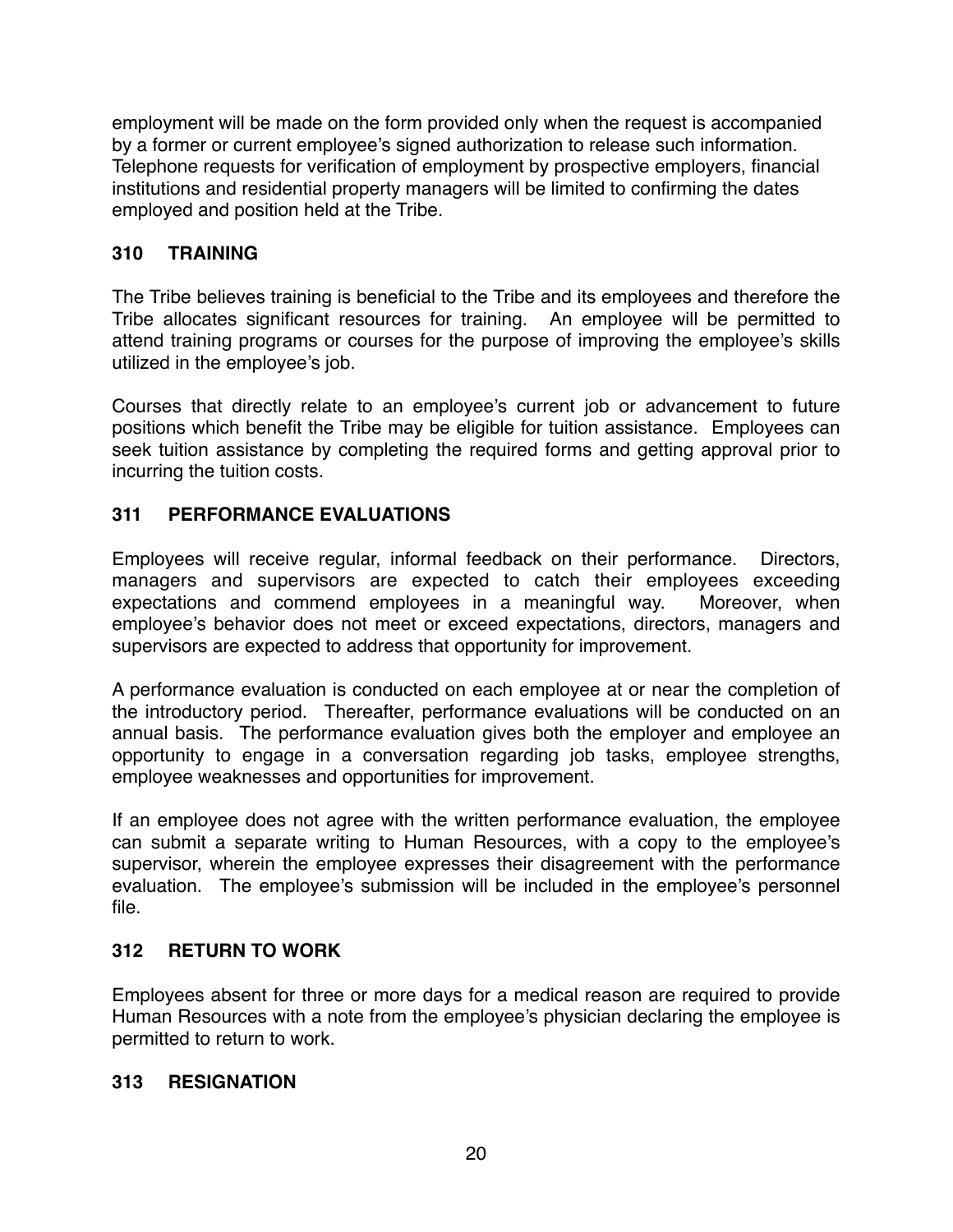The Tribe hopes that employment with the Tribe will be a mutually rewarding experience, it is understood that varying circumstances cause employees to voluntarily resign employment. Should this time come, employees are asked to provide notice in writing to Human Resources with a copy to the employee's supervisor. Regardless of the resignation date set by the employee, the Tribe reserves the right to set a date sooner than the date set by the employee. Employees who fail to report to work for three consecutive days without properly communicating to their supervisor or manager the reasons for their absence will be viewed as voluntarily resigning their employment as of the third day.

Employees who resign in good standing under this policy and whose documented performance is above average under the Tribe's performance management system will be eligible for reemployment for a period of up to six months from the last date of employment, with benefits tied to seniority reinstated in full. Former employees will be considered for open positions along with all other candidates. Former employees who apply for reemployment after six months will be treated as new employees for purposes of seniority-related benefits.

Departing employees will be asked to confirm their forwarding address to ensure that benefits and tax information are received in a timely manner. Final pay will be mailed to this address by the next payday. Accrued but unused vacation will be paid out consistent with the Tribe's vacation policy.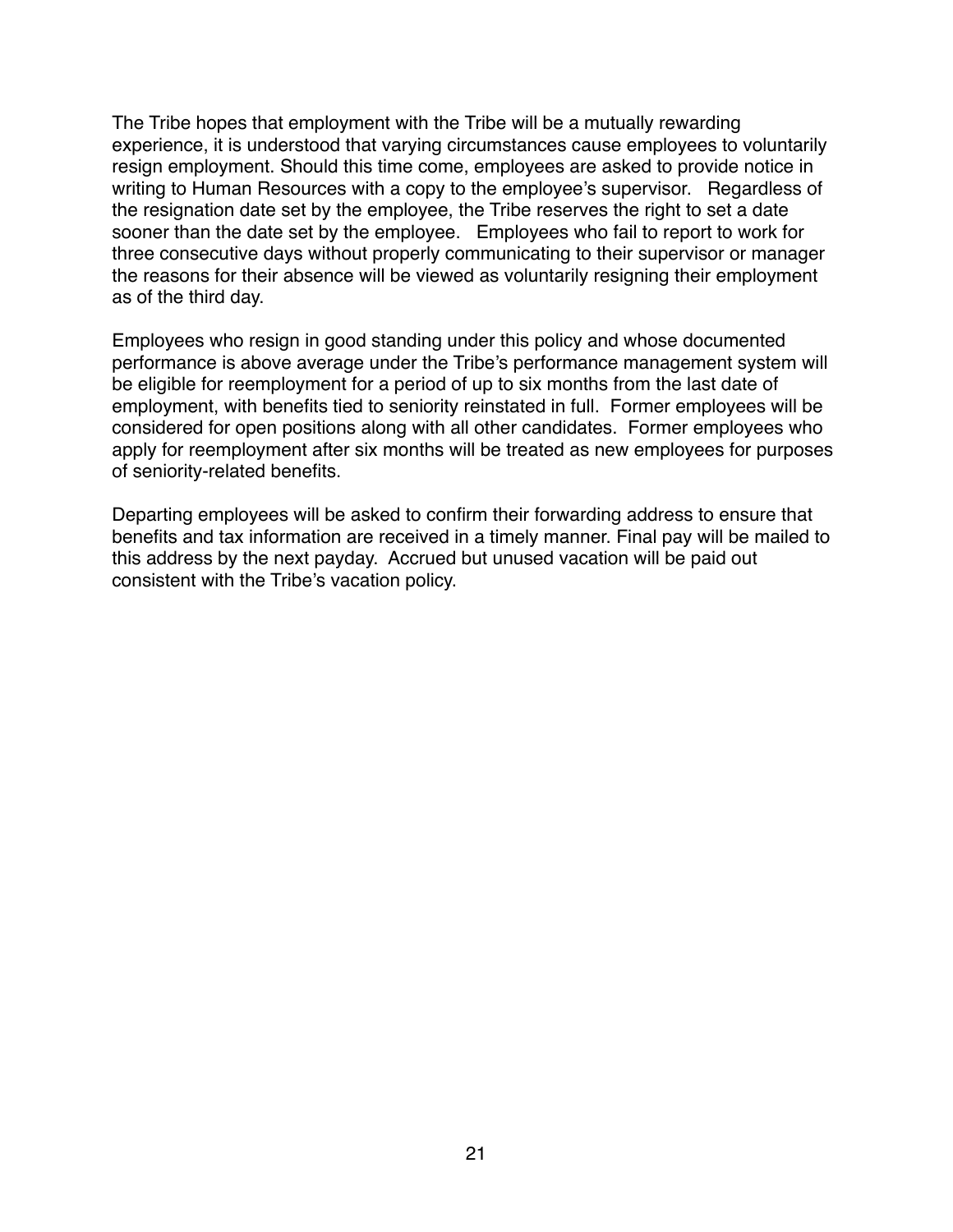#### **CHAPTER 4 EMPLOYEE CONDUCT**

The Tribe believes fairness requires defining reasonable standards for employees, applying those standards in a consistent manner and giving employees an opportunity to express their viewpoints.

#### **401 CONDUCT**

The Tribe expects employees:

To perform assigned tasks in an efficient manner.

To report to work and be ready to work on time.

To follow the policies in this handbook and department procedures.

To treat other employees with respect and courtesy.

To work with other employees cooperatively.

To communicate and work through the established chain of command.

To serve tribal members respectively and effectively.

Certain behavior is prohibited, and the following is a summary of some, but not all prohibited behavior:

Violation of safety and health rules.

Possession of dangerous or unauthorized materials including weapons, ammunition or explosives while on the Tribe's lands.

Excessive absenteeism.

Excessive tardiness.

Failing to cooperate with other employees.

Discourtesy to tribal members or other employees.

Violation of these policies and department procedures.

Refusing to perform a task assigned by a supervisor.

Destroying or defacing Tribal property.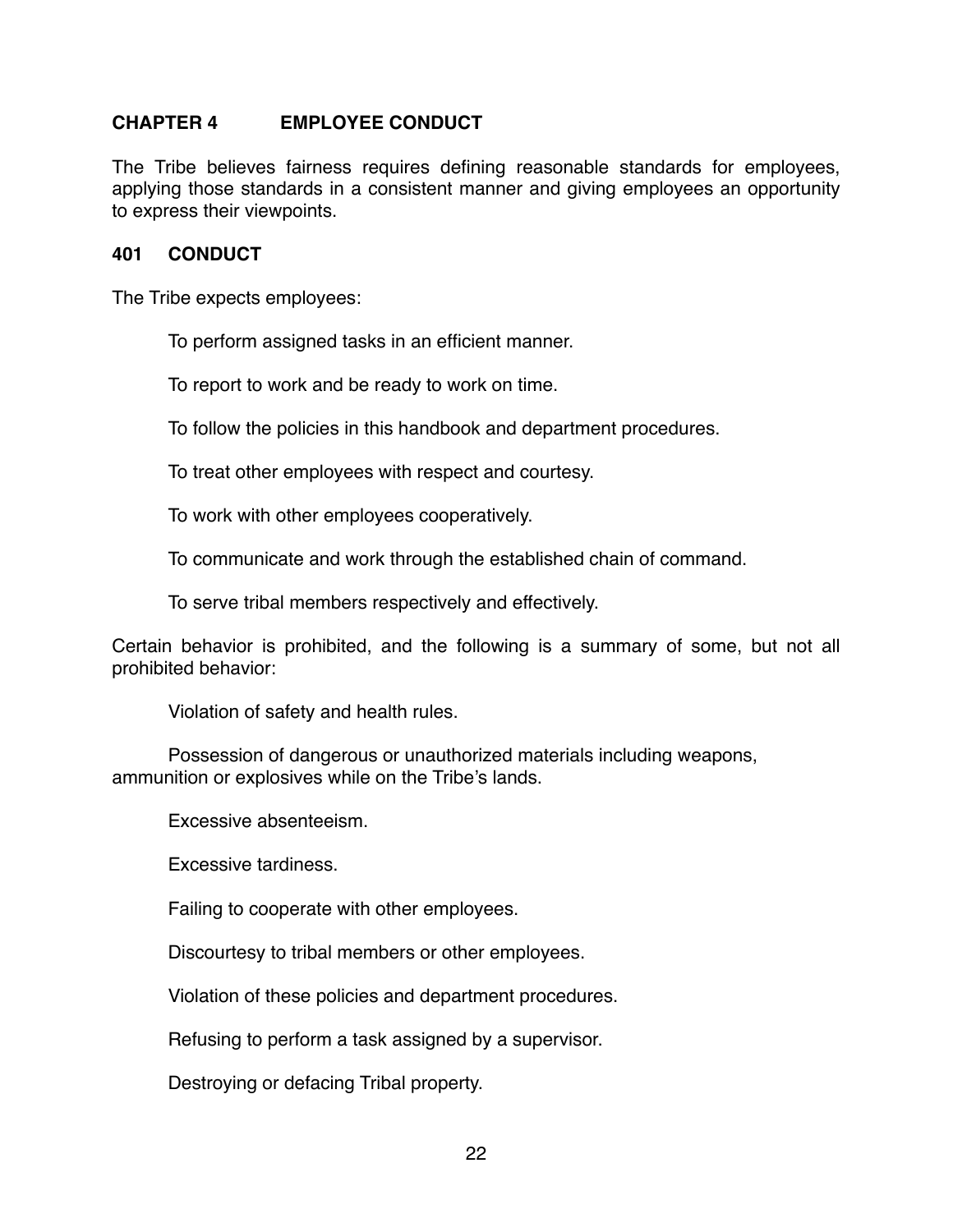Sleeping at work.

Use of abusive, threatening or profane language.

Theft of Tribal property or property of another employee.

Being under the influence of alcohol or non-prescription drugs while at work or while operating a Tribal vehicle.

Misuse of a Tribal vehicle.

Fighting or disorderly conduct.

Falsification or destruction of Tribal records or documents.

Threatening, intimidating, interfering with or coercing employees.

Conviction of any crime which involves a crime involving moral turpitude.

Conduct unbecoming an employee or conduct leading to loss of confidence or trust.

Altering, falsifying, tampering with time records, or recording time on another employee's time record.

# **402 CONFLICT OF INTEREST**

The Tribe expects employees to conduct business according to the highest ethical standards of conduct. Employees are expected to devote their best efforts to the interests of the Tribe. Business dealings that appear to create a conflict between the interests of the Tribe and an employee are unacceptable. The Tribe recognizes the right of employees to engage in activities outside of their employment which are of a private nature and unrelated to the Tribe. However, the employee must disclose any possible conflicts so that the Tribe may assess and prevent potential conflicts of interest from arising.

A potential or actual conflict of interest occurs whenever an employee is in a position to influence a decision that may result in a personal gain for the employee, an immediate family member (i.e., spouse or significant other, children, parents, siblings), or other associates as a result of the Tribe's work. Although it is not possible to specify every action that might create a conflict of interest, this policy sets forth the ones which most frequently present problems. If an employee has a question whether an action or proposed course of conduct would create a conflict of interest, they should immediately contact their supervisor to obtain advice on the issue. The purpose of this policy is to protect employees from any conflict of interest that might arise.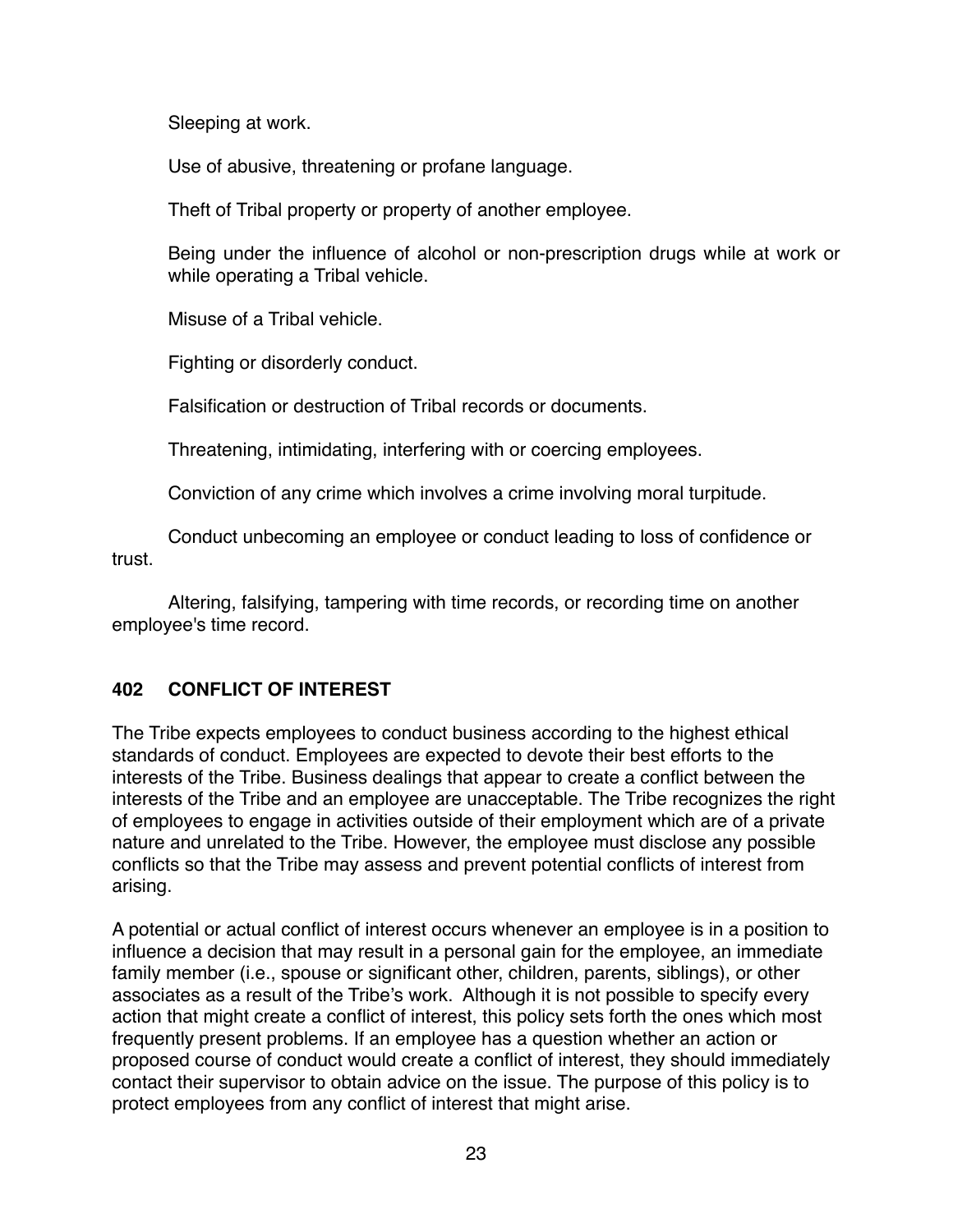A violation of this policy will result in immediate and appropriate discipline, up to and including immediate termination.

#### Financial Interest in Other Business

An employee and his or her immediate family may not own or hold any significant interest in a supplier, customer or competitor of the Tribe, except where such ownership or interest consists of securities in a publicly owned company and those securities are regularly traded on the open market.

#### Acceptance of Gifts

No employee may solicit or accept gifts of significant value (i.e., in excess of \$25.00), lavish entertainment or other benefits from potential and actual vendors or suppliers of goods or services to the Tribe. Special care must be taken to avoid even the impression of a conflict of interest.

#### Work Product Ownership

All employees must be aware that the Tribe retains legal ownership of the product of their work. No work product created while employed by the Tribe can be claimed, construed, or presented as property of the individual, even after employment by the Tribe has been terminated or the relevant project completed. This includes written and electronic documents, audio and video recordings, system code, and also any concepts, ideas, or other intellectual property developed for the Tribe, regardless of whether the intellectual property is actually used by the Tribe. Although it is acceptable for an employee to display and/or discuss a portion or the whole of a certain work product as an example in certain situations (e.g., on a resume), one must bear in mind that information classified as confidential must remain so even after the end of employment, and that supplying certain other entities with certain types of information may constitute a conflict of interest. In any event, it must always be made clear that work product is the sole and exclusive property of the Tribe.

# Reporting Potential Conflicts

An employee must promptly disclose actual or potential conflicts of interest, in writing, to their supervisor. Supervisors should notify Human Resources immediately of any potential conflicts of interest within their department. Approval will not be given unless the relationship will not interfere with the employee's duties or will not damage the Tribe's relationship.

#### Confidential Nature of Work

All confidential records and confidential information relating to the Tribe, its members, vendors or employees are confidential, and employees must, therefore, treat all matters accordingly. All confidential information may not be disclosed to anyone, either before or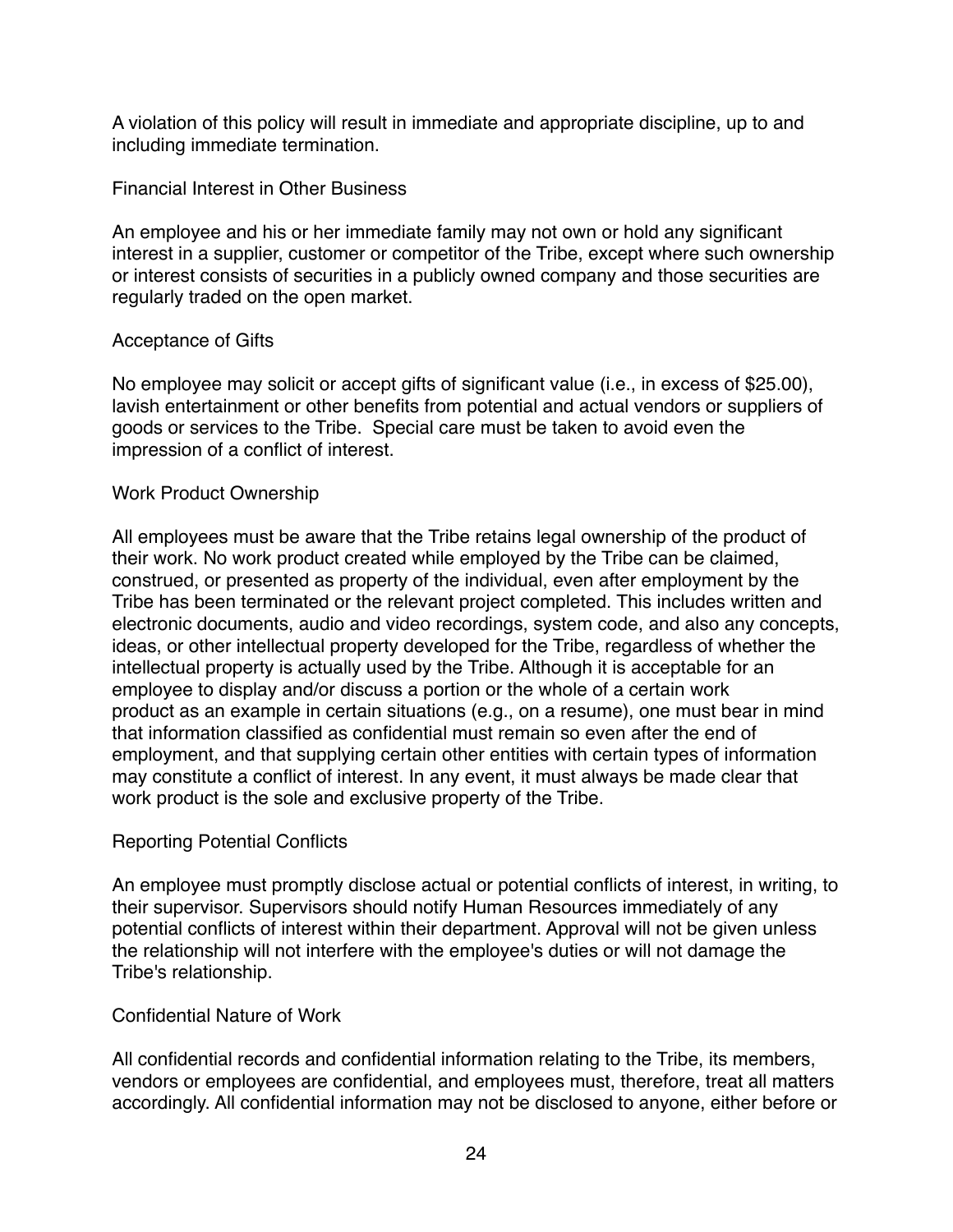after employment without a legitimate need to know the information. This includes, but is not limited to, documents, notes, files, records, oral information, computer files or similar materials. Such confidential information may not be removed from Tribal premises without permission from an employee's supervisor. Employees who are unsure about the confidential nature of specific information must ask their supervisor for clarification. Employees will be subject to appropriate disciplinary action, up to and including termination, for knowingly or unknowingly revealing information of a confidential nature.

# **403 TRIBAL MEMBER RELATIONS**

The employees of the Tribe are here to provide exceptional services for tribal members. Employees shall maintain respectful relations with Tribal Members.

Employees receiving a complaint from a Tribal Member should notify their supervisor immediately. The supervisor will address the matter in a professional manner.

Tribal Members, acting as private individuals, cannot assign tasks to you. Employee work assignments can only be made through official channels within the Tribe and the tribal government. An employee's supervisor can answer any questions about work assignments.

# **404 HARASSMENT OR DISCRIMINATION**

The Tribe will not tolerate harassment or discrimination against employees, guests or Tribal Members. Any form of harassment or discrimination based on a person's race, color, religion, sex, sexual orientation, age, disability or national origin is a violation of this policy and will be treated as a disciplinary matter.

The term harassment includes, but is not limited to, slurs, jokes, or other verbal, graphic or physical conduct relating to an individual's race, color, religion, sex, sexual orientation, age, disability or national origin. Harassment also includes sexual advances, requests for sexual favors, uninvited sexual verbal or physical kidding, demeaning sexual innuendos, leers, gestures, teasing, sexually explicit or obscene jokes, remarks or questions of a sexual nature, graphic or suggestive comments about an individual's dress or body, displaying sexually explicit objects, photographs or drawings, unwelcome touching and other verbal, graphic or physical conduct of a sexual nature.

The Tribe specifically prohibits unwelcome sexual advances, requests for sexual favors and all other forms of verbal or physical conduct of an offensive nature when (1) submission to such conduct is a requirement of the workplace; (2) submission to or rejection of such conduct is used to make decisions affecting an individual's employment (example; a demotion) or (3) such conduct has the purpose or effect of creating an intimidating, hostile or offensive work environment.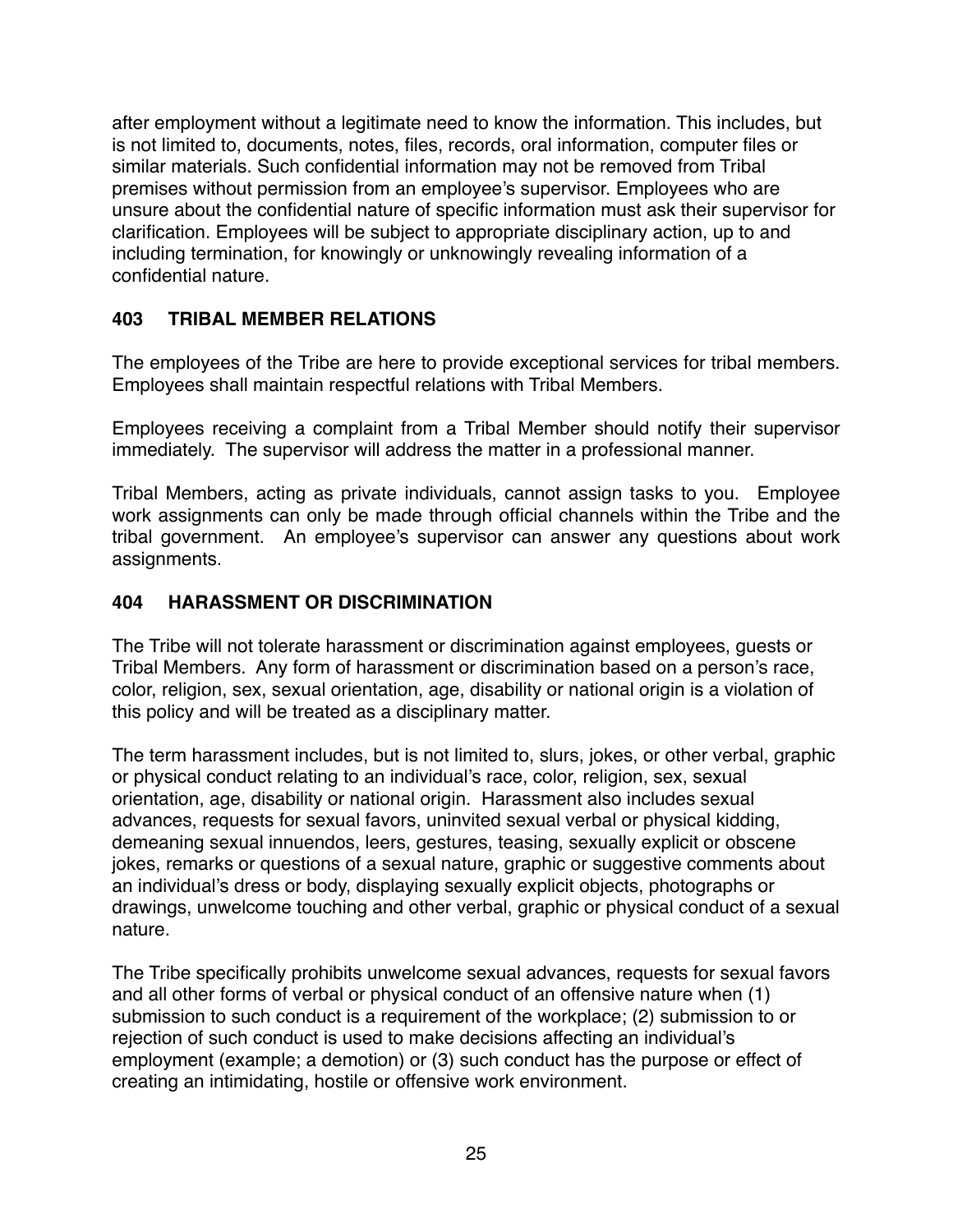Employees who are subject to or witness a violation of this policy shall promptly report the behavior to the Tribe. The Tribe provides employees numerous options in reporting a violation of this policy to the Tribe. An employee may complain to their supervisor, Human Resources or Tribal Administrator. Upon receipt of a complaint there will be an investigation conducted promptly. The Tribe will conduct the investigation in as confidential manner reasonable under the circumstances. An investigation requires discussing the allegations with the alleged wrongdoer as well as any witnesses.

Upon completion of the investigation and if the investigation establishes the complaint has merit, the Tribe will take all appropriate corrective steps and all appropriate disciplinary action

No employees will be retaliated against for reporting a violation of this policy or participating as a witness in an investigation. Should an employee believe there is retaliation against them, the employee shall report the retaliation to their supervisor, Human Resources or the Tribal Administrator.

# **405 DIGNITY & RESPECT**

The Tribe is committed to the promotion of an environment for work which upholds the dignity and respect of the individual and which supports every individual's right to work in an environment which is free of any form of intimidation or bullying.

Intimidation and bullying are defined as behavior of a physical, verbal or a psychological nature which is unwanted and unwelcome, and which could reasonably be regarded as offensive. The bully, intentionally or unintentionally, misuses the power of position, knowledge or personality to domineer, intimidate or humiliate others.

The following are common but not exclusive examples of bullying behavior:

- Open aggression, threats, shouting abuse or the use of obscenities
- Constant humiliation, sneering or ridicule
- Unreasonable scrutiny or unreasonable demands
- Undermining a person's authority
- Spreading malicious rumors

# **406 ATTENDANCE AND GET TO WORK ON TIME**

Employees are expected to be at their workstation and ready to work at the beginning of their assigned daily work hours, and they are expected to remain at their workstation until the end of their assigned work hours, except for approved breaks and meal periods. Arriving late or leaving early in connection with scheduled work times, breaks, or meal periods without prior management approval is not permitted.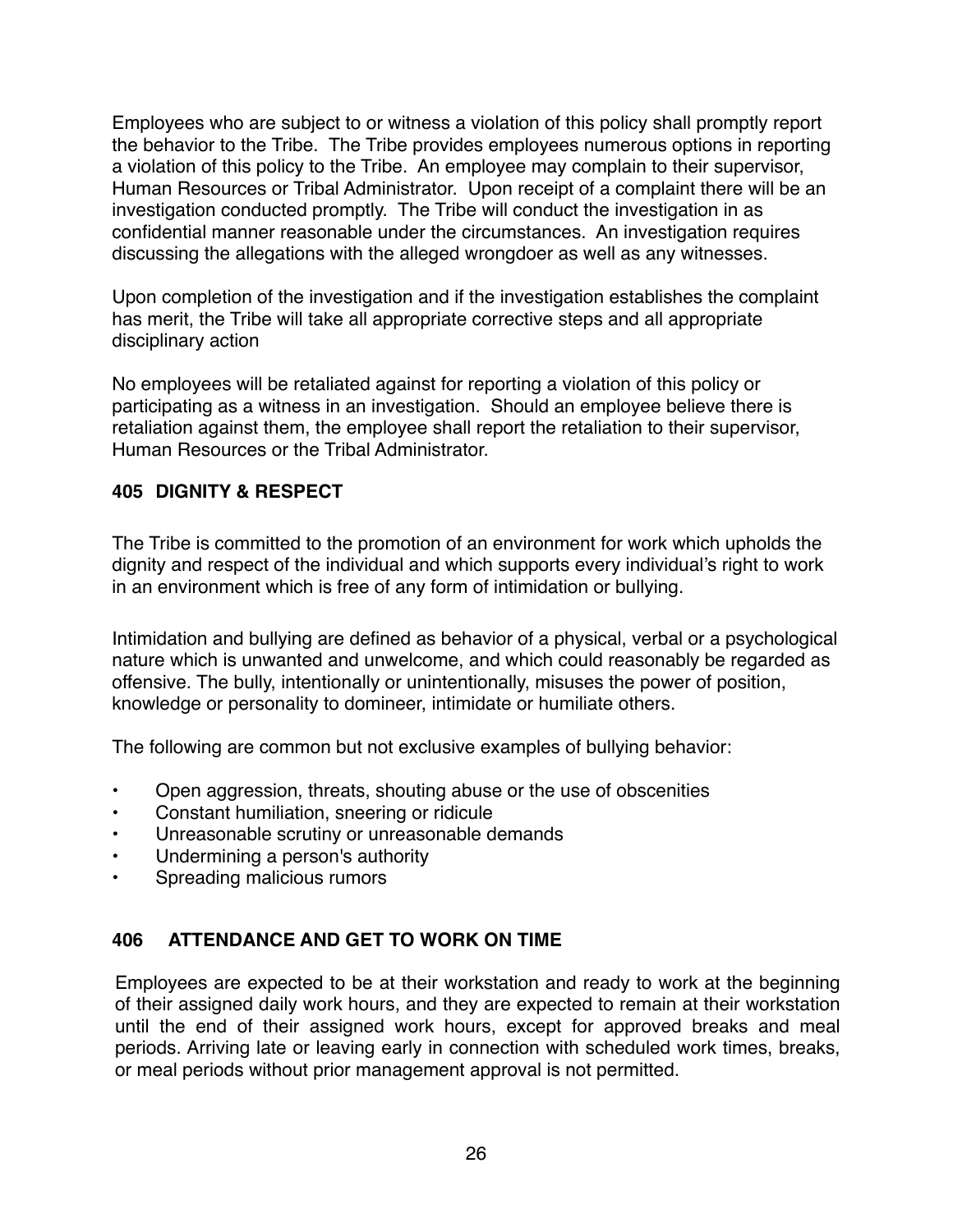The Tribe recognizes that there may be times when employee absence or tardiness cannot be avoided. In such cases, employees are expected to notify their supervisor as early as possible, and in the case of absence at least one hour before the employee's regular starting time.

Employees aware of a need to be absent in advance should seek their supervisor's approval. An absence or tardiness will be deemed excused only if the employee has their supervisor's approval. All time off requested for tardiness or absence will require the employee to request the time off using the current method, obtain a supervisor approval and submit to Administration for time keeping purposes.

Unscheduled absences that occur on a workday that the employee requested off and was denied is subject to immediate disciplinary action. The level of disciplinary action will be at the discretion of department management and dependent upon severity. The Tribe also reserves the right to require documentation of the cause for unscheduled absences.

Unless an employee has made other arrangements with their supervisor, employees should call their supervisor each day absent. If an employee fails to notify their supervisor of absences for three consecutive days, the employee will be considered to have voluntarily terminated their employment with the Tribe as of the first day of the unreported absence.

Employees who do not call in or report to work by their scheduled start time will be considered a no call/no show. Exceptional circumstances may be considered by the department management. Exceptional circumstances may include, car accidents, severe family emergencies, etc. Time missed due to no call/no show will be without pay for non-exempt employees.

In the case of absences due to illness for three consecutive days or more, the Tribe requires a doctor's certificate before the employee returns to work. An employee may not return to work without a doctor's release. Unexcused absences of three or more days may result in discharge.

Poor attendance and excessive tardiness are disruptive. Either may lead to disciplinary action, up to and including termination of employment. Determination of what constitutes poor attendance or excessive tardiness may include examination of available vacation, sick and/or personal time or inability to perform essential job duties due to absence or tardiness and may vary depending upon department needs.

# **407 PERSONAL APPEARANCE**

First impressions are the most lasting impressions. Therefore, employees should always be neat and presentable. A clean and neat appearance communicates professionalism and gives a positive image to the Tribe's guests. Also, good personal hygiene is essential to good health and to creating a favorable impression.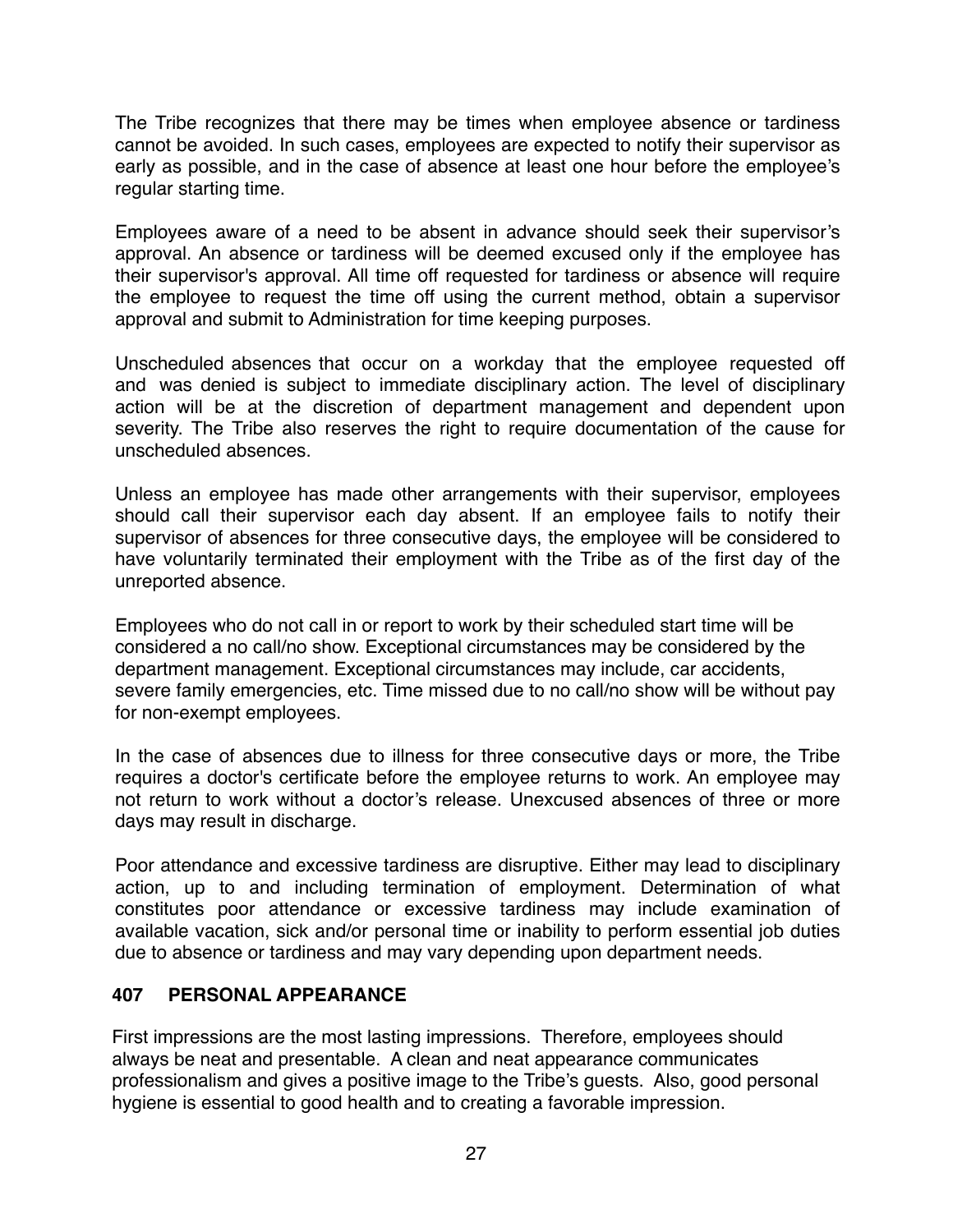# **408 DRESS CODE**

It is necessary that employees be neat and clean in their appearance and dress in a manner appropriate for their work environment since guests often form their opinions about the Tribe from their observations of employees.

An employee may be in a department that has an established dress code, which may include wearing a uniform. The department manager will inform their employees of the requirements specific to the job. The maintenance of uniforms and/or equipment is the employee's responsibility.

It is expected that all employees will present themselves in the best, well-groomed manner as possible; i.e. personal cleanliness, clean fingernails, clean hair, wellgroomed facial hair, etc. Offensive body odors may result in being sent home. There will be no facial or tongue piercing ornamentation worn while on duty. Employees may not be allowed to work with visible black eyes or hickeys. The following general rules apply to all employees:

No jeans (unless it is a necessary part of their uniform). No tight-fitting slacks (e.g. spandex), t-shirts, sweats, etc. Suitable footwear must be worn. Shoes or boots must be neat, clean, in good condition, and have no ornamentation. No open toe sandals (including flip flops). No tank tops. Non-prescription sunglasses will not be worn indoors. Uniforms will only be worn at work or while traveling to/from work.

# **408 DRESS CODE (Option 2)**

Employees are expected at all times to present a professional businesslike image to customers, clients, and the public. Office workers and any employees who have regular contact with the public are expected to dress in a manner that is normally acceptable in business establishment.

Employees should not wear suggestive attire, ripped jeans, athletic clothing, shorts, Tshirts, and similar items and casual attire since this clothing does not present a businesslike appearance. Clothing with alcohol/drug related suggestions or foul language is strictly prohibited.

Employees who do not regularly meet the public should follow basic dress requirements of safety and comfort but should be as neat and businesslike as working conditions permit.

Hickeys will not be tolerated. If an employee has hickey marks, they will be asked to leave the workplace.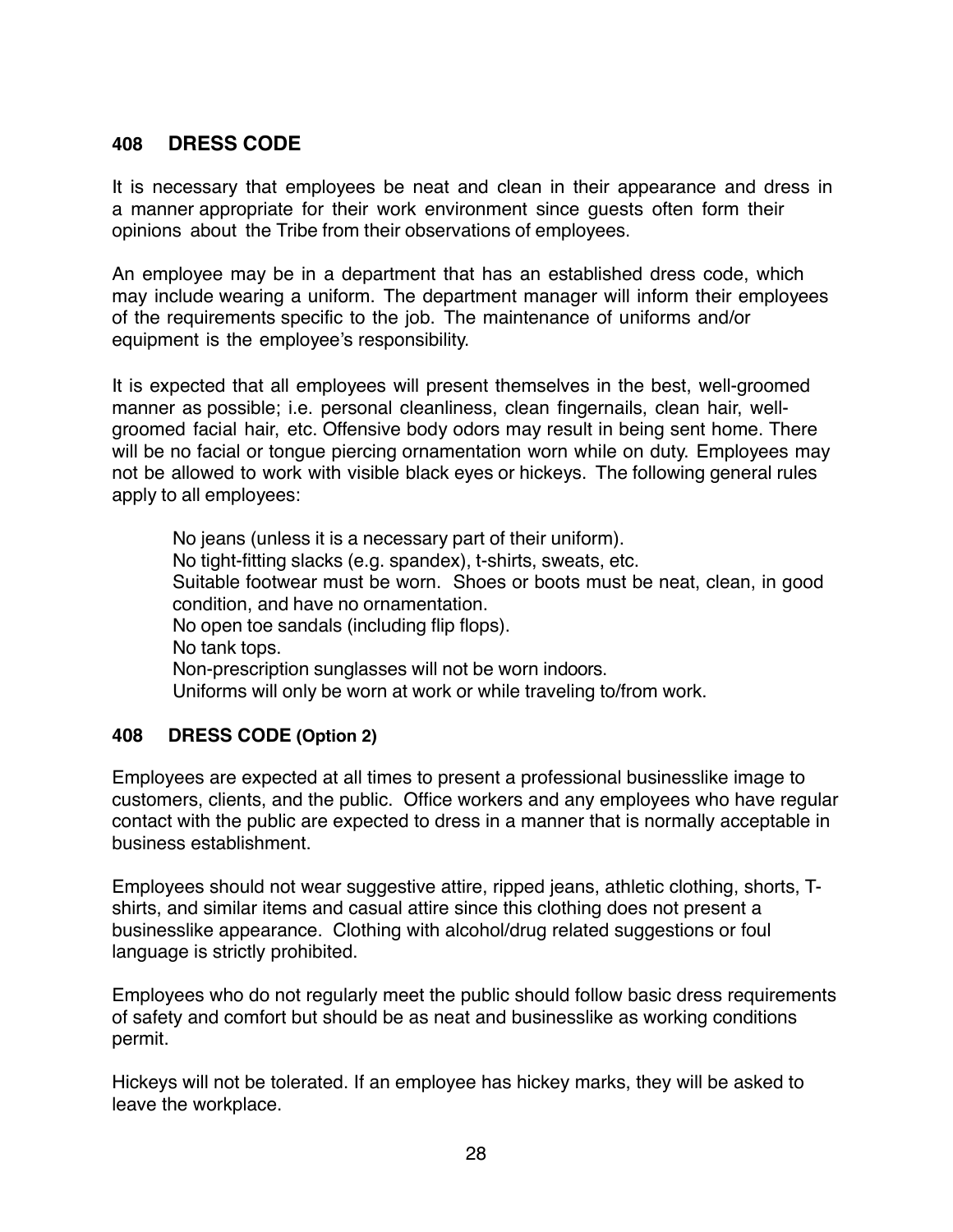If a supervisor has a concern regarding personal appearance, they will discuss the concern with the employee. A supervisor can ask an employee to leave the workplace until suitably attired.

#### **409 FRATERNIZATION**

Department directors, program managers and supervisors are to uphold the highest professional standards in carrying out their management responsibilities and in their interaction with subordinate employees. Romantic relationships between supervisors and their subordinate employees are not allowed. A personal relationship is defined as a romantic or intimate relationship between two employees.

# **410 CELL PHONES**

Employees must use hand-held devices in a responsible and safe manner when conducting Tribe business. Employees are prohibited from conducting any Tribe business on a hand-held device in an irresponsible manner or while driving or performing any task where lack of concentration may be a safety concern.

#### **411 VEHICLES**

Tribal vehicles are for official use and may only be driven with authorization. To become authorized an employee must have a valid driver's license of the appropriate class. A copy of the employee's driver's license and proof of insurance must be kept on file.

Drivers of Tribal vehicles must ensure all passengers wear seat belts at all times. Young children must be secured in an appropriate size car seat. Drivers should report any unusual noises or other indications that the vehicle is in need of maintenance when returning the keys.

Improper, careless, negligent, destructive, unsafe, or illegal use of Tribal vehicles may result in disciplinary action, including employment termination. Traffic or parking violation fines must be paid by the employee responsible for the violation.

#### **412 PROGRESSIVE DISCIPLINE**

The Tribe is focused on clearly establishing employee expectations through this handbook, job descriptions, orientation and training. Moreover, the Tribe directs supervisors to be available to assist employees better understand the Tribe's expectations and the best practices which allow employees to meet and exceed expectations.

Progressive discipline is a progression of counseling and discipline aimed at correcting or improving employee performance. The Tribe, at its sole discretion, determines the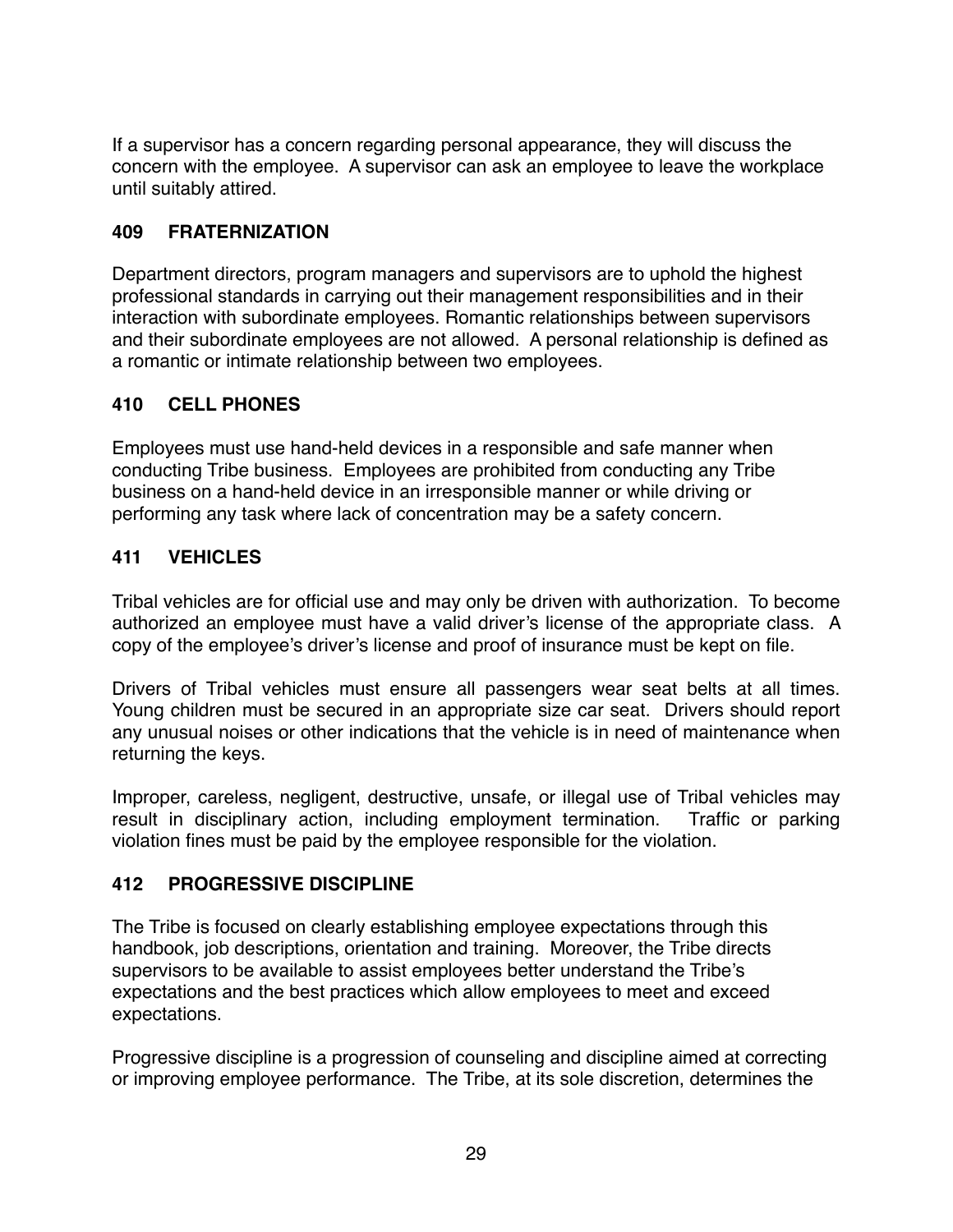level of discipline. The steps summarized below are not required since at-will employees can terminate and be terminated at any time.

Depending on the severity of the problem and the number of occurrences, the Tribe may elect to use one or all the following forms of discipline:

- •Verbal warning
- •Written warning
- •Suspension with or without pay
- •Termination of employment

Progressive discipline means that, with respect to most disciplinary problems, these steps may be followed: (1) first offense may lead to a verbal warning; (2) second offense with written warning; (3) third offense may lead to a suspension; and (4) a fourth offense may result in a termination of employment.

By using a progressive discipline, the Tribe hopes that employee problems can be corrected at an early stage, benefiting both the employee and the Tribe.

# **413 PROBLEM RESOLUTION**

#### *Introduction*

The Tribe is interested in eliminating workplace disputes. The Tribe addresses workplace disputes through two policies. The first policy is this Grievance Policy and the second policy is the Complaint Policy. The Grievance Policy assists eligible employees in addressing disputes relating to termination of employment, suspension of employment and demotion of an employee to another job. The Grievance Policy is intended to address a narrow scope of employment related matters while the Complaint Policy is intended to address a wide scope of employment related matters.

This Grievance Policy is intended to supplement, rather than discourage or replace informal discussion between supervisors and employees. A supervisor should make every reasonable effort to resolve employee concerns outside this Grievance Policy. Likewise, employees are encouraged to make every reasonable effort to resolve their concerns outside this Grievance Policy.

Please note there are strict deadlines imposed by this Policy. Some, but not all, of the deadlines relate to the requirements of an employee to complete and deliver certain forms which are available in Human Resources. A failure to meet certain deadlines will result in the employee's loss of opportunity to start or pursue a grievance. Read this policy carefully.

# *Eligibility*

This policy is available only to regular full-time employees.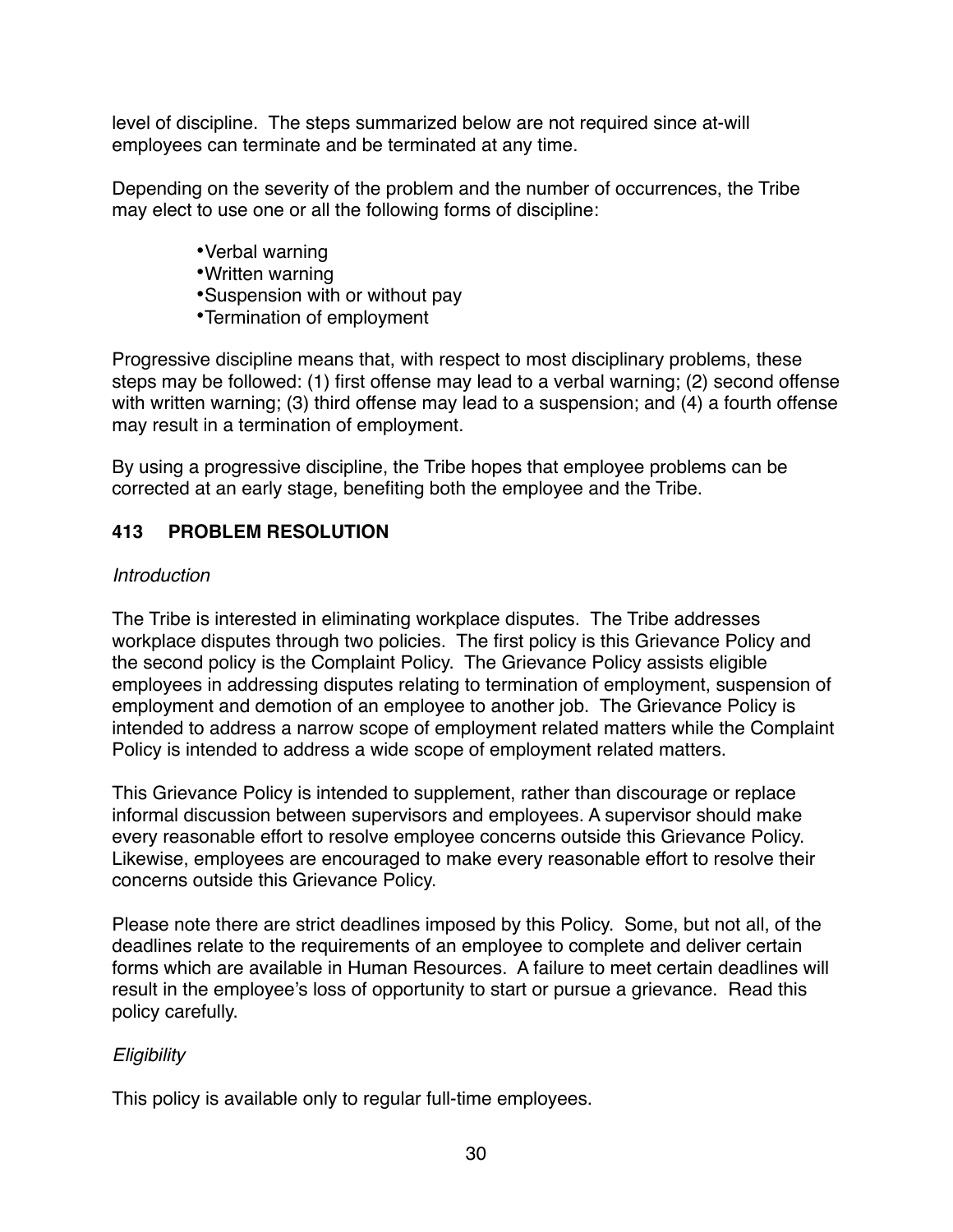This policy is not available to employees while in their introductory phase of employment. This policy is not available to employees who have executed employment contracts or agreements.

This policy provides an arbitration process and Chief Executive Officer review for Directors and a department review and peer review for all other qualified employees.

Employees may address, through a grievance, only termination of employment, suspension without pay or demotion from a job position to another job position which pays the employee less compensation.

#### *Director Grievances*

#### Step 1: Arbitration

For Directors, a grievance consists of a hearing before an arbitrator retained by the Tribe to facilitate hearings and make recommendations to the Chief Executive Officer regarding the dispute raised in the grievance. Through the office of Human Resources, the Director shall, within 3 business days of the incident which causes the Director to the file a grievance, complete and hand deliver to the Human Resources Director or the Human Resources Director's designee, a form created by Human Resources for that purpose. Upon receipt of the grievance form, within a reasonable time not to exceed 10 business days, Human Resources shall schedule, and the Arbitrator shall complete a hearing. If the Arbitrator agrees with the employee Director, the Arbitrator is limited to recommending reinstatement, satisfaction of back pay and giving of the discretionary benefits defined in the Tribe's policy. The recommendation of the Arbitrator automatically goes to the Chief Executive Officer for review.

#### Step 2: Chief Executive Officer

The Chief Executive Officer, or his/her designee, will review the entire record and issue a final and binding written decision within three (3) business days of receiving the Arbitrator's written recommendation. The Chief Executive Officer or their designee, may affirm, modify, or reverse the recommendation of the Arbitrator. Once the final decision has been made, the Human Resource Department will contact the employee regarding the final decision.

#### *Non-Director Grievances*

For eligible employees other than Directors, a grievance consists of two steps, which are outlined below:

Step 1: Through the office of Human Resources, the employee shall, within 3 business days of the incident which causes the employee to file a grievance, complete and hand deliver to the Human Resources Director or the Director's designee, a form created by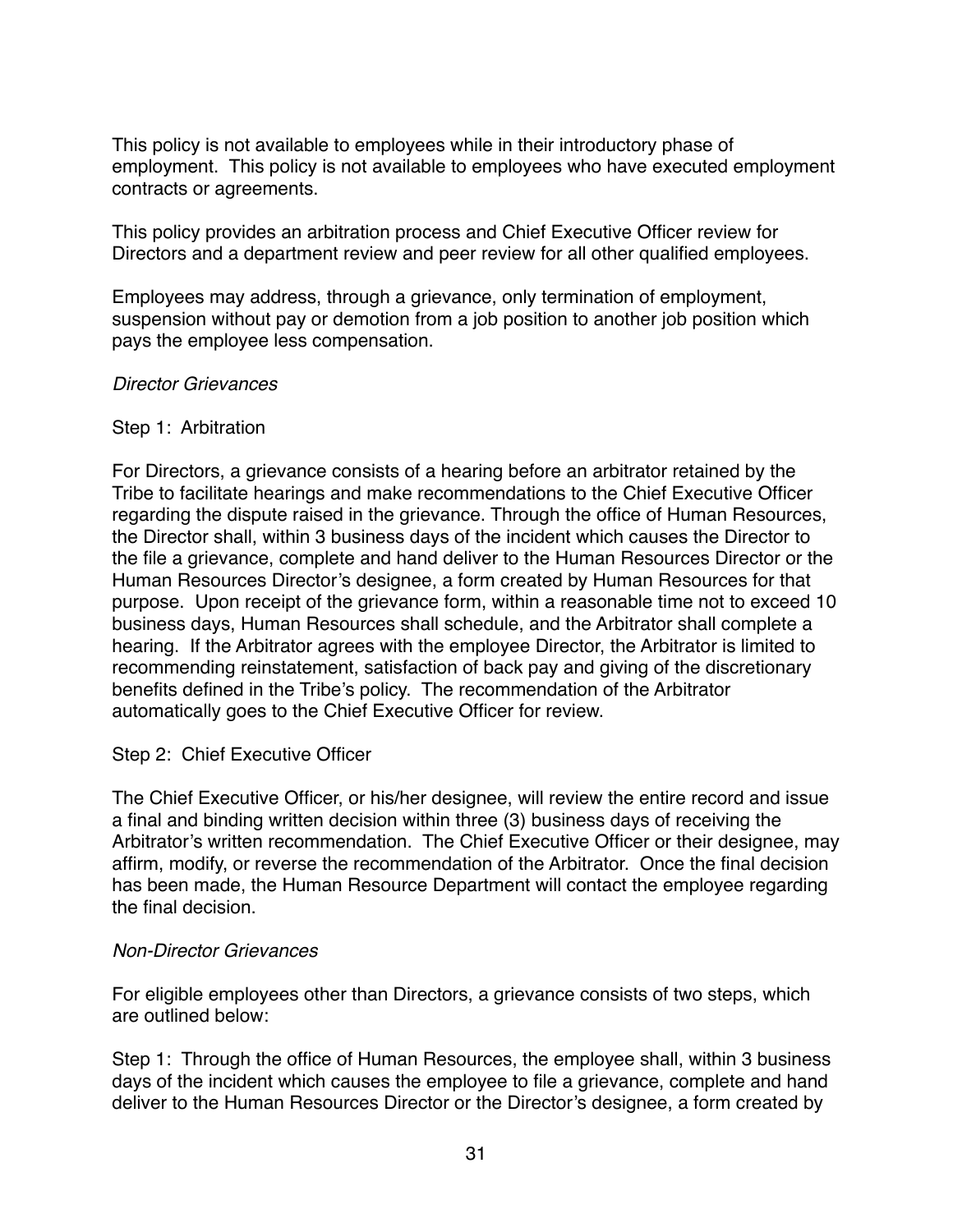Human Resources for that purpose. Upon receipt of the grievance form, within a reasonable time not to exceed 3 business days, Human Resources shall schedule, and the General Manager shall complete a meeting with the employee and the employee's supervisor. The General Manager shall immediately issue a written decision which documents the General Manager's decision.

#### Step 2: Appeal Board

If the employee is not satisfied with the decision at the completion of Step 1, the employee may appeal the Step 1 decision by completing and delivering the required form to Human Resources. The employee must complete and deliver the required form to Human Resources within 2 business days of the date of the written decision from Step 1.

Upon receipt of the grievance form, within a reasonable time not to exceed 10 business days, Human Resources shall schedule, and the Appeal Board shall complete a hearing. The Appeal Board shall evaluate the evidence offered at the Appeal Board hearing and apply the rules and expectations of the workplace in arriving at a recommendation which supports or opposes the termination, suspension or demotion. If the Appeal Board agrees with the employee, the Appeal Board is limited to recommending reinstatement, satisfaction of back pay and/or giving of the discretionary benefits defined in the Tribe's policy.

Withdrawal of Appeal: An employee may withdraw an appeal at any time and should do so by contacting the Human Resources Director. Once withdrawn, however, it may not be re-instituted. If the employee does not meet the time constraints outlined in this policy, employee appeal decisions will remain as defined by prior actions.

#### Human Resources Consultation

The procedure as outlined describes the normal course in which appeals are resolved. Employees should note that the Human Resources Department is available to provide team member's consultation or assistance at any time prior to or during the appeal procedure.

Training and support will be provided to supervisors, managers, and department heads in dealing with employee appeals. In addition, employees should be encouraged to consult with Human Resources, their Supervisors, or other members of management, on a less formal basis regarding employee complaints or disputes when appropriate.

Employees are not to be penalized for proper use of the appeal grievance process. However, it is not considered proper use if an employee raises grievances in bad faith or solely for the purpose of delay or harassment, or repeatedly raises meritless grievances. Implementation of the grievance process by an employee does not limit the right of the Tribe to proceed with any disciplinary action, which is not in retaliation for the use of the grievance process.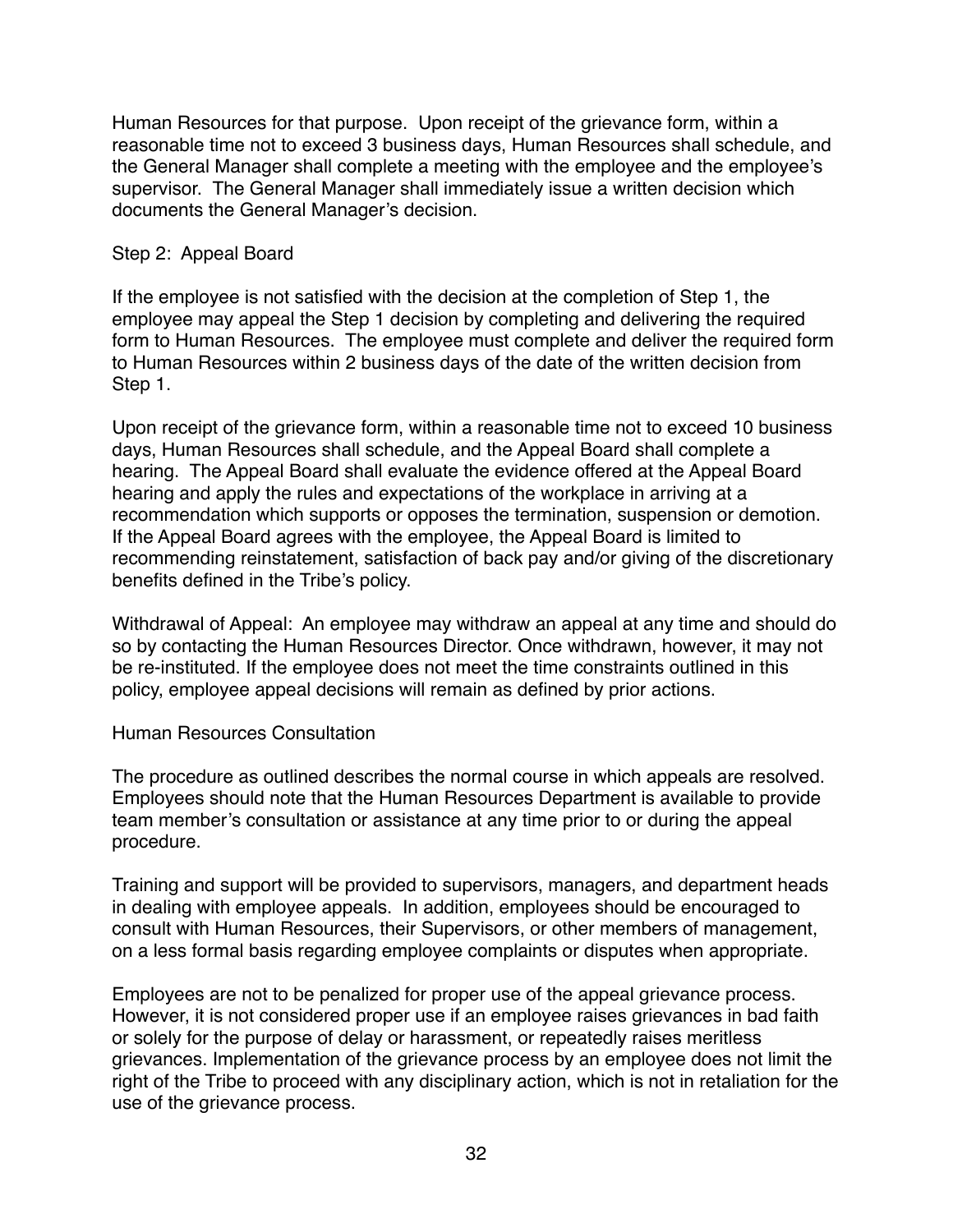This policy does not alter the employment-at-will relationship in any way.

#### *Standard Operating Procedures*

#### Appeal Board Eligibility

Eligible Appeal Board members are those who have volunteered to participate, have completed one year of continuous service; have no active disciplinary actions; and have completed the Appeal Board Training Program.

#### Appeal Board Selection

The Director of Human Resources will prepare a list of eligible Appeal Board members. Appeal Board members who have a relationship with the Employee-Grievant will not be eligible to hear the Appeal. Examples of relationships include, but are not limited to: The employee and Appeal Board Member have a family relationship, the employee reports to the Appeal Board Member, the Appeal Board Member was involved directly in the cause of the Appeal request, the Appeal Board Member must give testimony during an investigation that led to the action the employee is appealing. From this list of eligible Appeal Board members, three members will be selected by means of a random drawing.

#### **Confidentiality**

Upon selection to the Appeal Board, each Appeal Board Member shall maintain complete confidentiality, including no reference made to the individual appealing, the facts of their appeal, or the identities of other selected Appeal Board Members. Any Appeal Board Member selected for the panel that has knowledge of the facts or otherwise has a conflict of interest of the appeal will be disqualified. There shall be no contact between the employee and the Appeal Board Member regarding the facts, circumstances, or any other matter related to the appeal outside the Appeal Board Hearing. Any breach of these provisions will result in removal of the Board Member from the list of employees eligible to serve on an Appeal Hearing Board and may result in disciplinary action up to and including termination.

#### Hearing Schedule

The Director of Human Resources will notify all parties (employee and employee's supervisor) of the date, time and place of the hearing. Reasonable efforts will be made to schedule the hearing date within six (6) working days of Appeal Board selection.

#### **Hearing**

At the hearing, **both** parties (employee and employee's supervisor) to the appeal will be expected to present all information relevant to a resolution of the appeal. The Appeal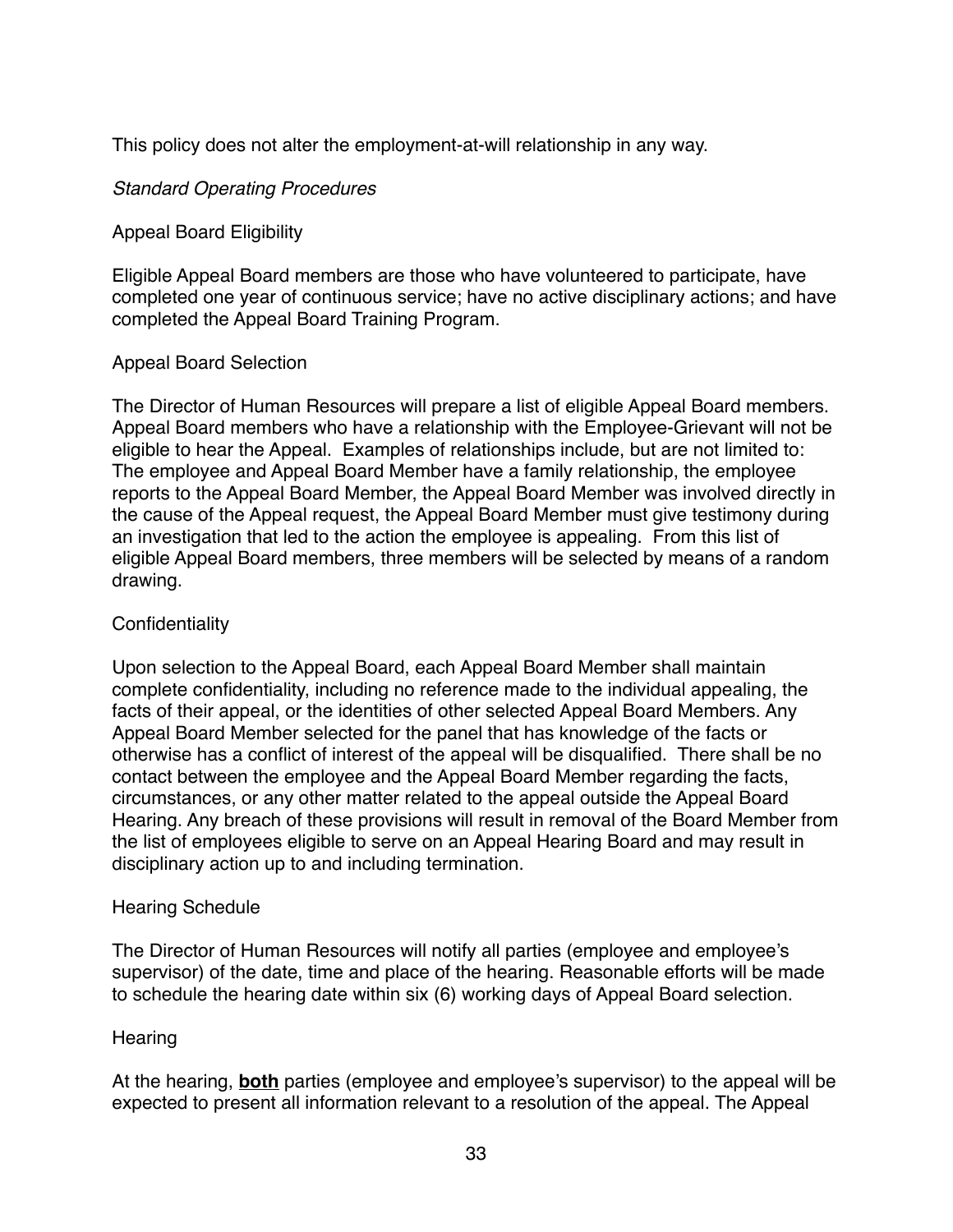Board members will interview both parties and review presented material. During the hearing, both parties shall be present, and the parties will take turns communicating with the Appeals Board. The supervisor shall first communicate the employment decision (termination, suspension, demotion) and the reasons for the decision. Upon conclusion of the supervisor's presentation, the employee shall respond. The Appeals Board may give the supervisor a second opportunity to present at the conclusion of the employee's presentation. If the Appeals Board gives the supervisor a second opportunity to present, the Appeals Board shall give the employee a second opportunity to present.

The Appeals Board may limit the introduction of cumulative and/or irrelevant evidence. The Appeals Board shall use the preponderance of the evidence standard in determining the facts of the matter. The Appeals Board shall use the Tribe's law, policy and procedure, the employee's job description and other documents and directives which define the terms and conditions of employment to determine whether the employee has met the defined expectations of the employer. If there is not a written expectation, the Appeals Board shall determine whether the employment decision was fair and reasonable under the circumstances. The hearing will be held and concluded within a time frame not to exceed two (2) hours. Legal counsel shall not appear at an Appeals Board hearing to represent the employee or the supervisor. The Appeals Board may utilize the assistance of legal counsel at any stage of the proceedings. Within three (3) working days following the close of the hearing, the Appeal Board will file its decision with Human Resources and shall send a copy to the employee.

#### Paid Time for Hearing

The Appeal Board members will be paid for the time served while attending an appeal hearing.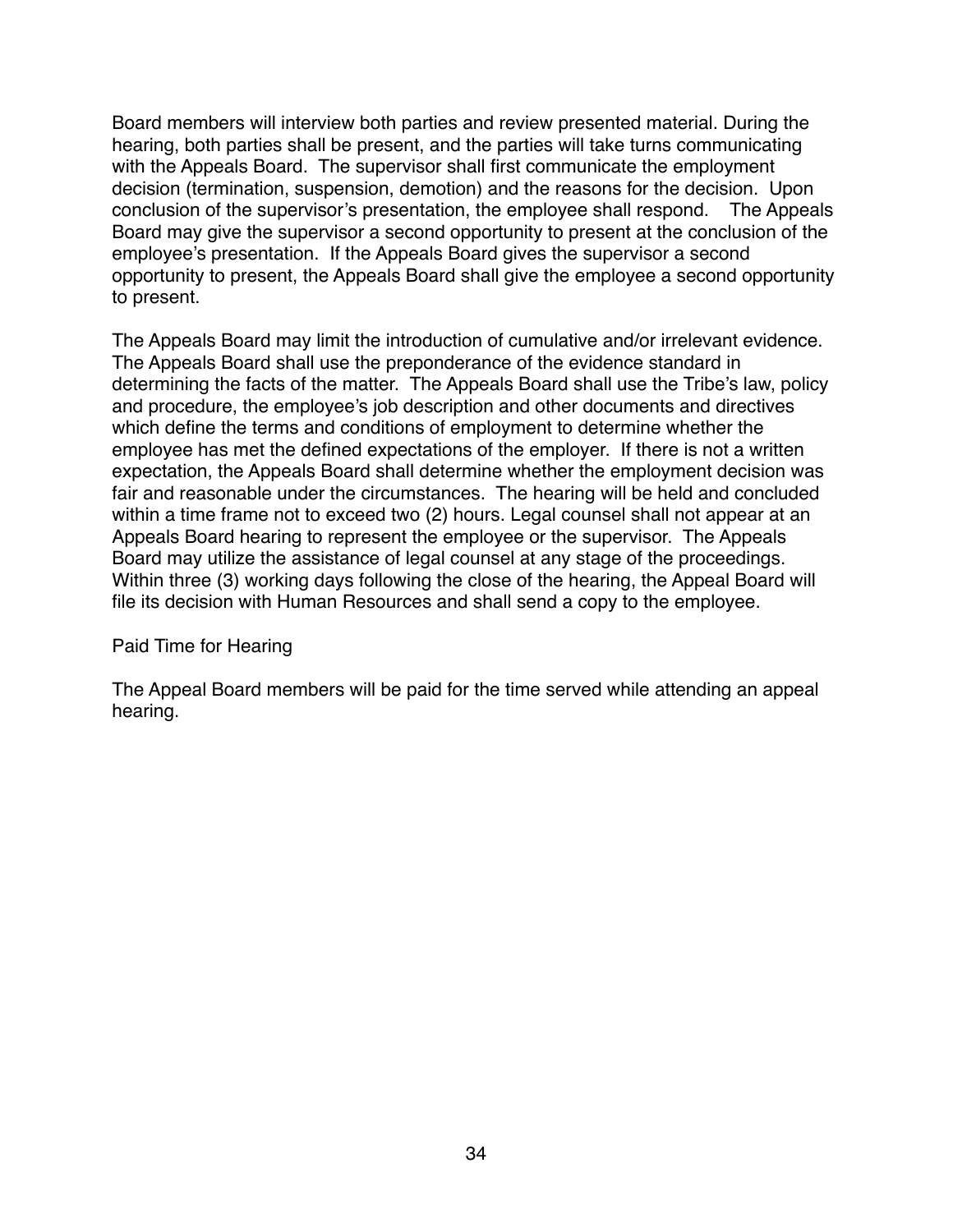# **CHAPTER 5 DRUG & ALCOHOL FREE WORKPLACE**

The Tribe maintains an alcohol and drug-free workplace. The Tribe promotes a workplace free from illegal use, possession, or distribution of controlled substances or drugs and protects employees and the public by ensuring that employees are fit to perform their assigned duties.

#### **501 TESTING**

The Tribe reserves the right to require employees to consent and submit, as a condition of employment, condition of continued employment, or condition to return to duty, to a breath, saliva, urine, hair, and/or blood tests, or other examinations, to assist in determining whether there has been a violation of this policy. The Tribe may require employees to consent and submit to drug and/or alcohol testing under the following circumstances, to include, but not limited to:

Condition of employment Work related accident and/or injury Random testing (condition of continued employment) Reasonable suspicion Return to duty

#### **502 CONDITION OF EMPLOYMENT TEST**

Successful applicants that make it to the candidate level and receive a conditional offer of employment may be required to consent to and submit to a saliva, urine, blood, or hair sample test to determine fitness for employment as a condition prior to employment.

An employment offer may be made conditional on a satisfactory drug test report and the candidate may not be employed until the Human Resources Department receives a satisfactory drug test report on the applicant. Testing may be conducted by an offsite medical clinic or conducted on site by a trained Human Resources Representative and witnessed by a Human Resources Manager.

For the purposes of post-offer/pre-employment drug testing, any candidate who tests positive for a substance will be ineligible for hire for twelve (12) months.

Applicants refusing to consent and/or submit to a drug and/or alcohol test will be denied employment.

# **503 WORK RELATED ACCIDENT OR INJURY TEST**

Drug and/or alcohol testing will be conducted on employees involved in a work-related accident and/or injury. The drug and/or alcohol test will be conducted within two hours after the accident and/or injury is reported. Should the accident/injury be reported after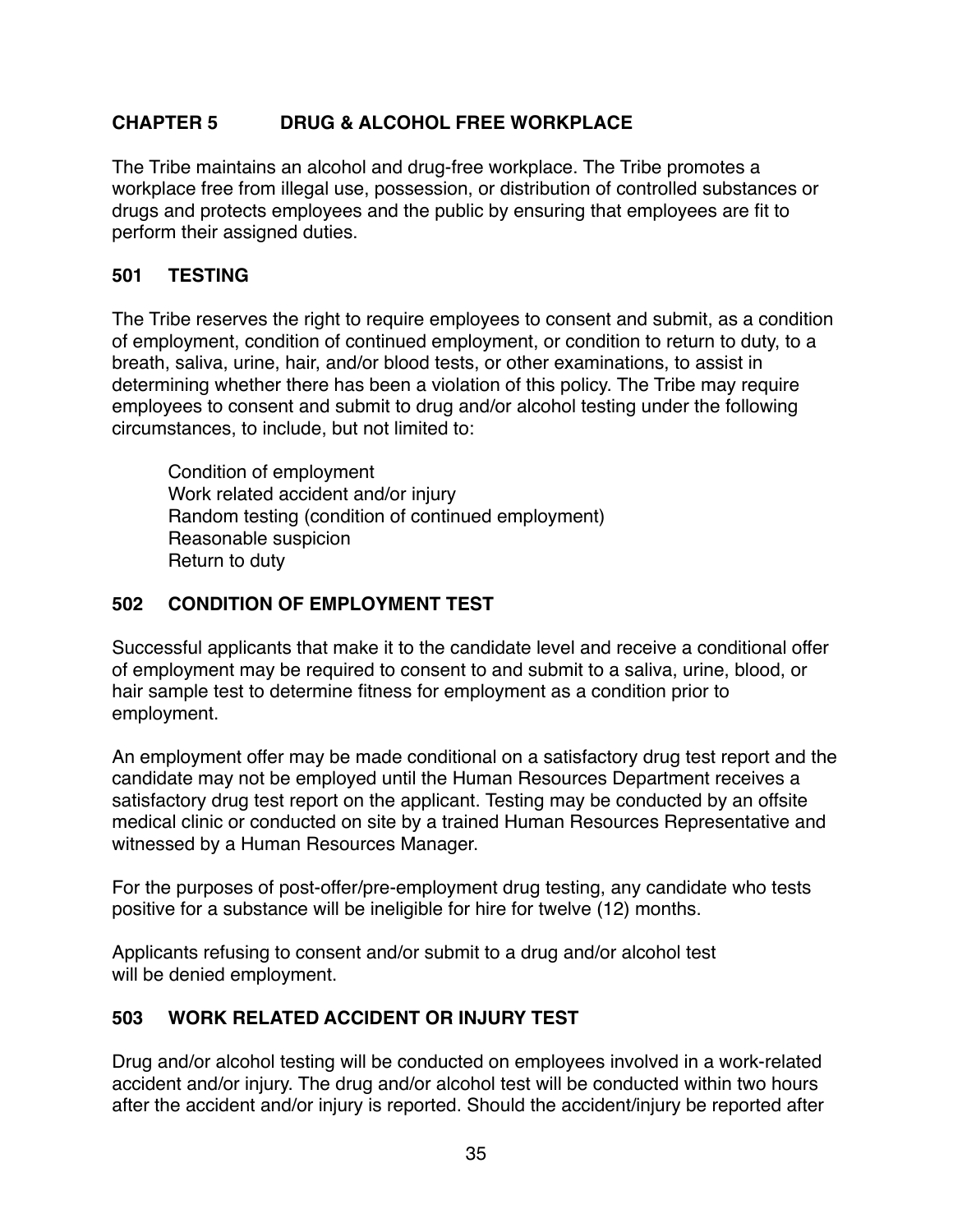the two-hour time frame, testing may still be conducted at the discretion of Human Resources.

An employee who fails to promptly report an accident will be subjected to corrective action, up to and including immediate termination and/or post-accident monitoring by unannounced testing for a period of six (6) months following the scheduled report date.

Testing may be conducted on site or conducted by an offsite clinic. Employees who fail to report to the collection site at the designated time or who fail to provide a specimen suitable for testing shall be deemed to have failed the test and will be subject to termination.

Refusal to consent and/or submit to post-accident/injury drug and/or alcohol testing will be sufficient grounds for immediate termination.

#### **504 RANDOM TEST**

Testing positive to a random drug / alcohol test is grounds for termination of employment. Any employee may be asked to consent and submit to a drug and/or alcohol test anytime during their employment. Some employees may be tested more than once in a year, while others not tested at all, depending on the random selection.

Employees randomly selected for drug and/or alcohol testing will be escorted to the collection site. Failure to cooperate with Human Resources or Management will be cause for termination. Refusal to consent and/or submit to random drug and/or alcohol testing will be sufficient grounds for immediate termination.

Alcohol results greater than .02 are considered a positive result.

Employees testing positive for a legal controlled substance will be contacted by a Medical Review Officer and given the opportunity to list all prescription and nonprescription drugs used within the previous (30) thirty days.

# **505 REASONABLE SUSPICION TEST**

Testing positive to a drug / alcohol test under this section will result in termination of employment. "Reasonable Suspicion" is defined as knowledge sufficient to induce an ordinary, prudent, and cautious supervisor, manager or executive, under the circumstances, to believe that a prohibited activity has occurred or is occurring.

A drug and/or alcohol test may be administered to an employee when a supervisor (or designee) after consulting with the Human Resources Director (or designee), concludes, after reviewing the facts and circumstances, that it is more likely than not, or there is a reasonable basis to believe, the employee has engaged in conduct that violates this policy.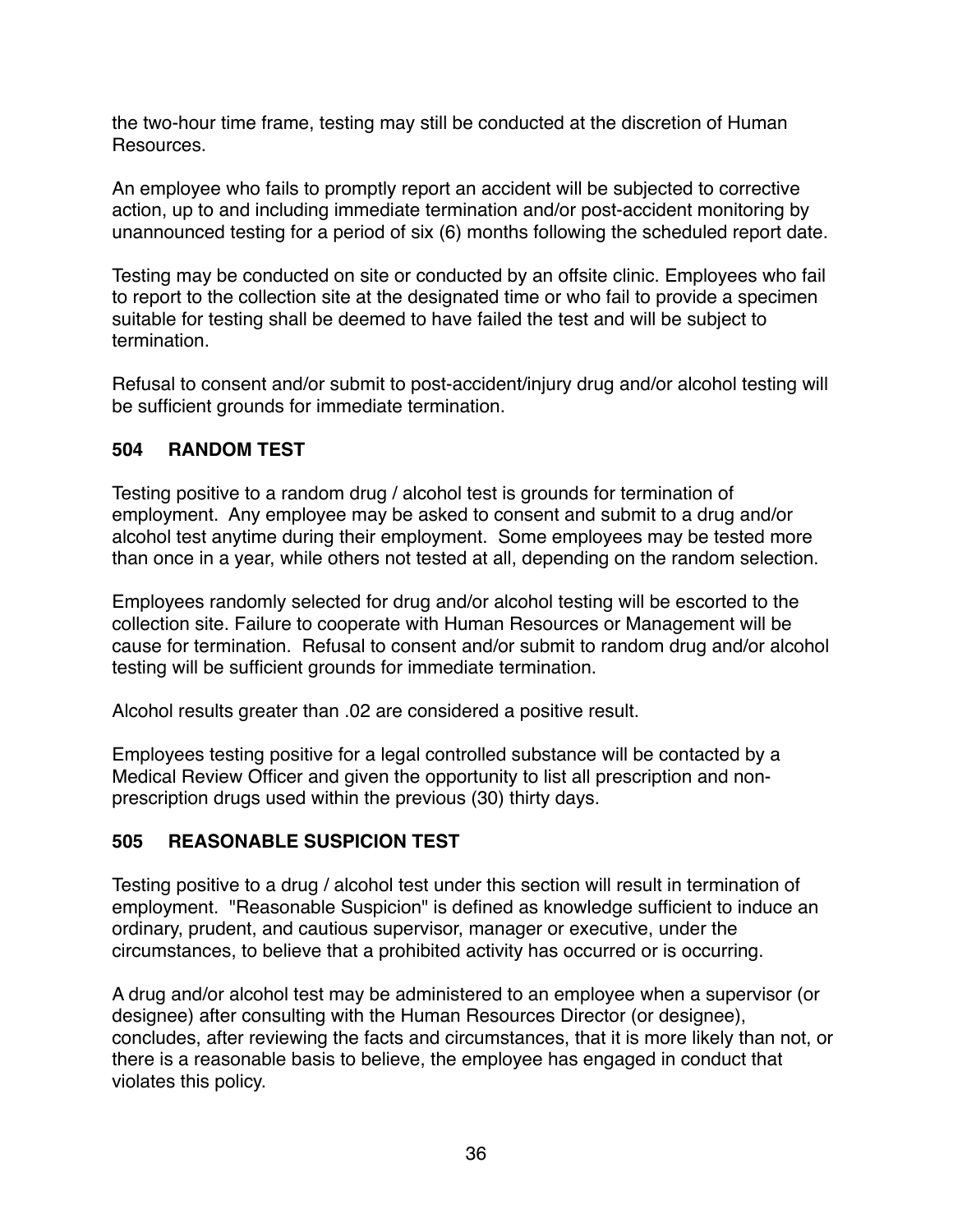Reasonable "basis to believe" will be an individual's appearance, actions, or conduct while on the Tribe's property.

Circumstances which constitute a "basis to believe" may include, but not be limited to, the following:

Observable phenomena, such as direct observation of drug or alcohol use and/ or the physical symptoms of being under the influence of a drug or alcohol.

Information of drug or alcohol use by an employee while at work provided by a creditable and reliable source.

A pattern of unexplained preventable accidents and/or information based on specific objective facts that an employee has caused, or contributed to, an accident at work while under the influence of drugs or alcohol.

Newly discovered evidence that the employee tampered with a previous drug or alcohol test.

A pattern of abnormal conduct or erratic behavior.

Evidence that an employee is involved in the unauthorized possession, sale, solicitation or transfer of drugs or alcohol while working or while on Tribal property or operating or in possession of a Tribal vehicle.

Employees who fail to report to the collection site or area at the designated time or who fail to provide a specimen suitable for testing shall be deemed to have failed the test.

Refusal to consent and/or submit to reasonable suspicion drug and/or alcohol testing will be sufficient grounds for immediate termination.

# **506 RETURN TO DUTY TEST**

Testing positive to a drug / alcohol test under this section will result in termination of employment. Employees returning to duty from a Leave of Absence may be asked to consent and submit to a drug and/or alcohol test.

Employees who fail to report to the collection site or area at the designated time or who fail to provide a specimen suitable for testing shall be deemed to have failed the test and may be placed on unpaid suspension pending investigation leading to corrective action, up to and including termination. Refusal to consent and/or submit to drug and/or alcohol testing will be sufficient grounds for immediate termination.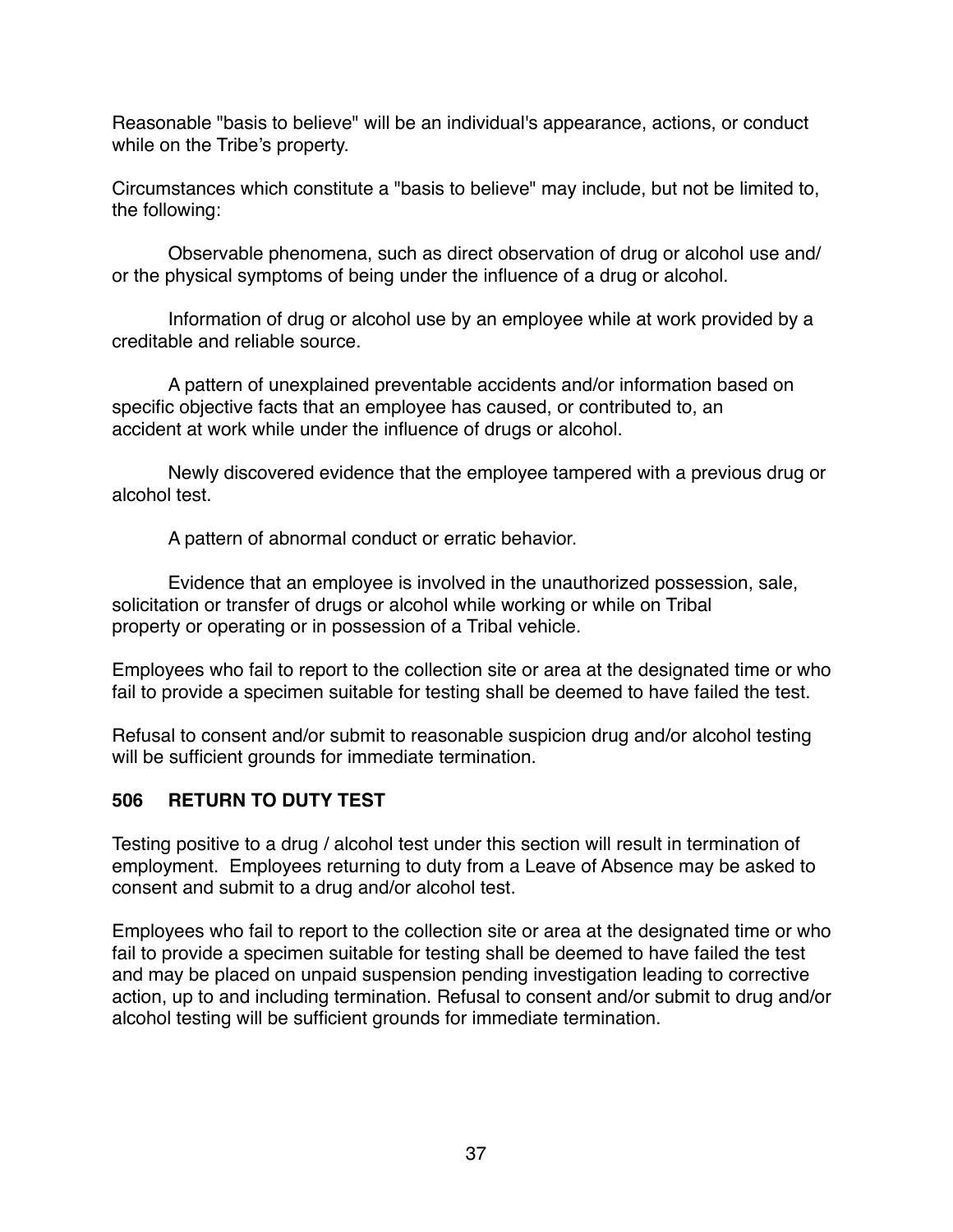# **CHAPTER 6 COMPENSATION**

This chapter summarizes policies used to provide competitive compensation for all positions and equitable administration of wages and salaries, to promote planning and appropriate management of payroll costs and to support effective recruitment and retention of outstanding employees. The Tribe's compensation plan has been shaped by the Tribe's mission and values and supports the fulfillment of the Tribe's vision.

#### **601 WAGES**

The Primary objective of the compensation program is to:

Attract and retain skilled employees.

Recognize individual differences in performance.

Recognize each job's value to the Tribe.

Establish procedures to reward employees through the performance evaluation process which are based upon identified performance expectations.

#### **602 WORKWEEK**

The Tribe's workweek begins Sunday at 12:00 a.m. and ends Saturday at 11:59 p.m. The pay period is two consecutive workweeks. The pay day is the second Monday following the end of the pay period. Exceptions may occur if a holiday falls on a Monday following the week after the end of the pay period. In this circumstance, pay day will be on Friday (the next business day before). Supervisors set daily scheduled work hours including any overtime. Employees should not work overtime without prior approval from their supervisor.

The Tribe complies with the salary basis rules of the Fair Labor Standards Act but reserves the right to contest the applicability of the FLSA. Therefore, the Tribe prohibits all managers from making any improper deductions from the salaries of exempt employees. The Tribe wants employees to be aware of this policy and that the Tribe does not allow deductions that violate the FLSA. If you believe that an improper deduction has been made to your salary, you should immediately report this information to your direct supervisor or to Accounting. Reports of improper deductions will be promptly investigated. If it is determined that an improper deduction has occurred, you will be promptly reimbursed for any improper deduction made.

#### **603 TIME CLOCK**

Hourly or non-exempt employees shall clock in and out as close to the employee's scheduled shift as possible. Employees may clock in up to seven minutes prior to the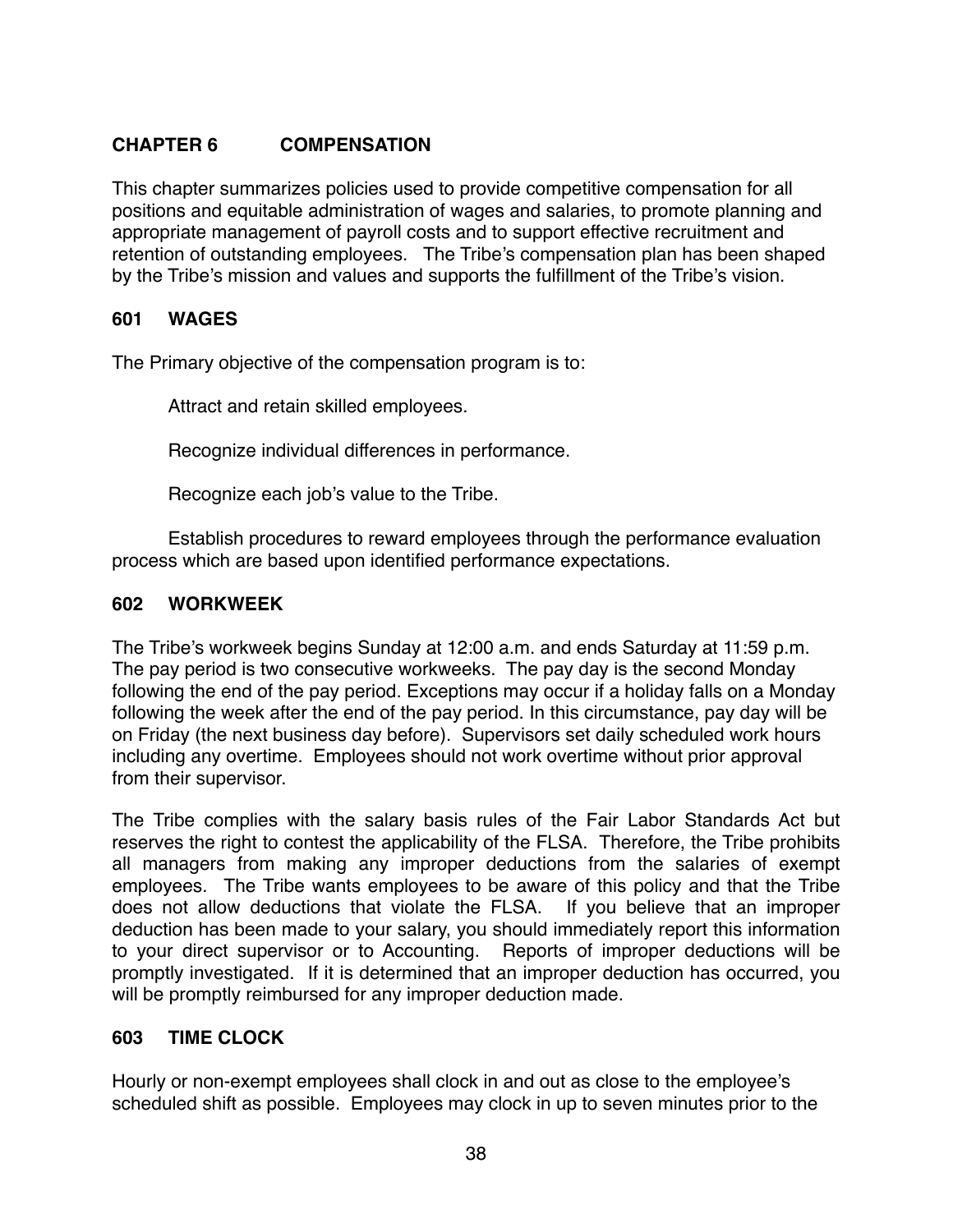start of a shift, or up to seven minutes after the end of a scheduled shift, unless overtime has been approved by the employee's supervisor. An employee clocking in after the start of a shift, within the seven minutes or not, is late or tardy. The sevenminute buffer for time keeping purposes does not relieve the employee of the responsibility to timely clock in and be prepared to work. If an employee is experiencing trouble clocking in or out, the employee shall notify their supervisor immediately. Repeated failure to use the time clock may lead to disciplinary action.

Clocking in on behalf of an absent or tardy employee or falsifying time records is prohibited and subject to disciplinary action, up to and including termination.

# **604 REST & MEALS**

Generally, employees are provided a paid rest period for every four hours of work. Supervisors will advise employees of the regular rest period length and schedule. To the extent possible, rest periods will be provided in the middle of work periods. Employees working shifts of six hours or more are generally provided with one meal period of at least 30 minutes. Supervisors will schedule meal periods to accommodate operating requirements.

Rest break policies and lengths may vary from department to department. Employees should check with their supervisor regarding break-time expectations. The general rules for breaks include, but are not limited to:

Take breaks in the Employee Dining Room (EDR) or other designated areas. Unless previously authorized, do not leave the premises during breaks. Do not interfere with other employees who are working. Only take breaks at the approved time and for the approved duration. Do not perform work during breaks or meal period.

# **605 SALARY STRUCTURE**

Because compensation is determined by the responsibilities of a position, Human Resources and directors and managers share responsibility for developing and maintaining a comprehensive and accurate job description for each position. Directors and managers are the experts in their departments at accurately drafting, with the assistance of Human Resources, job descriptions which reflect the reality of the job as well as the aspirations for the job. Therefore directors are responsible for updating job descriptions within the director's department.

Each position shall have a designated pay range consisting of a minimum, midpoint and maximum pay rate. The midpoint is the halfway point between the minimum and the maximum of the pay range. The midpoint of a salary range is established through a competitive analysis of actual salaries paid for benchmark positions, and the internal ranking of all positions based on compensable factors that are common to these positions. The Tribe will establish a salary matrix providing salary ranges for positions,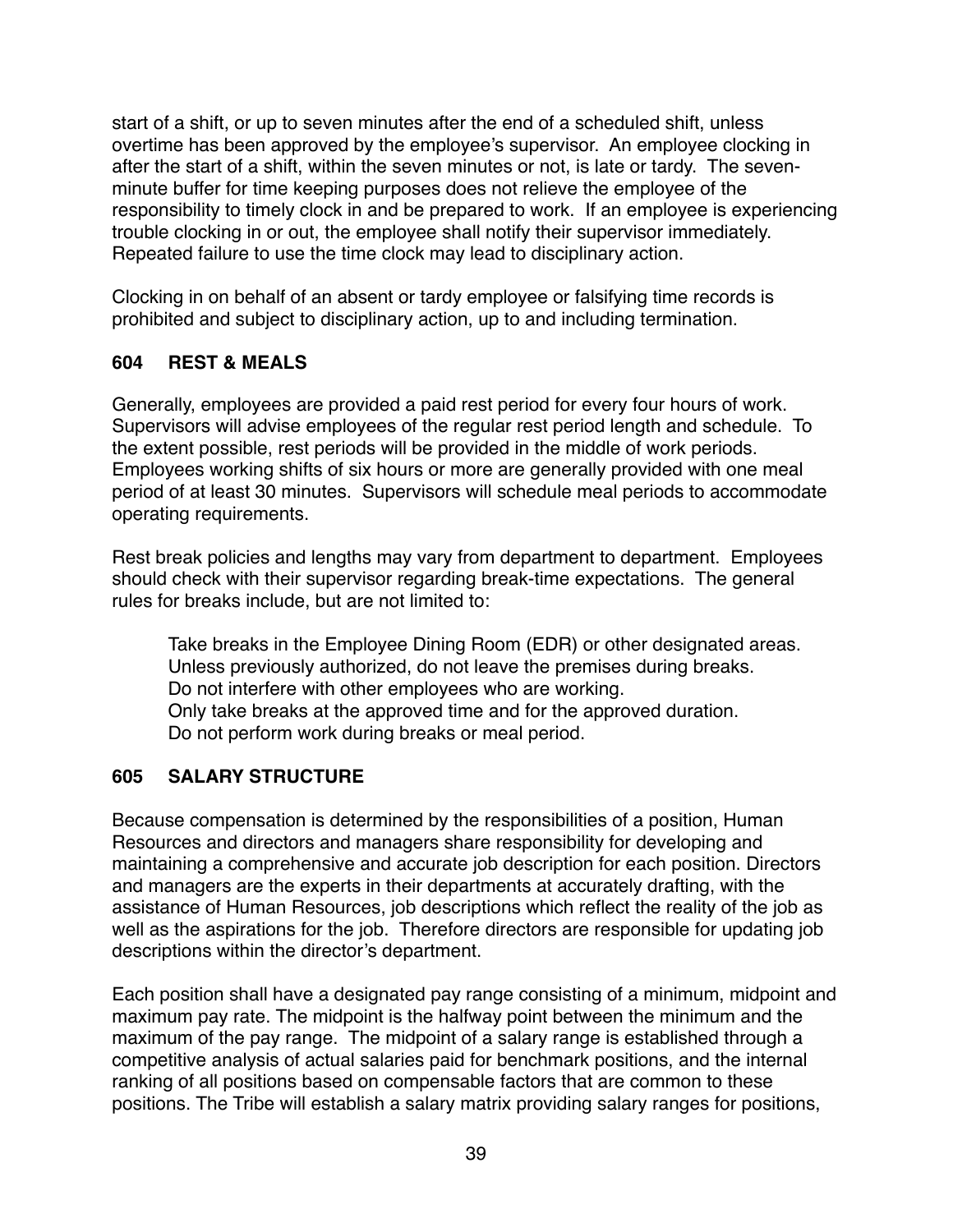the midpoints of which are based upon the 50th percentile of actual salary paid for similar positions in the appropriate recruiting market and the internal ranking of those positions.

In the event an employee is compensated above the maximum level of their position's salary range, that employee's compensation shall be frozen until such time as the salary range is adjusted to accommodate market adjustments.

Individual exceptions to hiring above the midpoint require the approval of the Human Resources Director and the Tribal Administrator. Written justification is required and shall be based upon the difficulty in recruiting qualified individuals for the position. To maintain salary equity, the justification must also include consideration of the impact the higher salary may have upon the salary levels of employees in the same or similar positions.

# **606 OVERTIME**

Only non-exempt employees are paid overtime. Overtime pay is calculated at time and a half for all hours worked over 40 hours in the workweek. Computation for overtime is based on one and one-half (1 ½) times the employee's regular rate of pay. The hours excluded from the overtime pay computation are:

Paid Time Off (PTO) Holidays not worked Leaves of absence Any other hours for which the employee is paid but for which they do not work

Exempt employees are not eligible for overtime pay.

# **607 PAY ADJUSTMENTS**

Compensation increases as a result of a performance evaluation will be effective within 30 days of the evaluation.

# **608 TRANSFERS AND INTERIM PLACEMENTS**

Interim placement must not be more than six months and the employee must return to their previous position and pay rate. If an interim placement comes with a significant increase of work or responsibility, the employee is eligible to receive up to an additional 20% in pay during the interim status.

If an employee transfers to another position at a higher salary range within the same or another department, and they have limited experience, the employee's beginning pay will be at or near the minimum of the salary range for the new position. If the transferring employee has experience related to the new position, they may be eligible for additional compensation of 5% - 25% of the spread between the minimum and maximum salary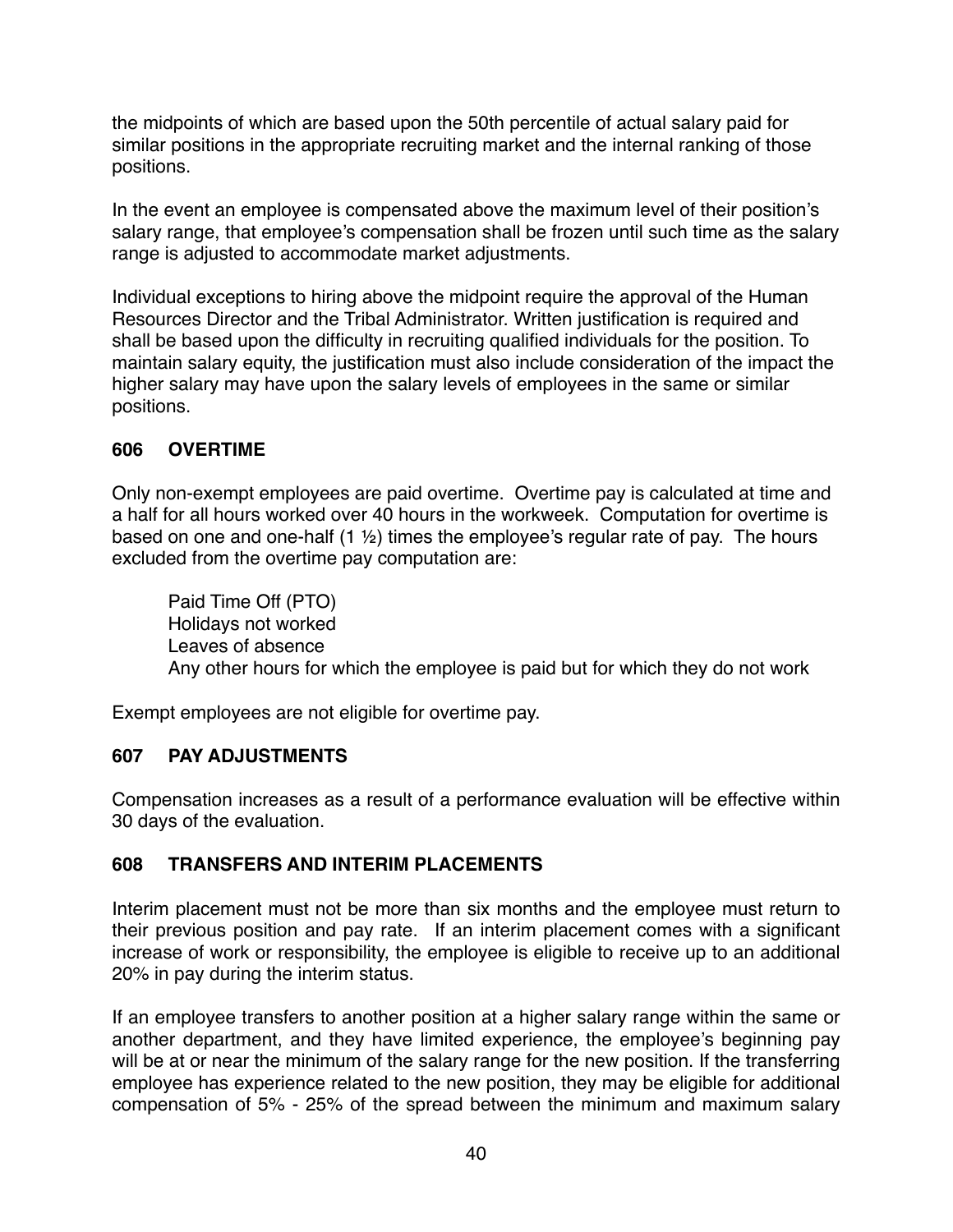range for that position, based on justification provided by their Director or Manager (not to exceed the salary midpoint of the new position).

If an employee transfers to another position at a lower salary range within the same or another department, they will retain their current compensation, unless that compensation is greater than the maximum salary range for the new position. In such a case, the employee's compensation will be adjusted to the maximum salary range of the new position.

If an employee transfers or is temporarily placed in another position, and the new position is within the same salary range as the previous position, the employee may receive no more than a 5% increase in compensation for the period of placement, at the discretion of the Tribal Administrator. If an employee transfers or is temporarily placed in another position and the new position is in a different salary range, the employee will be placed into the new salary range at the minimum level, or receive a 5% increase in compensation, whichever is greater. Compensation will not exceed the maximum salary range for the new position.

If an employee is transferred at the discretion of management to meet the Tribe's needs, the employee will retain their current rate of pay.

#### **609 DEMOTIONS**

If an employee is demoted the employee's pay rate will be decreased to fall within the new position's salary range. The new pay rate will be effective on the date the employee assumes the new position.

# **610 RETURN TO WORK**

If an employee returns to work after completing a period of leave, there is a presumption the employee will return to the same pay along with any blanket increases provided to other employees in that department. In limited circumstances, a returning employee that is not performing all the essential functions of the job, a pay decrease may be permitted but only if approved by Human Resources.

# **611 BUSINESS TRAVEL**

The Tribe pays employees for all the time considered hours worked and all of those hours must be counted when determining paid time and overtime for overtime eligible employees. Overtime eligible employees are referred to as non-exempt employees. When non-exempt employees travel for the Tribe, the following guidelines will assist the Tribe and the employee in computing the hours worked. These guidelines do not apply to the pay practices for exempt employees.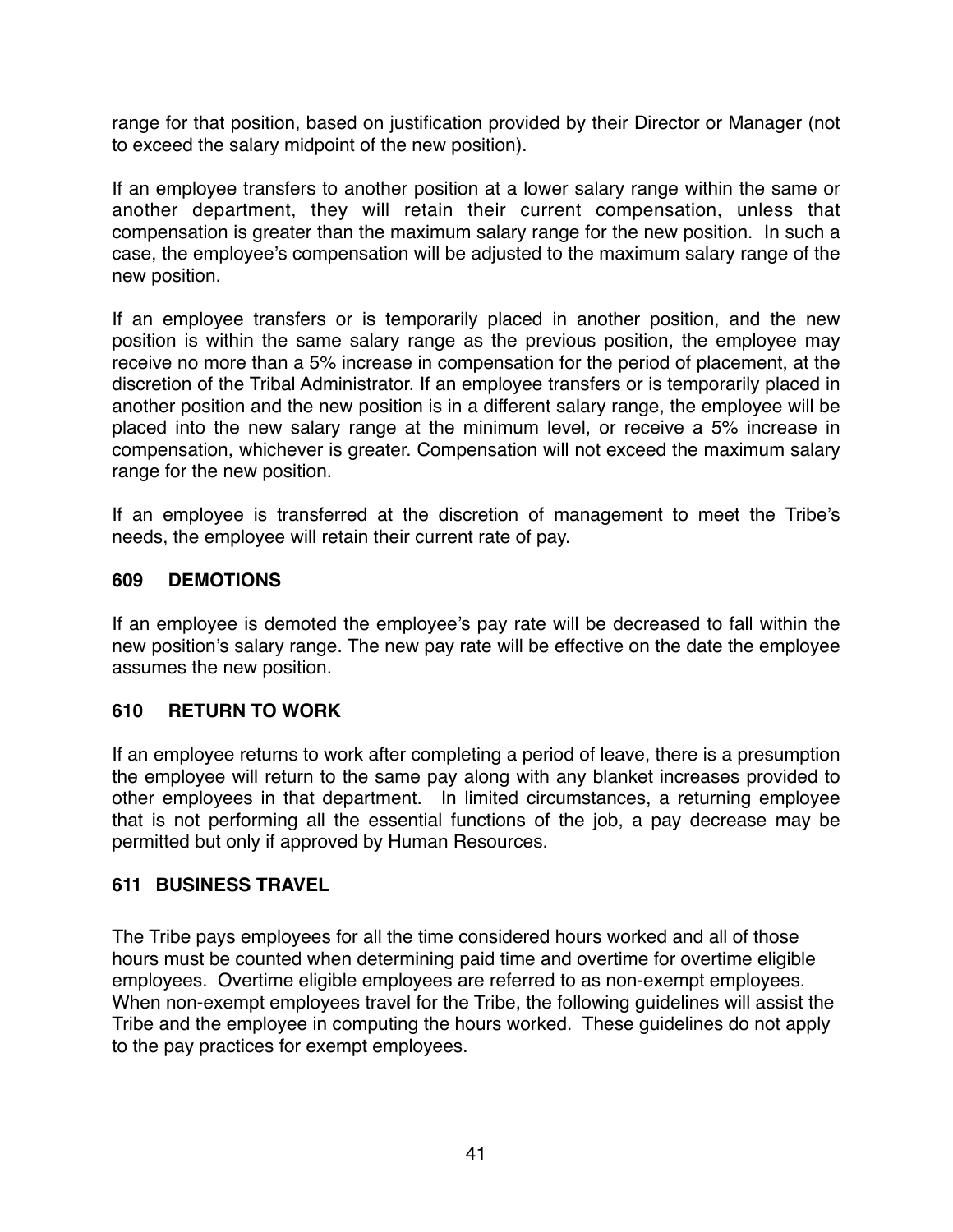As a non-exempt employee, the Tribe requires you to report all hours worked. This requirement exists to ensure you are treated fairly, paid for the hours worked and to compute overtime pay if eligible. Using these guidelines, you are required to report your hours and review your paychecks to ensure that you have been paid for all hours worked and premium pay for hours worked in excess of 40 hours in a workweek.

*Home to work and back.* Generally, ordinary home to work travel is not work time.

*Applied: Your commute from home to work and from work to home is not work time.*

*During workday for work purpose.* Travel during the typical workday which is part of the principal activity of your job shall be counted as hours worked.

*Applied: Travel from the Tribe to Tulsa for a meeting which is required by your job is counted as hours worked. On the other hand, travel from the Tribe to a dentist appointment and back is not hours worked.*

*Extended workday.* If you are required to travel to another location which does not require an overnight stay, the travel time to the other location is hours worked less the time it typically takes for you to travel from home to work.

*Applied: If your commute from home to work typically consumes 30 minutes, and you are required to travel to Oklahoma City for the Tribe leaving home at 7 a.m and returning home at 7 p.m., the day consumed 12 hours but only 11 hours will be considered* the state of time time *worked. One hour is subtracted from the 12 hours to account for the one-hour commute (30 minutes each way).*

# *Overnight.*

*Travel Time as the Driver of an Automobile*

All authorized travel time spent driving an automobile (as the driver, not as a passenger) is treated as work hours, regardless of whether the travel takes place within normal work hours or outside normal work hours. An employee will receive his or her regular hourly rate for all travel time spent as the driver of an automobile, and this time will be factored into overtime calculations.

# *Travel as a passenger*

Travel as a *passenger* is not automatically treated as work hours. Compensation depends on whether the travel time takes place within normal work hours.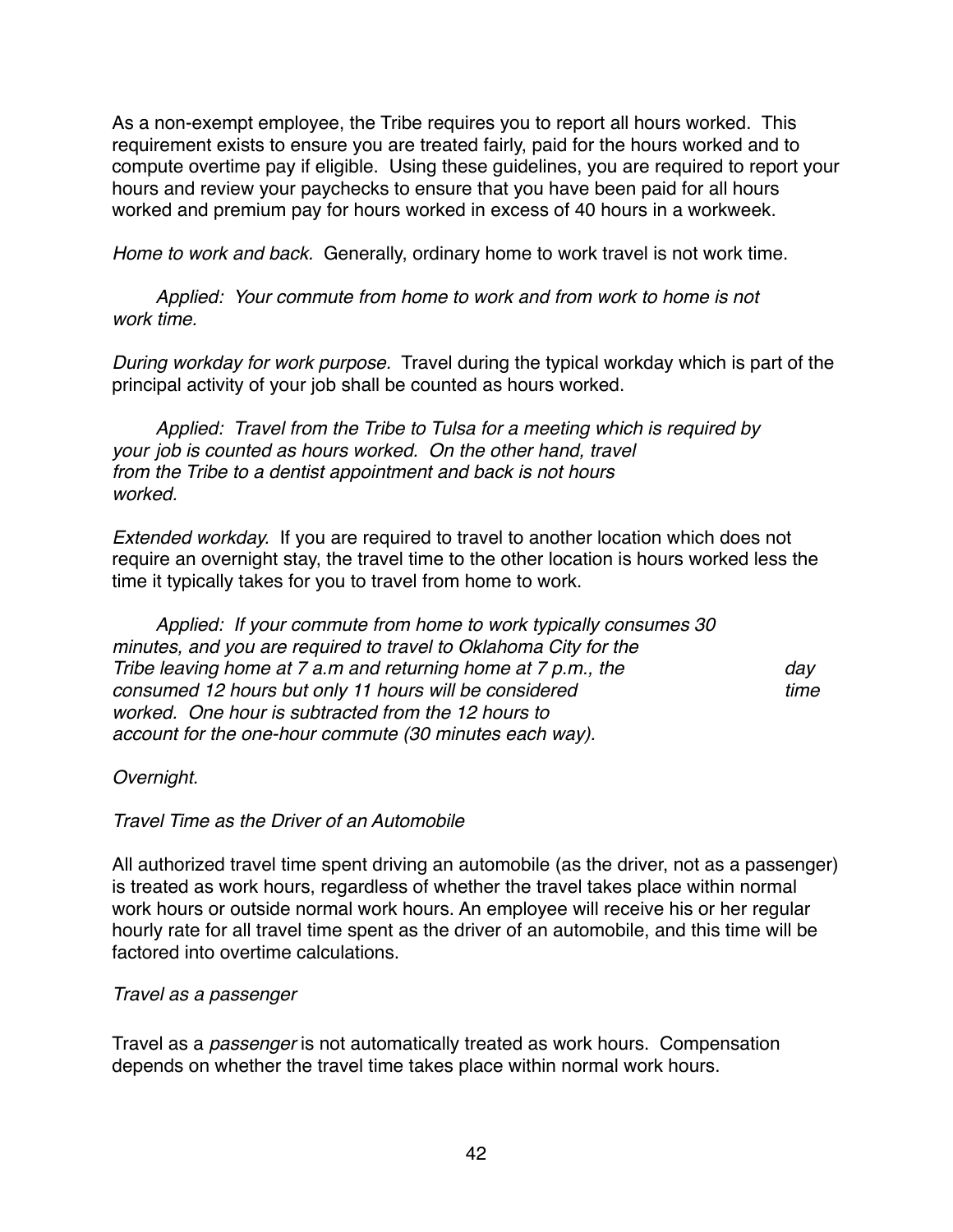Travel which keeps you away from your home overnight is working time when your travel overlaps your workday. Any time traveled during the hours of a regular workday is hours worked.

*Applied: If you work from 8 to 5 Monday through Friday and you travel during that time on those days, the time is hours worked.*

Any time traveled during the hours of a regular workday done on a typical day off is also hours worked.

*Applied: If you work from 8 to 5 Monday through Friday and you travel between those times on Saturday or Sunday, the time is hours worked.*

Travel time outside of regular working hours is not included as hours worked when the employee is a passenger on a plane, train, bus or automobile.

*Applied: You travel from 7 p.m. to 9 p.m. as a passenger.*

Travel time from your home to the airport or from the airport to home is not hours worked.

*Applied: You have a flight at 11:00 a.m. and you travel by car from your home to the airport at 8:00 a.m. arriving at 8:30 a.m. The 30 minutes from your home to the airport is not hours worked.*

#### *While on Travel*

Time spent at training or required functions related to training will be treated as hours worked. Time which is not in training or required functions is not hours worked.

*Applied: Training starts at 8:30 a.m., breaks from noon to 1:00 p.m. and ends at 4:30 shall be computed as 7 hours worked. The Tribe will give credit for a full 8 hours of hours worked if the employee attends the entirety of the training for that day.*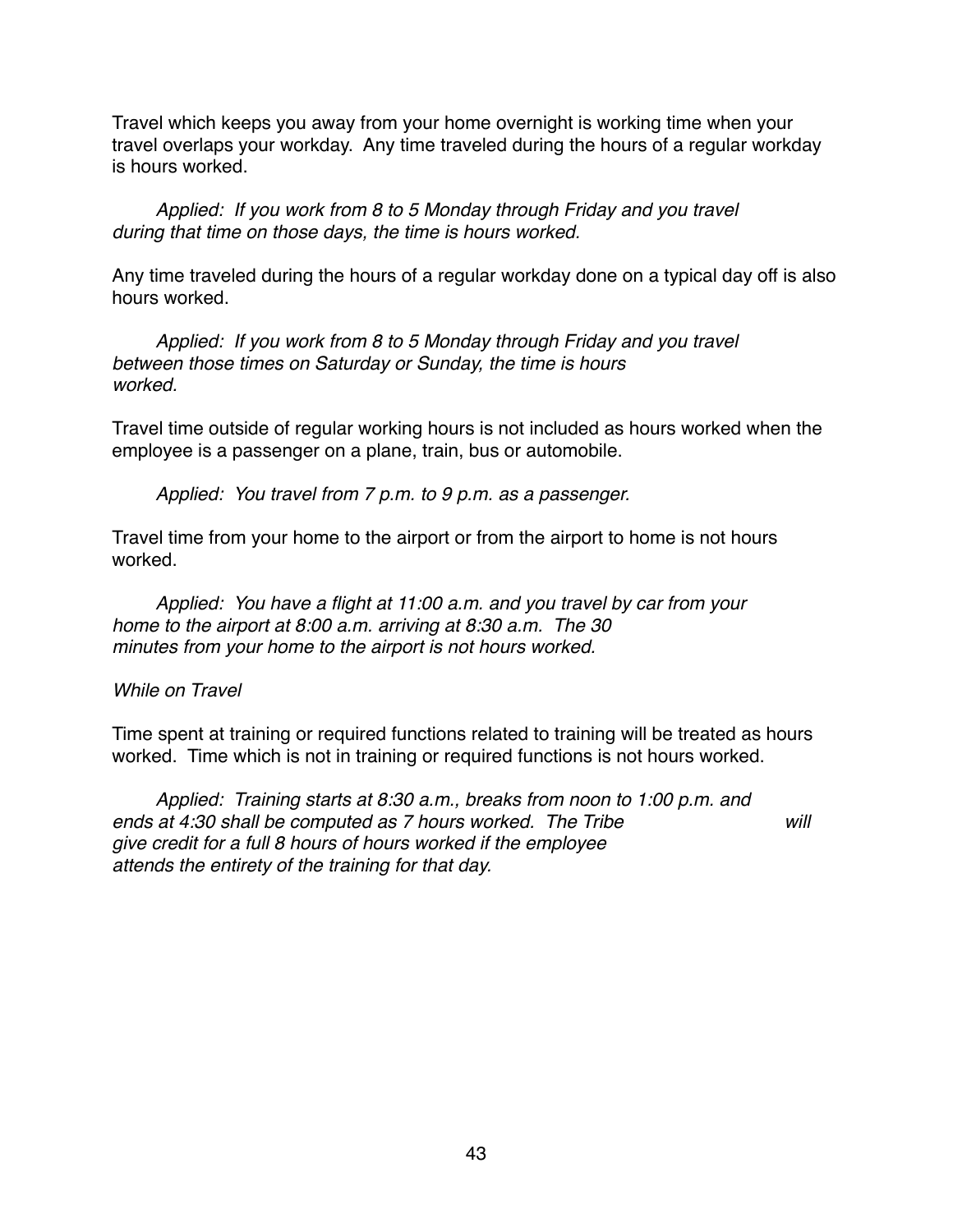# **CHAPTER 7 BENEFITS**

The Tribe provides employee benefits which are summarized below. The details regarding the benefit plans are included in plan descriptions and other documents on file in Human Resources. Employees may access the plan documents by visiting Human Resources. If there is any inconsistency between the plan documents and the below summary policies, the plan documents control.

Full-time employees are eligible to participate in all employee benefit plans. Part-time employees are eligible to elect medical, prescription, vision and dental. Eligibility is on the employee's date of hire and the effective date of the coverage will start on the first of the month following enrollment.

# **701 HEALTH**

Full-time employees are eligible to elect medical, prescription, vision and dental insurance for themselves and dependents. There are also Flexible Spending accounts for Medical or Dependent Care available. Employees can enroll by contacting Human Resources. It is the employee's responsibility to ensure elections are made within 30 days of eligibility.

Qualifying event changes must be requested within 30 days of the change (e.g. birth, adoption, marriage, divorce). The effective date for qualifying event changes will be the 1<sup>st</sup> of the following month except for birth, adoption and discharge from the military in which case the effective date will be the date of the event. Back premium payments may be required.

# **702 DISABILITY**

To be eligible, employees must be full-time and actively at work. Coverage begins for basic Short-Term Disability (STD) and Long-Term Disability (LTD) when other coverage begins. There is an 8-day elimination period for illness for all employees.

For all employees, the basic STD plan pays 60% of basic weekly wage to a maximum of \$1,500 per week subject to the reduction provisions, for a maximum of 11 weeks or until recovery occurs, whichever occurs first.

Long-Term Disability (LTD) coverage is available in the amount of 60% of monthly income loss to a maximum of \$6,000 for non-exempt employees and \$10,000 for exempt employees, subject to the reduction provisions. The Long-Term Disability (LTD) plan will provide coverage after you have been disabled a total of 90 consecutive days for any one period of disability or with the exception of benefits provided by law, the expiration of any employer sponsored Short-Term Disability (STD) benefits or salary continuation.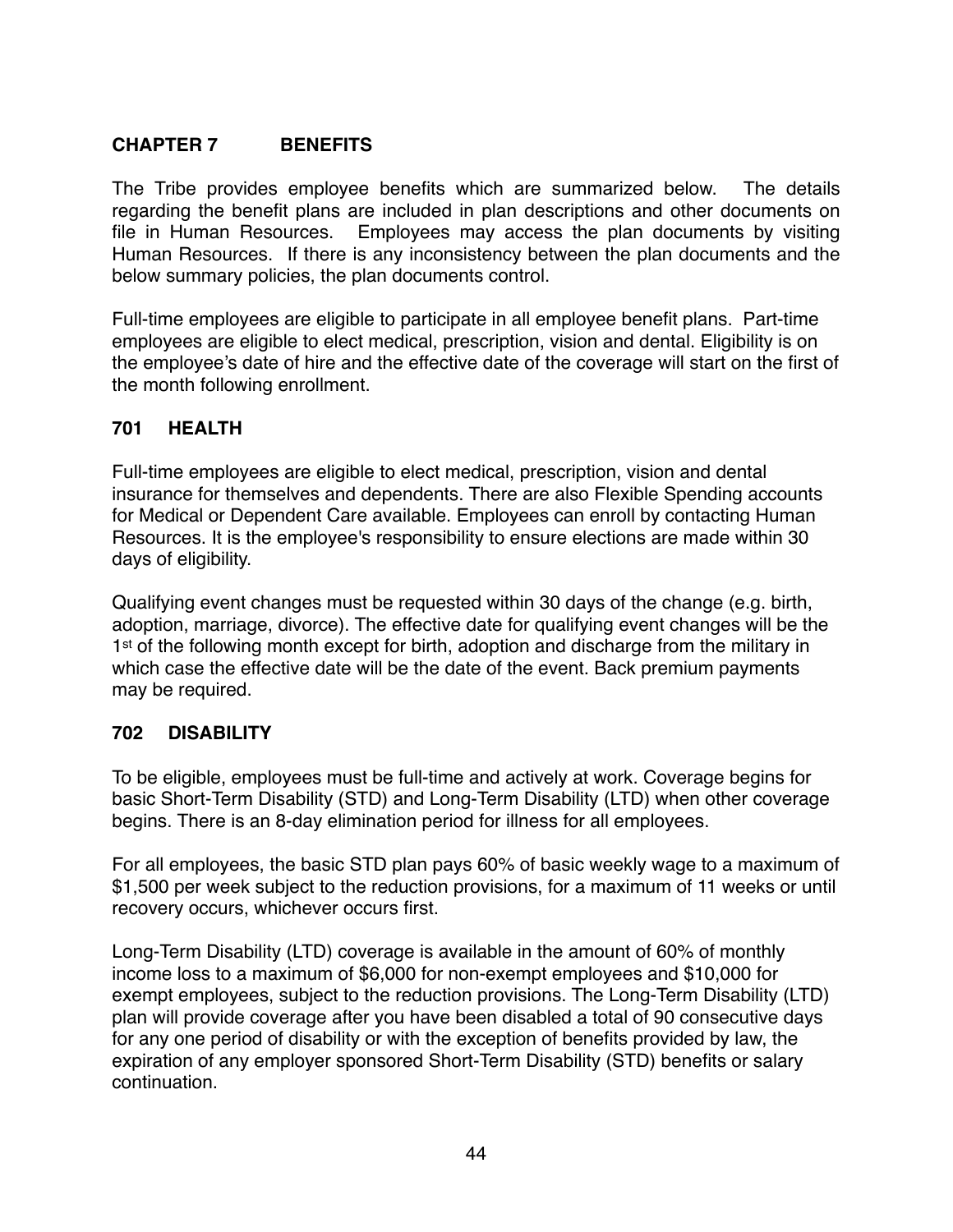Life Insurance/Accidental Death & Dismemberment Insurance: Basic life insurance and accidental death and dismemberment (AD&D) insurance are Tribe-provided benefits to help protect your family against loss of income should you die, become seriously injured, or experience a covered injury. Please refer to the group policy and your certificates for the disability, life and accidental death & dismemberment insurance for the exact provisions, limitations and exclusions of these benefits. Part-time employees are eligible to enroll in Short-Term Disability and Term Life if they enroll in the medical benefit through Hospitality Care.

# **703 EMPLOYEE ASSISTANCE PROGRAM (EAP)**

The Employee Assistance Program is designed to help employees, spouses and eligible dependents maximize their health and effectiveness at home and work. Through this program, employees can obtain confidential, personal support for a wide range of issues, from everyday concerns to serious problems. Unlimited phone consultations and six face-to-face counseling sessions for each family member, per situation, are available free of charge. EAP services are provided by The EAP Center. Employees can reach the Center by calling 1-800-555-5555, 24 hours a day 7 days a week.

# **704 EMPLOYEE REFERRAL PLAN**

Employees are the best source for telling others about the Tribe, so the Employee Referral Program provides employees a cash bonus for referring a quality new employee for certain positions. The new employee must remain employed for a designated amount of days for the referring employee to receive the taxable bonus. There is no limit to the number of applicants you can refer. Full-time and part-time employees are eligible. Human Resources employees, managers, supervisors, temporary and contract employees are not eligible. Check with the Human Resources department for specific details.

# **705 401(k) EMPLOYEE SAVINGS PLAN**

An employee savings plan or 401(k) plan has been created to provide employees with a means of long-term financial planning. Through continuing participation employees can build investment funds for retirement or certain emergency situations. Enrollment begins after certain eligibility requirements are met by the employee.

# **706 UNEMPLOYMENT INSURANCE**

The Tribe participates in the state's unemployment compensation insurance program.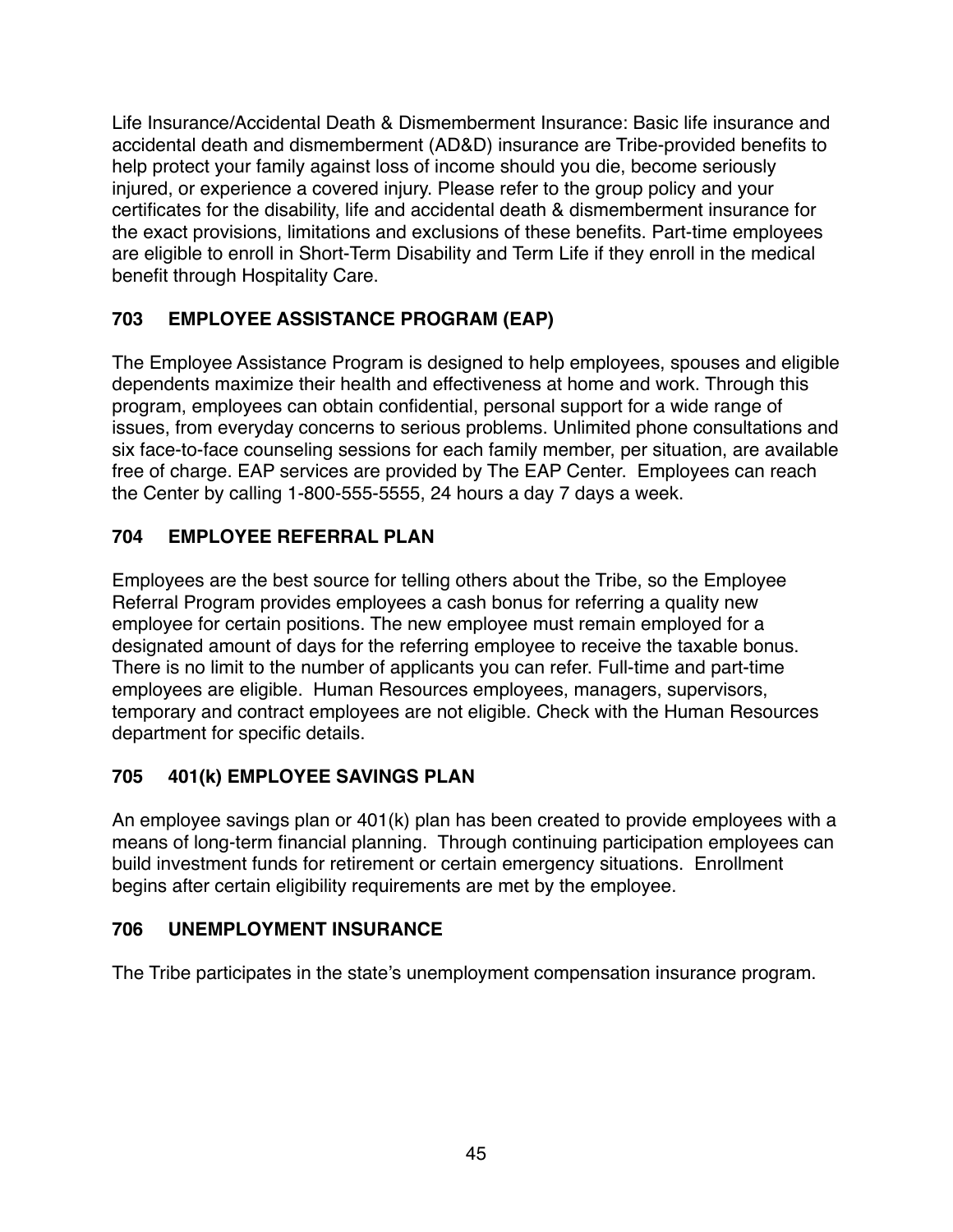# **CHAPTER 8 LEAVE**

The Tribe provides an abundance of leave and time away from work.

#### **801 PAID TIME OFF**

The purpose of this policy is to define Paid Time Off (PTO) for regular full-time employees of the Tribe. Part-time, emergency hire, and temporary employees are not eligible for PTO.

Paid Time off (PTO) can be used for vacation, illness, or personal business. Regular full-time employees begin accruing PTO immediately upon hire and have access to their PTO Bank after the first pay period. Transfers from other entities of the Tribe will be able to transfer tenure for years served to count towards Paid Time Off (PTO) at the Tribe.

| Based on months of service,<br>all full-time employees will<br>earn PTO based on the<br>following schedule: Years of<br><b>Employment</b> | <b>PTO Hrs. Earned/Pay</b><br><b>Period</b> | <b>Max allowed in Leave</b><br><b>Bank</b> |
|-------------------------------------------------------------------------------------------------------------------------------------------|---------------------------------------------|--------------------------------------------|
| $<$ 3 years                                                                                                                               | 6 hours                                     | 260 hours                                  |
| 3-9 years                                                                                                                                 | 8 hours                                     | 260 hours                                  |
| $10$ years                                                                                                                                | 10 hours                                    | 260 hours                                  |

After reaching 260 hours in a leave bank, accruals will cease until leave bank drops below maximum allowed. It is the employee's responsibility to monitor leave bank. Upon separation of employment, employees will be paid for hours held in their leave banks. All payments for PTO are treated as taxable income. PTO is paid at the employee's normal rate of pay, excluding overtime. PTO must be taken in at least quarter-hour (.25 hour) increments.

Whenever possible, employees should schedule absences with their supervisor at least five days in advance. Requests for PTO may be denied by supervisors due to insufficient notice or a PTO conflict with other office staff.

PTO may also be used for scheduled or unscheduled absences from work due to unforeseen issues including personal business, illness, and injury. Unless on Workers Compensation, employees do not accumulate PTO during unpaid leaves of absence including FML Leave.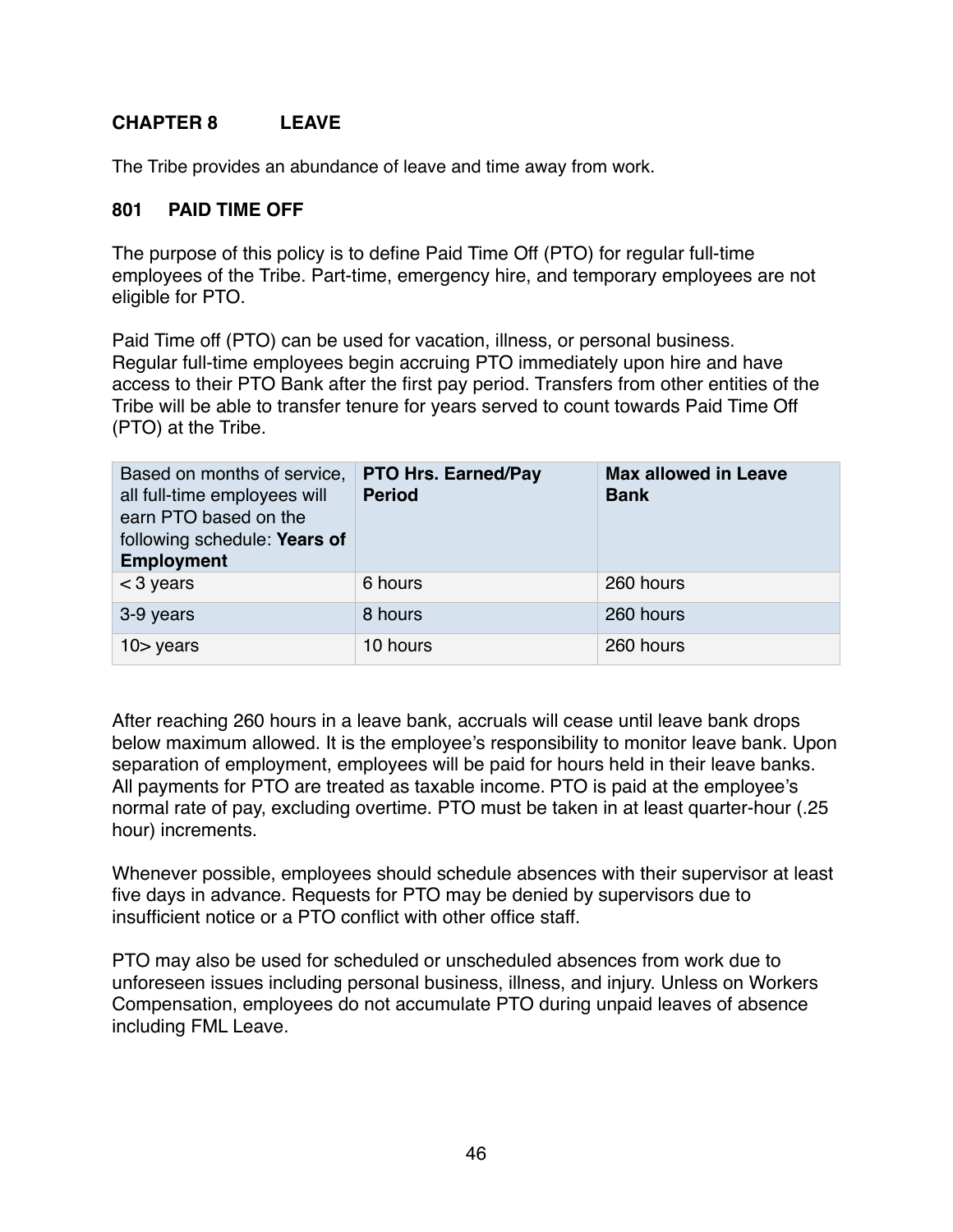Full-time employees that subsequently change to part-time status shall have the ability to utilize PTO accrued during full time status and shall cease accruing PTO on the date of status change.

Employees who have exhausted all PTO and are not in a protected status due to FMLA, or Workers Compensation may be dismissed from employment for any unapproved absence.

PTO will be granted on a first-come, first-served basis. PTO requests from more than one employee in the same program or department will be granted to the senior most employees first. Exceptions may be made in emergency situations.

# **802 CULTURAL LEAVE**

The participation of employees in the Tribe's culture is paramount in exercising the Tribe's sovereignty. For thousands of years the Tribe's people have developed sacred beliefs about the creator, relationships with each other, and communal responsibilities to the Tribe. All employees are encouraged to participate in and may receive traditional leave for traditional and cultural events and activities to learn more about the community and Tribe they serve.

Traditional leave must be arranged in advance between the employee and their supervisor and reviewed for approval or denial by the Department Director. The employee's request must be in writing and provide a brief description of the event. The granting of traditional leave is a benefit and not a right and must not interfere with the employee's job duties. Therefore, traditional leave may be denied by the supervisor. Traditional leave under this section shall not exceed 37.5 hours per calendar year for full time employees.

# **803 LEAVE WITHOUT PAY**

The Tribe is committed to balancing the needs of the workforce with those of the Tribe. The Tribe recognizes that on rare occasions employees may have the need to take Leave Without Pay (LWOP). For the purpose of this policy, LWOP is defined as an approved non-paid absence(s), not to exceed four (4) weeks (160 hours) in a twelve (12) month period. LWOP will only be considered by the Tribe when an employee's circumstances are exceptional. Employees must exhaust all available compensatory time and all other forms of leave before LWOP will be considered. Employees must complete a Leave Without Pay Request and submit to their immediate supervisor, Tribal Administrator, and the Human Resources Director for approval prior to taking LWOP. Employees on LWOP status do not qualify for paid forms of leave and are responsible for payments of their healthcare benefits. Job performance, absenteeism and departmental requirements will all be taken into consideration before a request will be approved. Requests for LWOP may be denied or granted by the Tribe for any reason, at the sole discretion of the Tribe. LWOP is not Family Medical Leave, and the Tribe reserves the right to terminate employment for any reason during the leave of absence.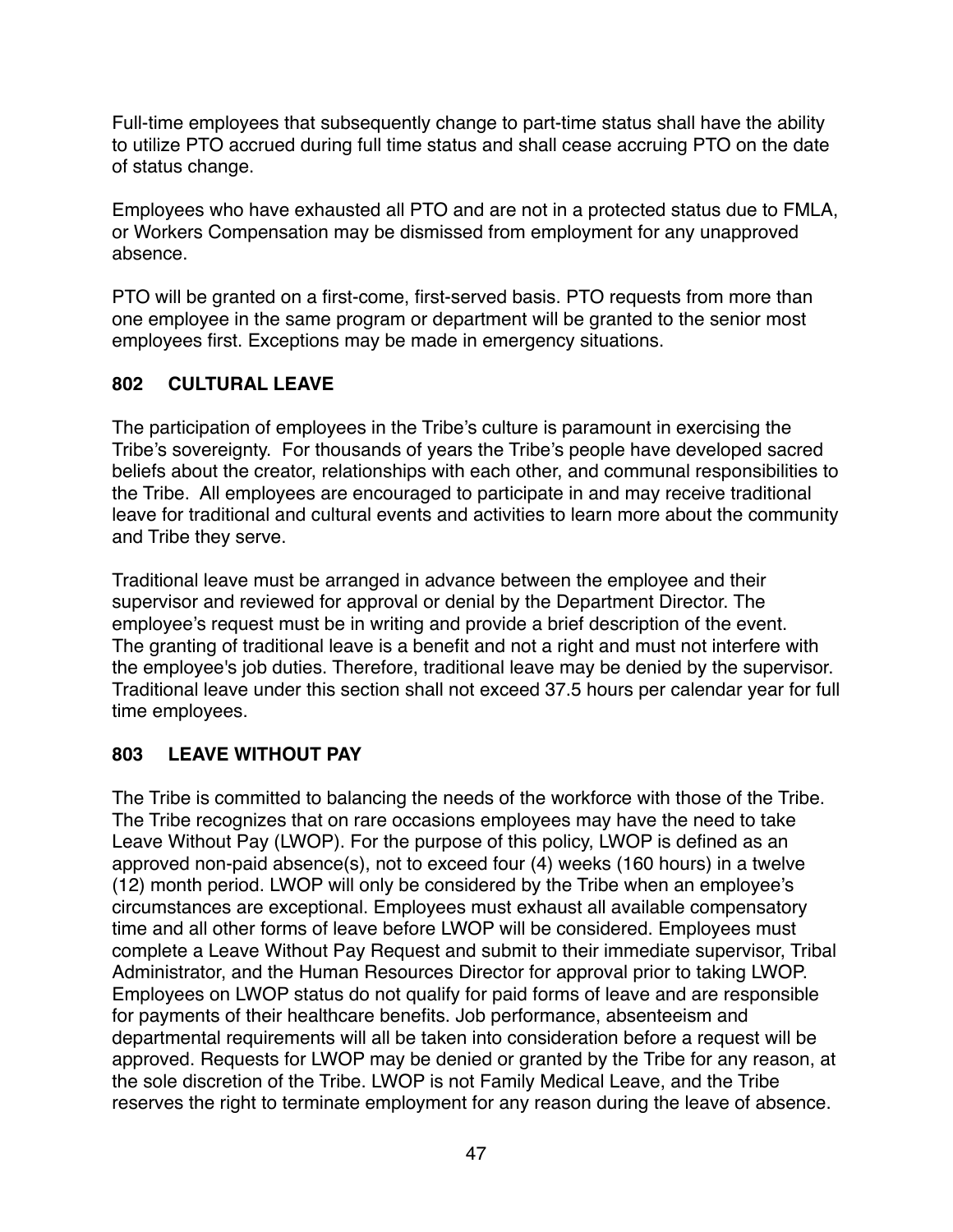In the event the employee is unable to obtain pre-approval, the employee is required to provide a doctor's note or appropriate documentation to cover unpaid leave. Employees are required to return from the LWOP on the scheduled return date. If the employee is unable to return, they must obtain an extension of the leave by utilizing the Leave Without Pay Request form. If the Tribe declines to extend the leave, the employee must return to work on the original scheduled date or be considered to have voluntarily resigned from employment. Extensions of leave will be considered on a case-by-case basis.

# **804 EDUCATION LEAVE**

Regular Full-Time employees are eligible to receive six hours, each week, of education leave to pursue continued education. Education Leave may be used on a course of study that will benefit the Tribe's programs, departments, or special projects. The Tribal Administrator will decide if a request for Education Leave is granted or denied. Employees seeking education leave must submit proper forms and documents (i.e. transcripts, enrollment verification) to their supervisor for prior approval of Education Leave.

# **805 BEREAVEMENT LEAVE**

All employees are eligible for paid bereavement leave upon date of hire. Bereavement leave will be granted to employees for leave with pay for a maximum not to exceed four (4) calendar days (32 hours) following the death in the immediate family: spouse, cohabitant, (biological, adopted, foster and step) parents, grandparents, children, grandchildren, and siblings (including in-laws).

Bereavement leave will be granted to employees for leave with pay for a maximum, not to exceed, two (2) days (16 hours) following the death of an extended family member including aunts, uncles, nieces, nephews and first cousins (including in-laws)

A half (1/2) day of unpaid leave will be allowed for attendance at funerals of friends or community members. An employee may use other earned or accrued leave if requested and approved by the employee's immediate supervisor.

The Tribe honors veterans. Paid funeral leave will be granted to American Legion and Auxiliary members who are asked to honor veterans with military rites.

To preserve the Tribe's culture funeral leave for Tribal member employees with traditional responsibilities may occasionally require leave from their place of employment when obligated to be a "worker" at the funeral of another member of the Tribe. Funeral leave will be granted to employees for leave with pay for a maximum, not to exceed, four (4) calendar days (32 hours) when requested by the family of the deceased to serve in a traditional capacity at the funeral of another Tribal member. Non-Tribal spouses/parents are also eligible for this leave when requested by a Tribal family of the deceased to participate in a traditional capacity at the funeral.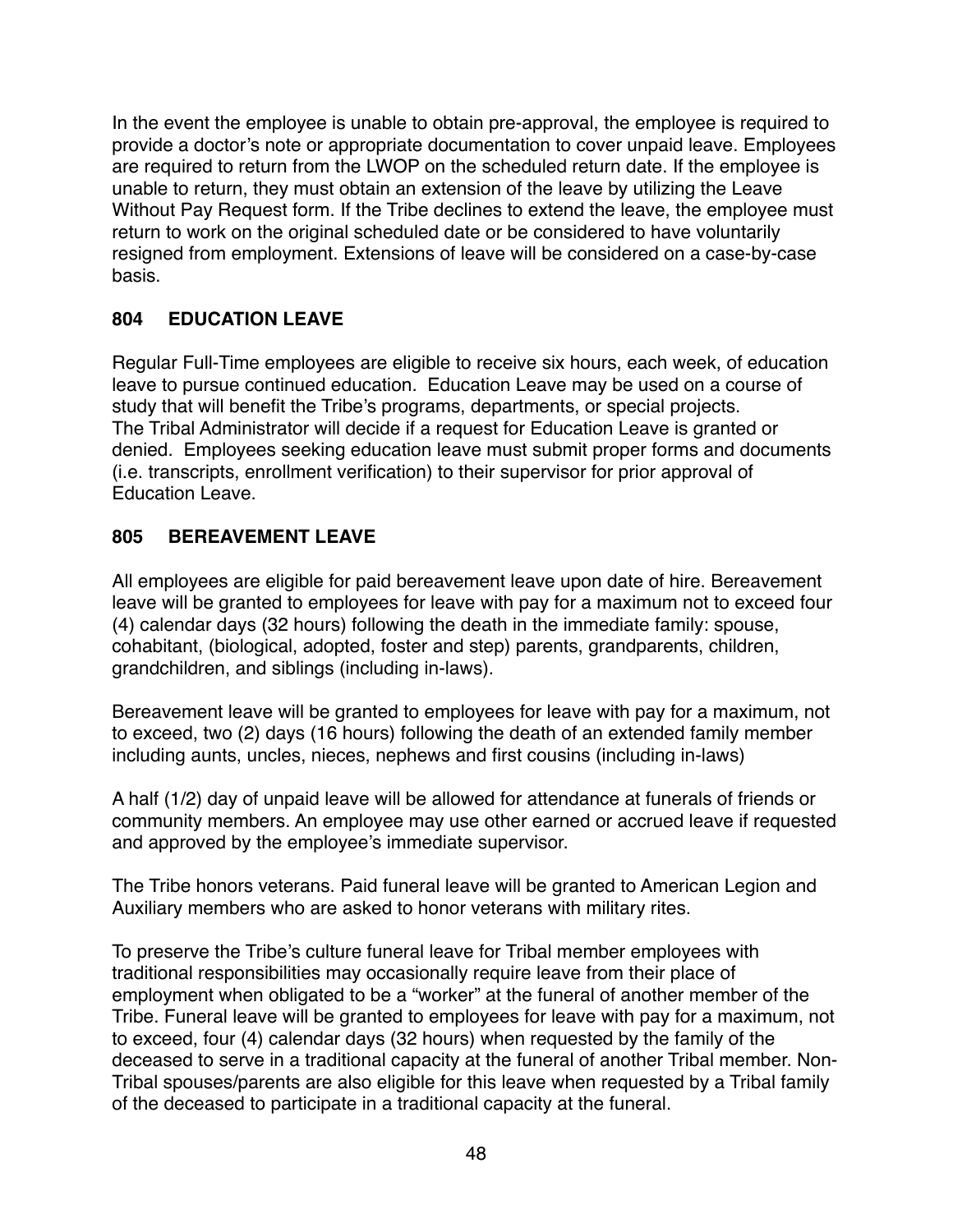#### **806 FAMILY & MEDICAL LEAVE**

It is the policy of the Tribe to provide leaves of absence to employees for certain family and medical reasons.

Eligible Employees

An employee is eligible for FML leave if they have worked for the Tribe for at least one year and at least 1,250 hours during the previous twelve (12) months.

Situations Qualifying for Family Medical Leave

Birth of a child of the employee, and or to care for such child.

Placement of a child into the employee's family by adoption or by foster care arrangement.

In order to care for the employee's spouse, child or parent who has a serious health condition.

A serious health condition, which renders the employee unable to perform the functions of their position.

Military preparation.

Returning service member.

Employee's Responsibilities

An employee seeking FML should contact Human Resources. FML leave request forms will be provided by HR upon request. If an employee notifies their supervisor of the need for FML leave, the supervisor shall immediately contact HR concerning the employee's need.

Certification by a healthcare provider is required for approval of FML leave and original documents must be submitted to HR office.

If the leave is foreseeable, the employee must submit a request for leave to the Human Resources Office at least thirty (30) calendar days in advance before the FML leave commences. If the thirty (30) days advance request is not practicable, the employee must notify Human Resources as soon as possible.

The medical certification may be required to be submitted within fifteen (15) calendar days after Human Resources request.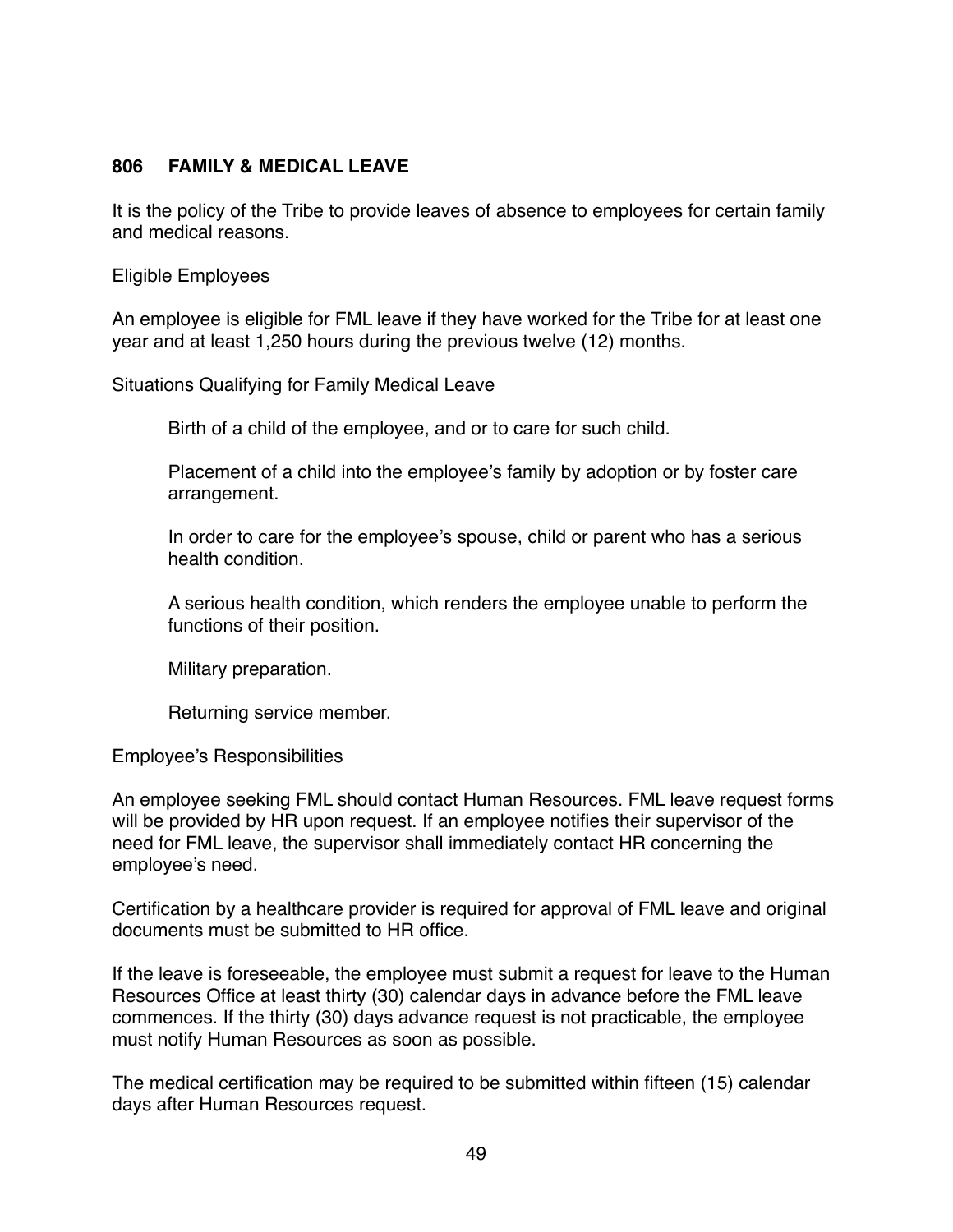The employee may be required to provide Human Resources with subsequent recertification of medical conditions every thirty (30) days, if family and medical leave is taken for serious health conditions. The employee will be responsible for expenses incurred for certification.

Failure of an employee to properly request FML leave or submit recertification may result in a loss or delay of protection and/or benefits. Employees are prohibited from working for any other employer while on FML leave. Should it be determined by Human Resources that an employee is working for another employer while on FML, such employee shall be deemed to have voluntarily resigned.

Employees who are on "continuous" FML may not work from home. Employees who fraudulently obtain or use a family or medical leave will be subject to disciplinary action as stated in the conduct standards.

#### Supervisor's Responsibility

If an employee does not expressly request FML leave but provides facts which a reasonable person believes could generate a request for FML, the supervisor must inquire regarding the possibility of FML leave. Supervisor must direct the employee to the HR office for further instruction on FML leave. All Tribe property must be turned into the Human Resources office until the employee returns to work.

#### Human Resources' Responsibility

Human Resources must review and approve all requests for FML leave and provide each employee with a notice that details the employee's rights and obligations under FML. Medical documentation submitted with requests for Family Medical Leave forms must be strictly maintained in Human Resources.

#### FML Provisions

The method for determining the twelve-month period is a "rolling" (12 month) period measured backward from the date an employee uses FML leave.

Entitlement for FML leave for birth or placement for adoption or foster care expires at the end of the twelve-week (12) period beginning on the date of birth or placement. The balance of any FML leave available but not taken for this purpose will be forfeited, however, each employee may use the remainder of their FML leave for other allowable reasons.

Spouses who both work for the Tribe may only take a combined total of twelve (12) weeks of FML leave during any twelve-month (12) period when leave is for the birth of a child or to care for a newborn, for the placement of a child with the employee for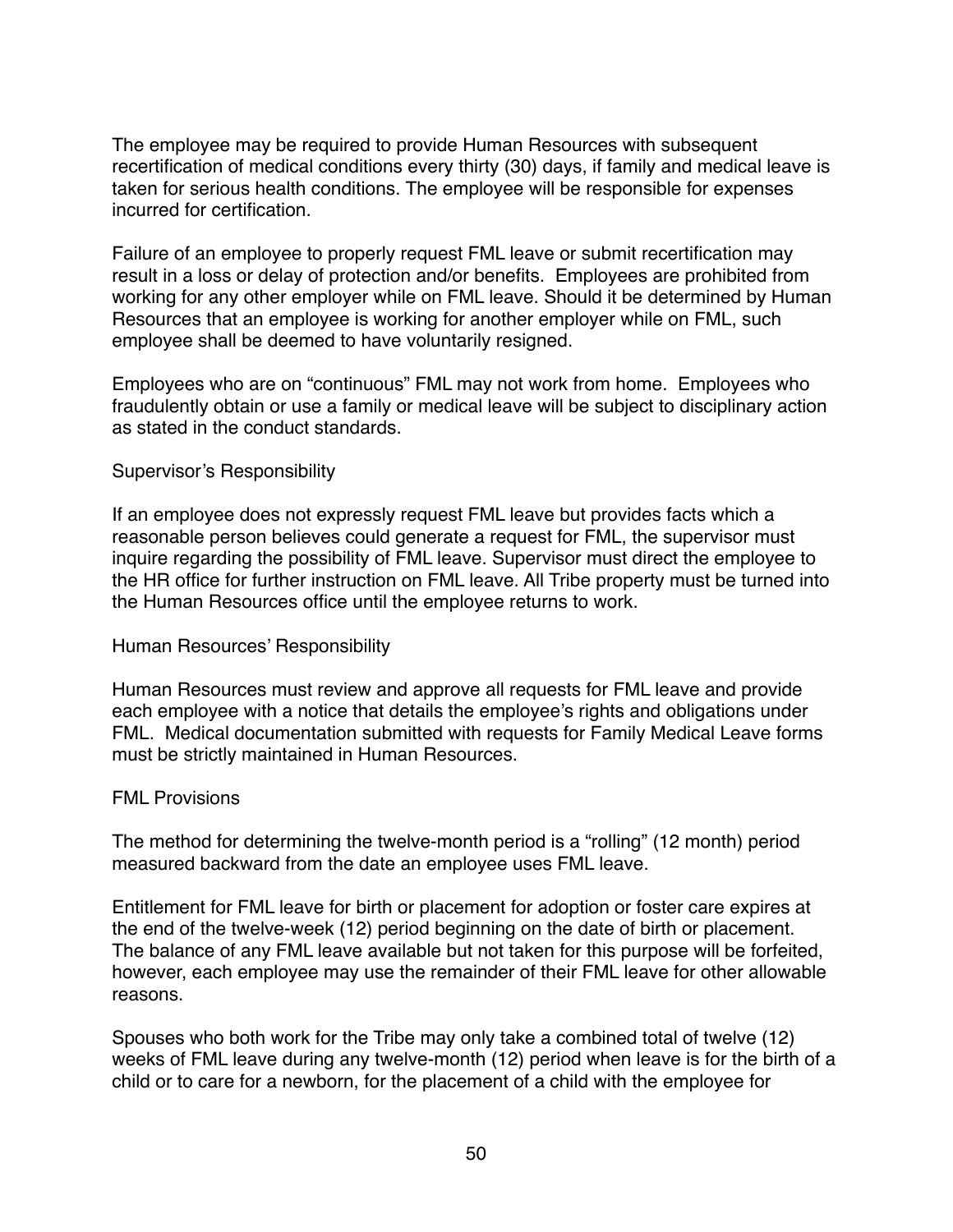adoption or foster care, to care for the employee's parent with a serious health condition.

The Tribe may require, at its expense, a second opinion by a health care provider designated or approved by Human Resources who is not employed by the Tribe on a regular basis.

For the purpose of an absence without prior approval, retroactive designation must be made within two (2) business days of the employee's return to work. Unless an employee timely requests the designation, the employee may not assert FML protection for the absence. FML leave may be designated by the Human Resources office if there is sufficient information to designate the leave an FML leave. Notice of the FML designation must be provided at that time.

#### Intermittent or Reduced Leave Schedule

An eligible employee may take FML leave on an intermittent or reduced leave schedule basis due to a serious health condition. In the case of FML leave for the birth or placement of a child, intermittent leave or working a reduced number of hours is not permitted unless the Director of Human Resources grants approval.

If planned intermittent FML is approved, it is the employee's responsibility to work with their supervisor to coordinate such planned leaves in advance. The Tribe reserves the right to temporarily transfer an employee who takes FML leave on an intermittent or reduced leave schedule to an alternative position (with equivalent pay and benefits) to better accommodate the employee's schedule.

Employees who are approved for intermittent leave must continue to comply with the Tribe's regular attendance policy to report their absences. Employees must notify their supervisor when they are using their intermittent FML leave before the start of their shift or that absence may not be counted as FML leave.

#### Pay Status

FML leave is generally considered unpaid leave. However, an employee will be required to use available accrued PTO while on FML leave; such leaves must run concurrently, and no exceptions shall be made to this policy. Any period during the FML leave, after which available PTO is exhausted, will continue as unpaid periods and will apply toward the twelve-week (12) provision of FML. While on unpaid FML, the employee shall not accrue PTO.

#### Health Benefits

During FML, an employee may continue dependent health benefits under the same conditions as though the employee was not on leave. If the employee uses accrued PTO while on FML leave, the employee's contributions for dependent health benefits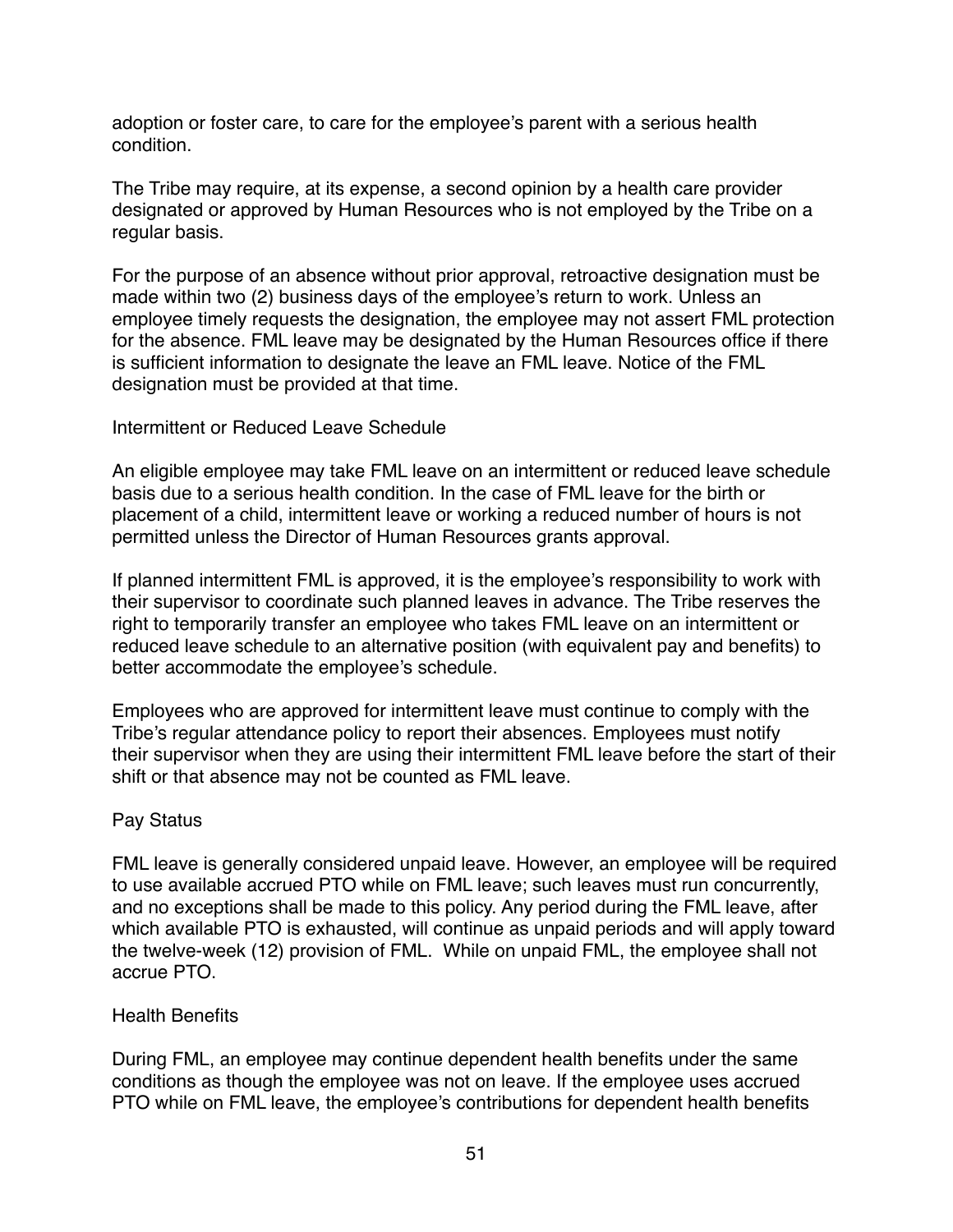will be automatically deducted from the employee's paycheck. If the employee is on unpaid leave the employee must contact Human Resources to arrange to pay for benefits.

Under the current policy, the employee pays a portion of the health care premium. While on paid leave, the employer will continue to make payroll deductions to collect the employee's share of the premium. While on unpaid leave, the employee must continue to make this payment, either in person or by mail. The payment must be received in the Accounting Department by the 1st day of each month. If the payment is more than 30 days late, the employee's coverage may be dropped for the duration of the leave. The employer will provide fifteen (15) days' notification prior the employee's loss of coverage.

#### Integration with Other Leave

FML leave runs concurrently with other types of paid leave. When an employee incurs a work-related illness or injury, which qualifies as a serious medical condition, the workrelated leave of absence will be applied toward the employee's family and medical leave entitlement. Because Workers' Compensation absence is paid leave, the provision for substitution of the employee's accrued PTO for unpaid family medical leave is not applicable.

#### When Leave Ends

Employees must bring a work release form from their doctor to the Human Resources office before they can return to work. An eligible employee returning to work from FML leave has the right to return to the same or equivalent job on the same shift and at the same or geographically proximate work site. If the employee cannot perform an essential function of his or her job because of a physical or mental condition (including the continuation of a serious health condition), the employee is deemed inactive and entitlement to job restoration and continued leave ceases.

If the employee on FML leave is subject to layoff or a reduction in force, the employee's right to reinstatement shall be subject to the Human Resources Policies and Procedures. If an employee is under any type of disciplinary track upon taking leave, the length of that employee's disciplinary track time will be tolled during the leave, and the time will begin to run upon the employee's return to work after the leave.

#### Failure to Return to Work

If the employee advised Human Resources that they do not intend to return to work, the employment relationship is deemed terminated, and the employee's entitlement to restoration, continued leave, and benefits cease. If an employee fails to return to work after the twelve (12) weeks of family medical leave is exhausted, the employee is deemed to have voluntarily resigned.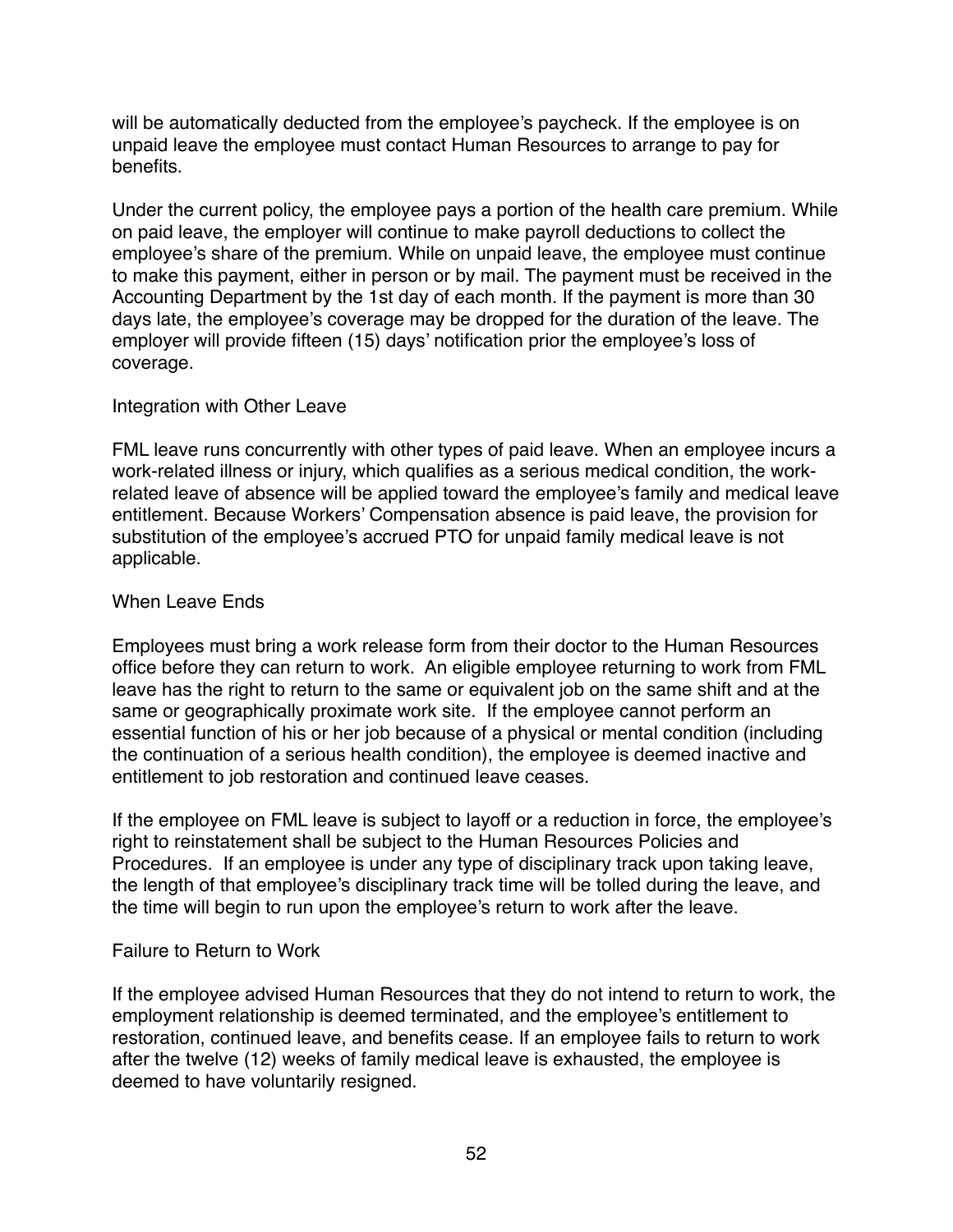Employee Entitlement to Service Member Leave

Service member FML provides eligible employees unpaid leave for anyone, or for a combination, of the following reasons:

A "qualifying exigency" arising out of a covered family member's active duty or call to active duty in the Armed Forces in support of a contingency plan; and /or to care for a covered family member who has incurred an injury or illness in the line of duty while on active duty in the Armed Forces.

Duration of Service member FML

When Leave is due to a Qualifying Exigency, an eligible employee may take up to 12 work weeks of leave during any 12-month period. When Leave is to care for an injured or ill service member an eligible employee may take up 26 work weeks of leave during a single 12-month period to care for the service member. Leave to care for an injured or ill service member, when combined with other FML-qualifying leave, may not exceed 26 weeks in a single twelve (12) month period. Service member FML runs concurrently with other leave entitlements provided under tribal or other applicable law.

# **807 EMPLOYEE WELLNESS**

To improve the well-being of Tribal employees, leading to enhanced productivity, lower absenteeism and a happier, healthier workforce, employees may participate in various health initiatives offered throughout the Tribe, including but not limited to, health assessments and screenings, incentives for exercise, smoking cessation classes and education regarding healthy lifestyles and choices. Employees are required to utilize PTO to participate in wellness programs.

# **808 PHYSICAL FITNESS LEAVE**

Physical Fitness leave consists of no more than forty-Five (45) minutes, per day, five (5) times per week for individual physical fitness. Physical Fitness leave may be used to walk/jog/run on campus (or designated area) or to workout at the Tribe's Fitness Center. Employees must receive pre-approval from their supervisor prior to taking physical fitness leave. Directors and supervisors are encouraged to allow employees to utilize physical fitness leave. Approval for physical fitness leave will be based on the needs of the department. Physical fitness leave does not have a cash value and cannot be banked or used with another form of leave.

# **809 HOLIDAY LEAVE**

Holiday pay will be granted based on an 8-hour workday for all Tribal employees. The following days are recognized as Holidays:

1. New Year's Eve- at noon if the day falls on a Monday-Friday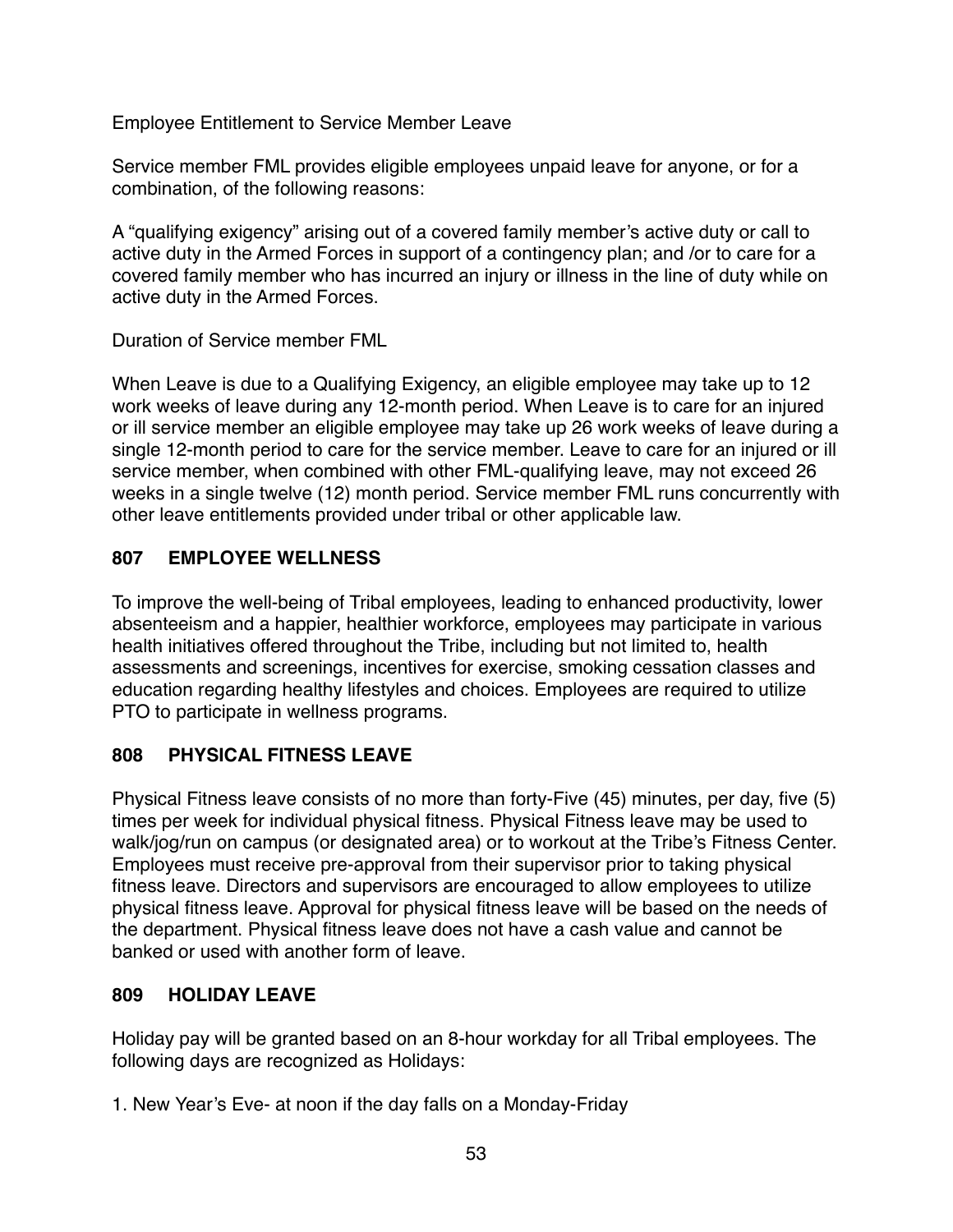2. New Year's Day- (preceding Friday if New Year's Day falls on a Saturday or following Monday if the day falls on a Sunday)

- 3. Martin Luther King Day- Third Monday in January
- 4. Presidents Day Third Monday in February
- 5. Sovereignty Day
- 6. Good Friday- Two Days before Easter
- 7. Memorial Day- Last Monday in May
- 8. Independence Day if the day falls on Monday-Friday
- 9. Labor Day- First Monday in September
- 10. Veteran's Day- November 11th
- 11. Thanksgiving Day- Fourth Thursday in November
- 12. The day after Thanksgiving
- 13. Christmas Eve at noon if the day falls on a Monday Friday
- 14. Christmas Day (preceding Friday if Christmas Day falls on a Saturday or following Monday if the day falls on a Sunday).

# **810 MATERNITY & PATERNITY LEAVE**

One Hundred Sixty (160) hours of paid leave shall be provided to a parent within the first year of the child's birth or placement. Employee(s) must meet eligibility requirements for FML (must be employed by the Nation for 12 months). A parent who has worked for the Tribe for less than one year or 12 months or does not meet FML requirements due to employment status will receive 2 weeks of paid leave and 4 weeks of unpaid leave. Leave for employees who do not meet eligibility requirements for FML will be paid at the average hours worked 90 days prior to leave.

# **811 MILITARY LEAVE**

An employee who enters active duty in a branch of the U.S. Armed Forces or is a member of the Reserve components of the U.S. Armed Forces who attends annual training, active duty for training, or is called to active duty will be granted military leave. To be entitled to military leave an employee must present official orders requiring attendance for a period of training or other active duty as a member of the Armed Forces. An employee may opt not to use military leave and instead use accrued personal time off. Military leave is further classified as paid supplemental military leave, unpaid military leave, or unpaid military leave of absence. Employees on any type of Military leave will not accrue PTO during leave.

Paid supplemental military leave is defined as:

The amount of pay necessary, when added to the military pay received for that day, to bring the employee to their full wage/salary for that day. Fifteen (15) days of paid supplemental military leave will be granted annually to an employee who is a member of a Reserve component or who enlists for active service. For Reserve component members this leave may be used for Annual Training, Active Duty for Training and other active duty (called to active duty or mobilized) verified by published military orders.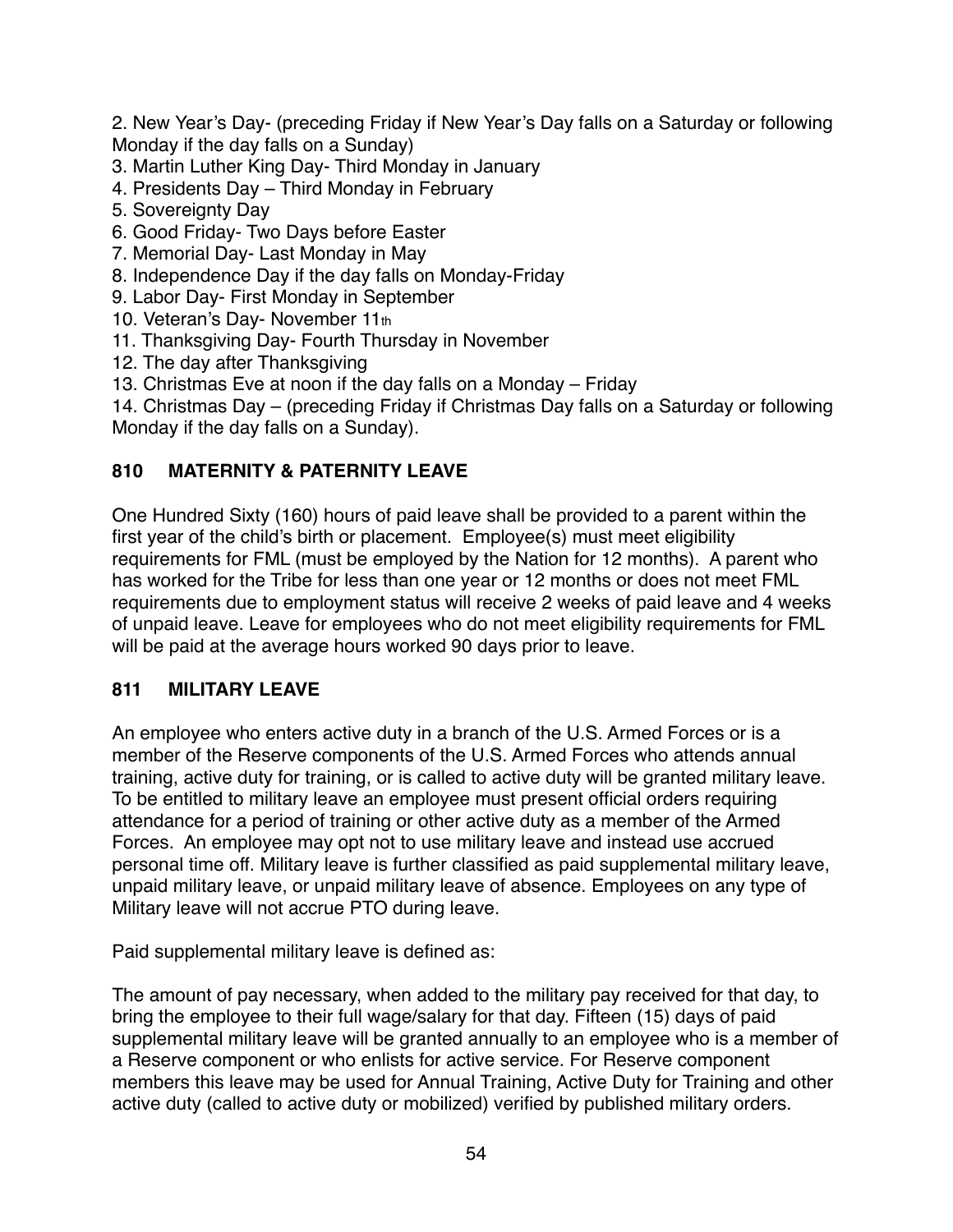Inactive Duty Training (weekend training) as a member of the National Guard or Reserve does not qualify for paid supplemental military leave. A day of paid supplemental military leave may only be used for a regular scheduled workday. The use of the fifteen (15) days is not limited to a single period but may be used incrementally as long as the employee presents official military orders. Paid supplemental military leave will be paid once the employee has presented documentation of military pay to the payroll department. Employee will not accrue PTO during Paid supplemental military leave.

Unpaid military leave

Applies only to those employees who are eligible for paid supplemental military leave and decline to take either personal time off or paid supplemental military leave. It may only be used for 15 days or less. This leave would apply to an employee whose military pay exceeds their wage/salary. Employee will not accrue PTO during Unpaid military leave.

Unpaid military leave of absence

Will be granted to an employee for extended periods (beyond 15 days) of active duty supported by published official military orders. The following periods of active duty qualify for unpaid military leave of absence:

An employee who is inducted into or enlists in an Active component of the Armed Forces of the United States.

An employee who is a member of the Reserve components attending any of the following duty:

> Initial entry training Active Duty for Training Called to federal active duty by the President of the United States during a national emergency Called to active duty by the Governor during a state emergency

Employees will not accrue PTO during Unpaid military leave of absence. Employees returning to work are entitled to the same seniority, status, and pay they would have received had they not entered military service.

# **812 JURY OR WITNESS DUTY LEAVE**

All Employees, regardless of classification who are called to jury or witness duty are eligible for Jury or Witness Duty Leave. Employees are to notify their supervisors promptly upon receipt of a jury summons and subsequent notice of selection to serve as a juror. An employee selected to provide this community service will receive their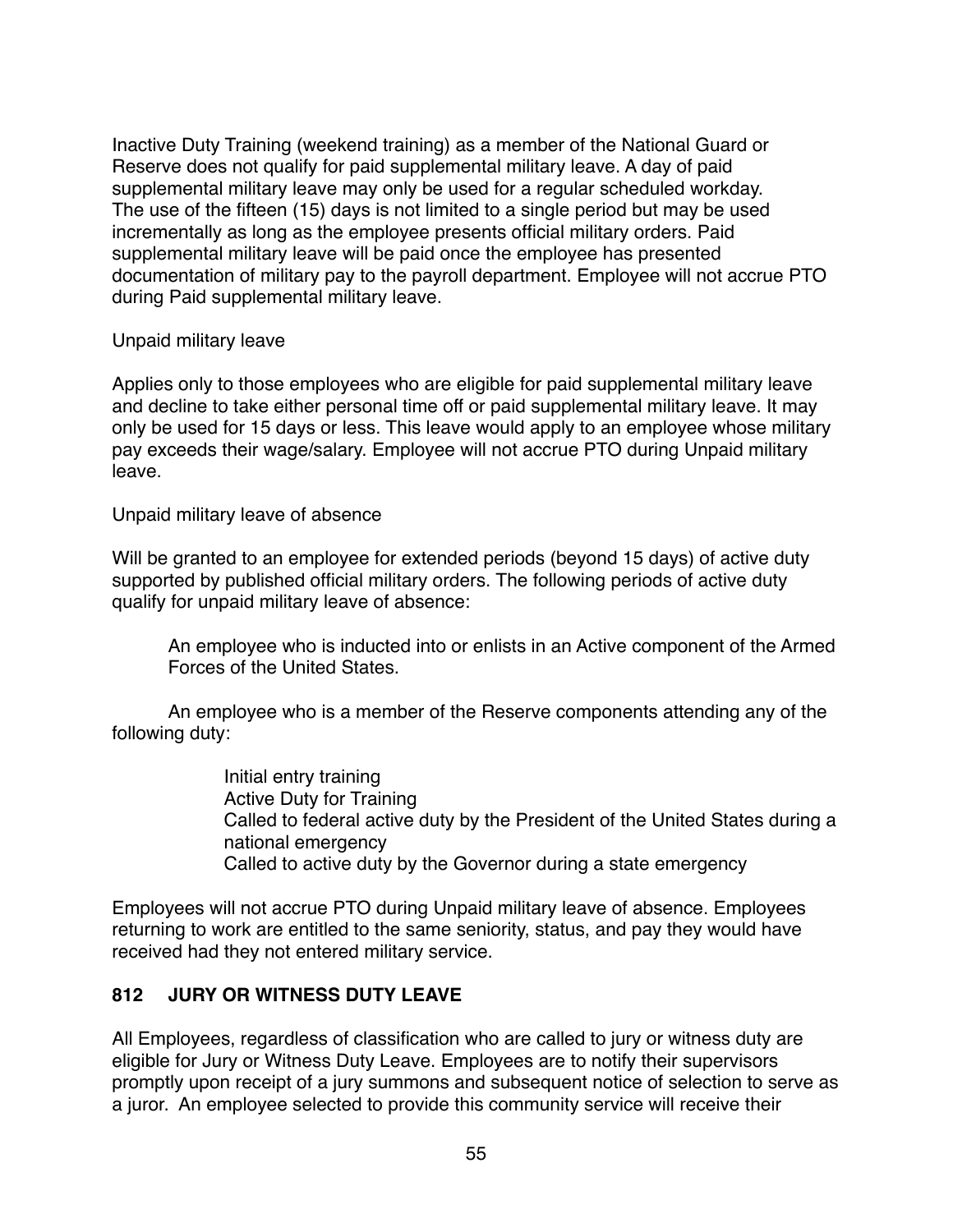regular rate of pay for normal hours worked, up to a maximum of 10 workdays, provided the employee submits evidence of the summons and selection notice. Employees will be allowed to retain any mileage and other compensation paid by the court. Employees will receive paid leave for the time required to provide testimony in work related litigation or court proceedings. Employees are to notify their supervisor immediately upon receipt of a job-related subpoena.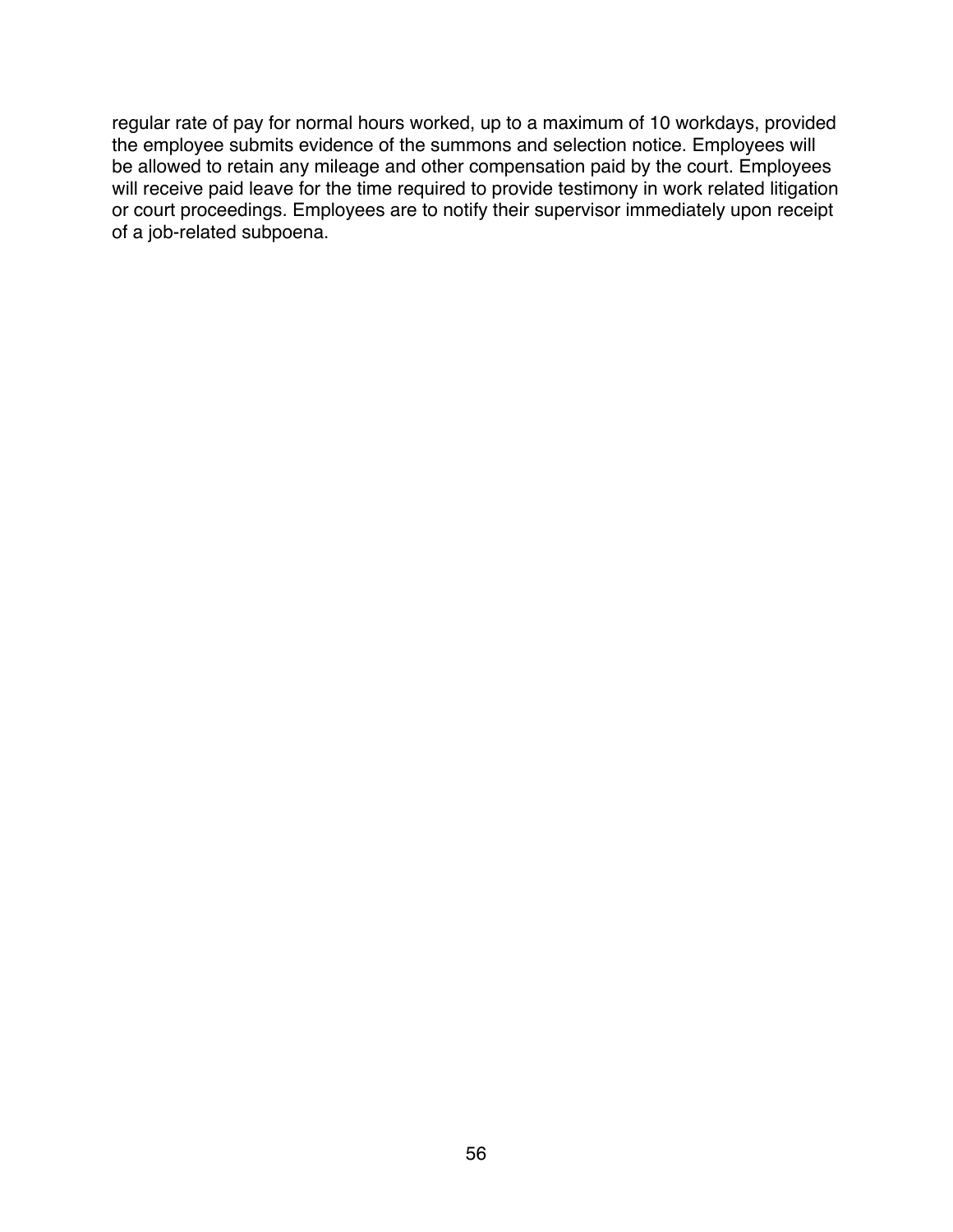# **CHAPTER 9 EMPLOYEE HEALTH AND SAFETY**

#### **901 SAFETY**

Employees shall fully cooperate in ensuring a safe workplace by observing all rules of safety using tools, machinery, vehicles and equipment and in lifting, loading and unloading materials and similar activities. Employees shall comply with all safety rules in their department by contacting supervisors with any and all questions regarding safe protocols. If any accident or illness should occur, no matter how slight, notify a supervisor immediately. Unsafe conditions shall be reported to a supervisor immediately.

#### **902 SERIOUS ILLNESS OR INJURY**

Employees injured or sustaining an occupational disease while at work shall immediately report to their supervisor any on the job injuries or illnesses, no matter how slight. Employees should contact Human Resources for further guidance.

#### **903 FIRE EVACUATION**

In the event that the emergency fire alarm system is activated or if you are aware of fire in the workplace, all employees are to evacuate the building. Employees should immediately stop whatever they are doing and quickly yet safely exit the building.

All employees should exit the building by way of the nearest stairwell that will be marked with a lighted red exit sign and follow these signs, exiting to the outside. If the nearest stairwell is blocked by smoke use another stairwell. **DO NOT USE THE ELEVATOR**. Once you have reached the first floor, follow the exit signs to exit the building and quickly proceed away from the building. People who exit the building first must position themselves far enough away from the building to enable everyone to stand clear of emergency vehicles. The street must be kept clear at all times, so as not to hamper the movement of emergency vehicles into the area.

When you are safe call the Fire Department and leave all doors unlocked to allow the Fire Department easy access.

Congregate all employees in the east parking lot and confirm that all employees and visitors are out of the building. Once outside, do not re-enter until the building is declared safe by the Fire Department and you are informed to do so by the most senior level employee.

#### **904 WEATHER**

All employees are required to register a means of contact with Human Resources. Human Resources will use the contact information to provide employees notifications regarding: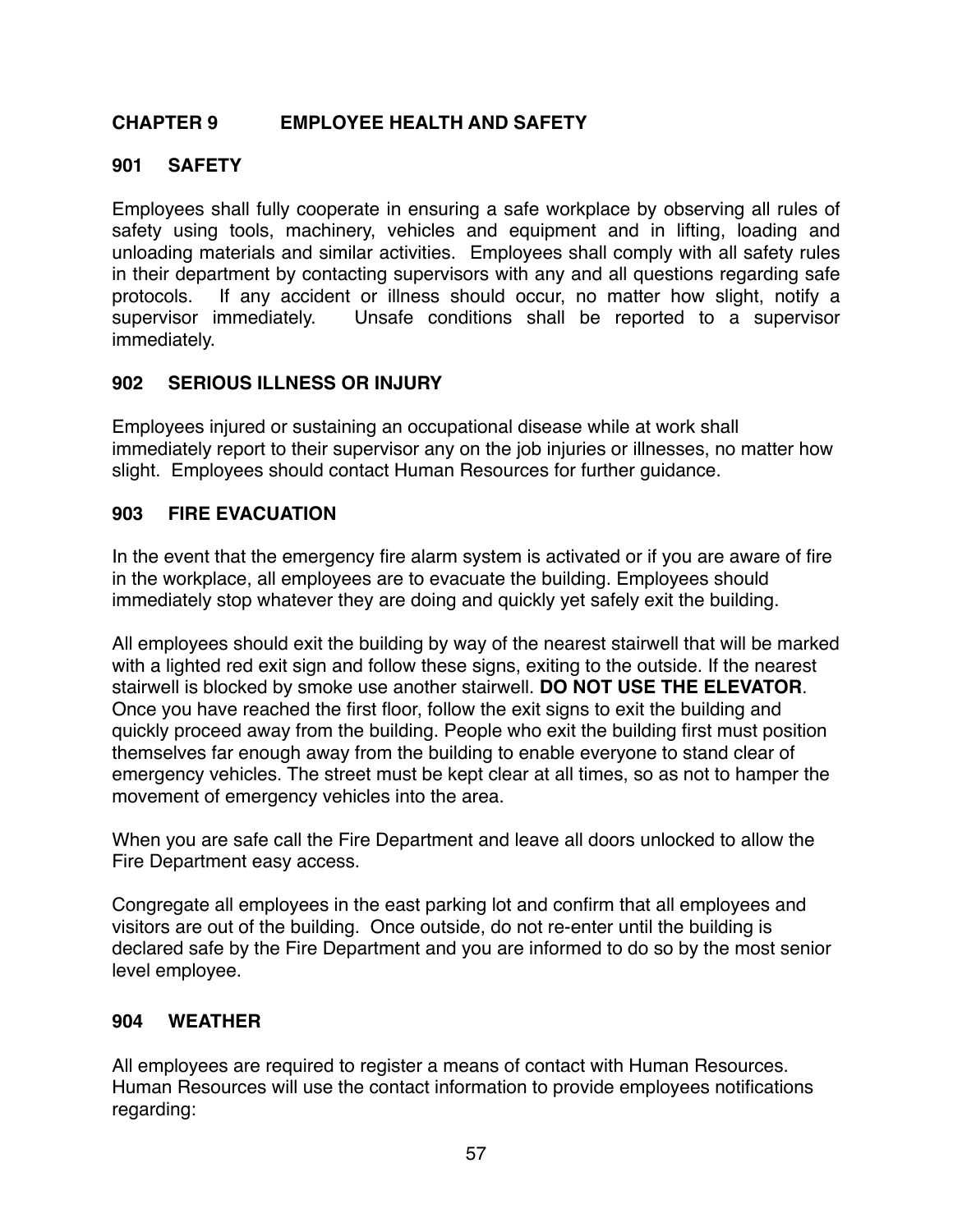Road Closings Tribal Closing Weather Advisories Emergency Evacuations

If an employee is unable to receive a notification via cell phone, home computer, or landline, the Tribe will have a recording on 800-000-0000 stating our offices are closed. This policy does not relieve employees of their duty to monitor weather and other hazards and take the steps necessary to limit or eliminate related risks. The Tribe cannot protect employees from the hazards addressed in this policy.

# **905 WORKPLACE VIOLENCE PREVENTION**

The Tribe is committed to preventing workplace violence and to maintaining a safe work environment. The Tribe has adopted the following guidelines to deal with intimidation, harassment, or other threats of (or actual) violence that may occur during business hours or on its premises.

All employees, including supervisors and temporary employees, should be treated with courtesy and respect at all times. Employees are expected to refrain from fighting, horseplay, or other conduct that may be harmful to others. Firearms, weapons, and other dangerous or hazardous devices or substances are prohibited from the premises of the Tribe without proper authorization. Conduct that threatens, intimidates, or coerces another employee, a customer, or a member of the public at any time, including off-duty periods, will not be tolerated. This prohibition includes all acts of harassment, including harassment that is based on an individual's protected trait or characteristic.

All threats of (or actual) violence, both direct and indirect, should be reported as soon as possible to your immediate supervisor or any other member of management. This includes threats by employees, as well as threats by customers, vendors, solicitors, or other members of the public. When reporting a threat of violence, you should be as specific and detailed as possible.

All suspicious individuals or activities should also be reported as soon as possible to a supervisor. Do not place yourself in peril. If you see or hear a commotion or disturbance near your workstation, do not try to intercede. The Tribe will promptly and thoroughly investigate all reports of threats of (or actual) violence and of suspicious individuals or activities. The identity of the individual making a report will be protected as much as is practical. To maintain workplace safety and the integrity of its investigation, the Tribe may suspend employees, either with or without pay, pending investigation.

Anyone determined to be responsible for threats of (or actual) violence or other conduct that is in violation of these guidelines will be subject to prompt disciplinary action up to and including termination of employment.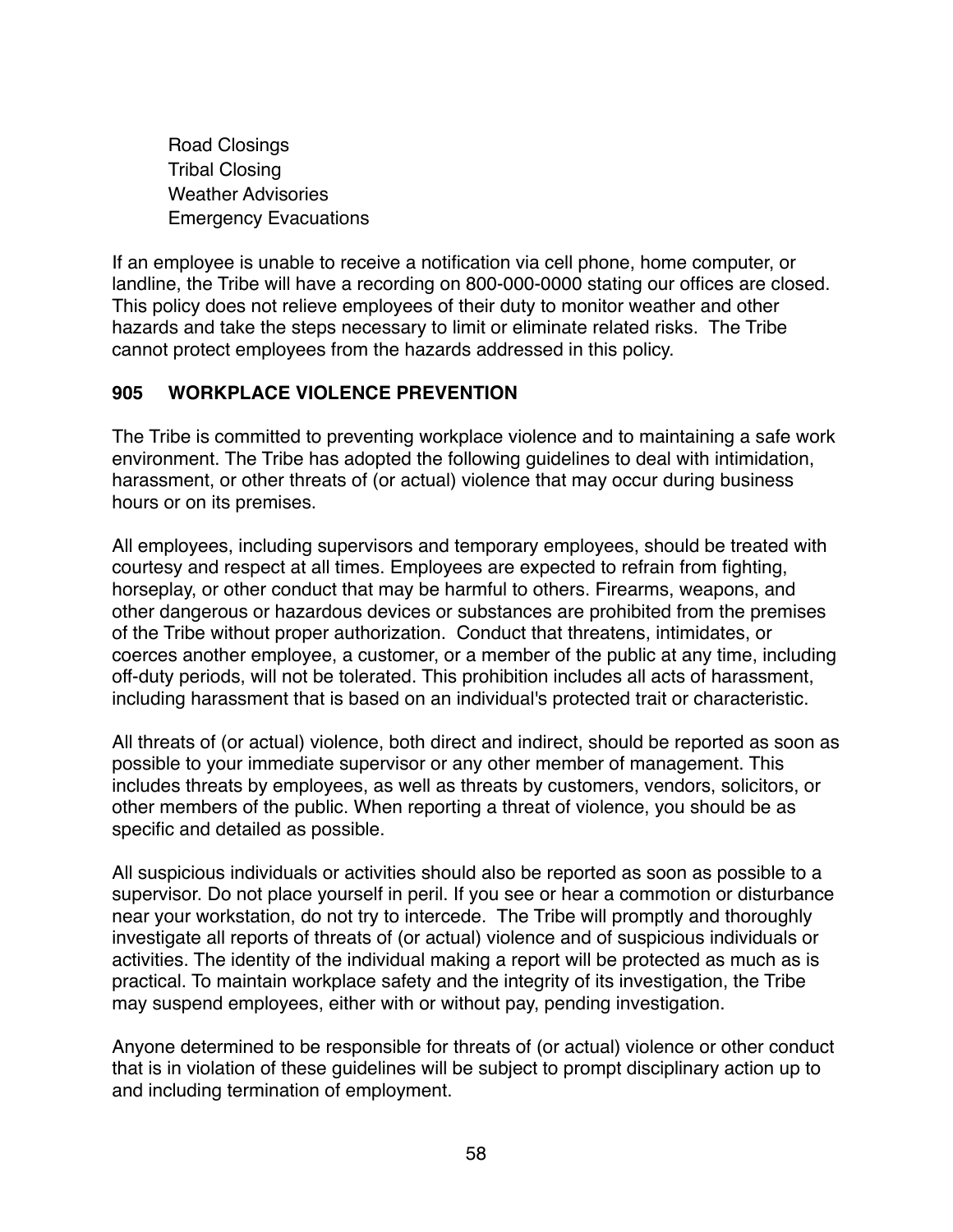The Tribe encourages employees to bring their disputes or differences with other employees to the attention of their supervisors before the situation escalates into potential violence. The Tribe is eager to assist in the resolution of employee disputes and will not discipline employees for raising such concerns.

#### **906 SMOKING POLICY**

Smoking and the use of smokeless tobacco products in the workplace is prohibited except in locations that have been designated as smoking areas. In situations where the preferences of smokers and non-smokers are in conflict, the preference of nonsmokers will prevail. Smoking and the use of smokeless tobacco products is allowed during meal and rest breaks only, and then only in designated smoking areas.